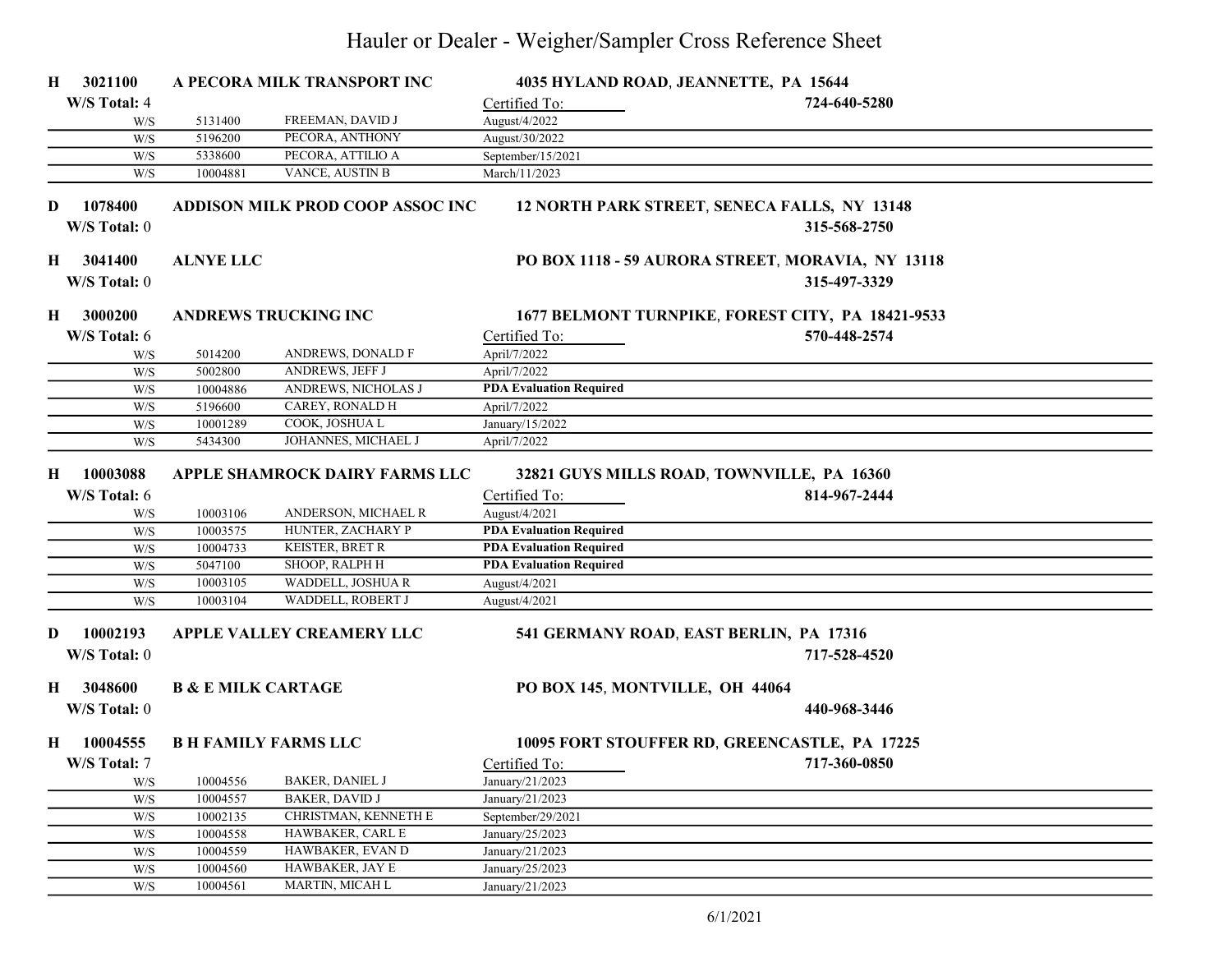| 3019600<br>Н.                |          |                                          |                                | BARRICK N STEWART MILK HAULING INC 445 WHISKEY RUN ROAD, NEWVILLE, PA 17241 |
|------------------------------|----------|------------------------------------------|--------------------------------|-----------------------------------------------------------------------------|
| W/S Total: 18                |          |                                          | Certified To:                  | 717-776-3405                                                                |
| W/S                          | 10000768 | ALEXANDER, TIMOTHY M                     | July/11/2021                   |                                                                             |
| W/S                          | 10000584 | CANOUSE, CHRISTIAN W                     | March/10/2022                  |                                                                             |
| W/S                          | 5417300  | COLLINS JR, RONALD E                     | October/31/2022                |                                                                             |
| W/S                          | 10002706 | EBERSOLE, BRENT D                        | July/14/2022                   |                                                                             |
| W/S                          | 10001302 | EUTZY, H TOVAR                           | September/2/2021               |                                                                             |
| W/S                          | 5199200  | HANKINS, WILLIAM A                       | August/13/2022                 |                                                                             |
| W/S                          | 5303500  | HORST, DARRELL L                         | <b>PDA Evaluation Required</b> |                                                                             |
| W/S                          | 10002532 | HOULDSWORTH, MICHAEL                     | October/22/2022                |                                                                             |
| W/S                          | 10000360 | LEHMAN, KEITH E                          | June/6/2021                    |                                                                             |
| W/S                          | 10004825 | MILLER, SHAWN A                          | <b>PDA Evaluation Required</b> |                                                                             |
| W/S                          | 5293600  | PARTHEMORE, SCOTT M                      | <b>PDA Evaluation Required</b> |                                                                             |
| W/S                          | 10003921 | SAUNDERS, MARK                           | <b>PDA Evaluation Required</b> |                                                                             |
| W/S                          | 10003858 | SMITH, MITCHEL R                         | <b>PDA Evaluation Required</b> |                                                                             |
| W/S                          | 10001759 | SPIDEL, ZACHERY D                        | April/29/2023                  |                                                                             |
| W/S                          | 10002009 | STENGER, NICKOLIS K                      | June/19/2022                   |                                                                             |
| W/S                          | 10004514 | SWIGERT, ROBERT E                        | October/21/2022                |                                                                             |
| W/S                          | 10004816 | WEBER, JOSEPH P                          | <b>PDA Evaluation Required</b> |                                                                             |
| W/S                          | 5011500  | WEBSTER, JOSEPH E                        | October/14/2021                |                                                                             |
| W/S                          | 5442400  | WENGER, ALVIN L                          | April/14/2023                  |                                                                             |
| 10000388<br>н                |          | <b>BARRICK TIMOTHY S INC</b>             |                                | 4817 ENOLA ROAD, NEWVILLE, PA 17241                                         |
| W/S Total: 6                 |          |                                          | Certified To:                  | 717-776-6593                                                                |
| W/S                          | 10001385 | <b>BARRICK, CALEB E</b>                  | October/16/2021                |                                                                             |
| W/S                          | 10001386 | <b>BARRICK, JOSH S</b>                   | November/18/2022               |                                                                             |
| W/S                          | 5002900  | <b>BARRICK, TIMOTHY S</b>                | July/22/2022                   |                                                                             |
| W/S                          | 10003197 | CLOUSER, RODNEY L                        | July/22/2022                   |                                                                             |
| W/S                          | 10004533 | RADABAUGH, DWAYNE E                      | <b>PDA Evaluation Required</b> |                                                                             |
| W/S                          | 10004337 | WARREN, ALBERT B                         | October/22/2021                |                                                                             |
| 3001300<br>Н                 |          | <b>BAUMGARDNER TRANSIT INC</b>           |                                | 698 FRANKSTOWN ROAD, SOUTH FORK, PA 15956                                   |
| W/S Total: 8                 |          |                                          | Certified To:                  | 814-495-4839                                                                |
| W/S                          | 10000415 | <b>BAUMGARDNER, GREG D</b>               | March/16/2022                  |                                                                             |
| W/S                          | 5101100  | BAUMGARDNER, JAMES L                     | July/1/2021                    |                                                                             |
| W/S                          | 5068900  | BAUMGARDNER, RONALD                      | April/27/2023                  |                                                                             |
| W/S                          | 10000949 | <b>BEYER, JUSTIN E</b>                   | July/15/2021                   |                                                                             |
| W/S                          | 5079200  | MILLER, DOUGLAS W                        | September/21/2022              |                                                                             |
| W/S                          | 10004726 | MILLER, DWIGHT A                         | March/19/2022                  |                                                                             |
| W/S                          | 5121000  | SMAY, HARRY E                            | January/6/2023                 |                                                                             |
| W/S                          | 10004501 | YAKICIC JR, MARK                         | September/21/2022              |                                                                             |
| 1068300<br>D<br>W/S Total: 0 |          | <b>BEAVER MEADOW CREAMERY INC</b>        |                                | 409 MAPLE AVE - P O BOX 484, DU BOIS, PA 15801-0484<br>814-371-3711         |
| 1062706<br>D<br>W/S Total: 0 |          | <b>BERKSHIRE DAIRY AND FOOD PRODUCTS</b> |                                | 850 N WYOMISSING BLVD - STE 1, WYOMISSING, PA 19610<br>484-334-7755         |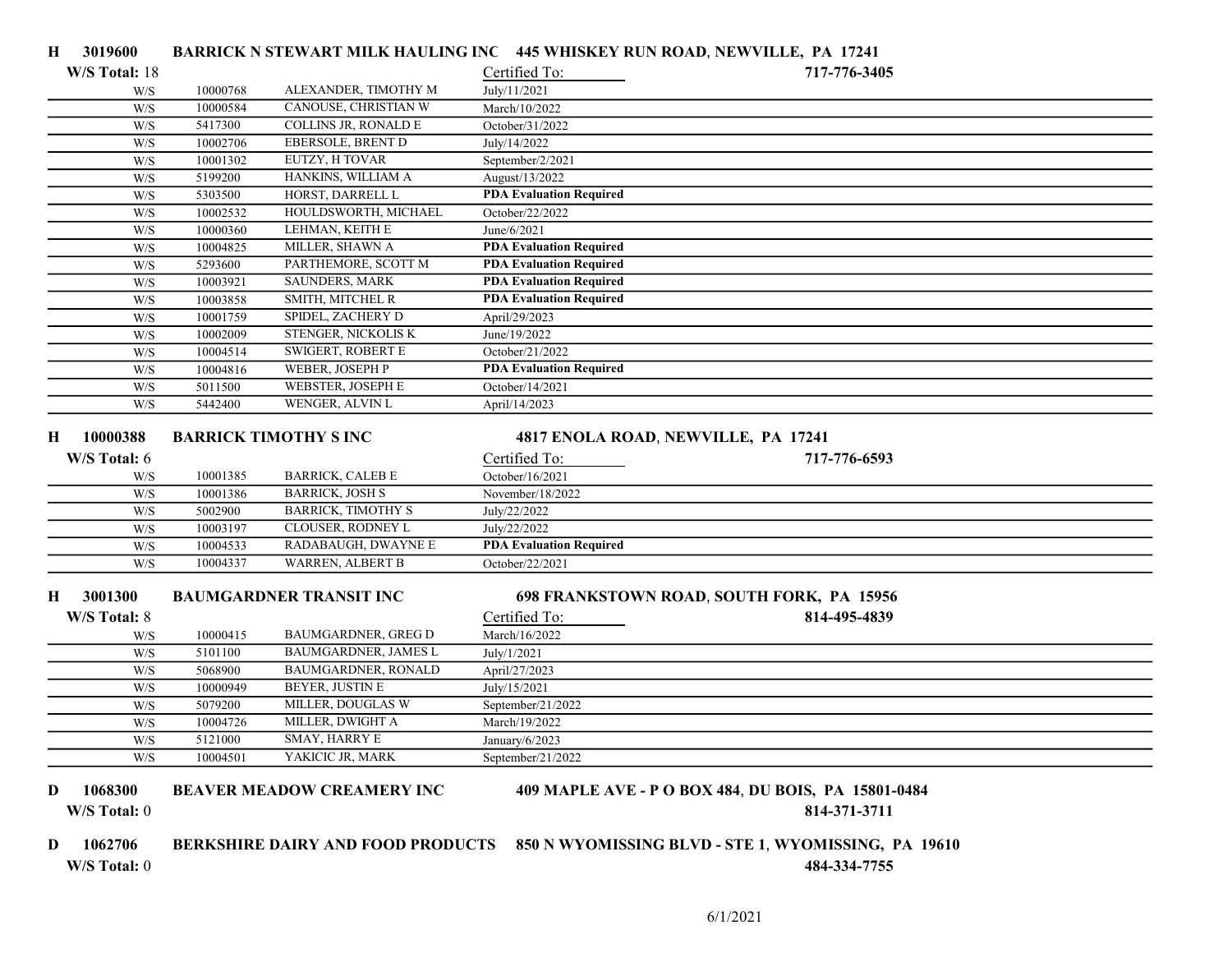### 1082300

### BETHGE, KENNETH J 34 S MARKET ST, SHAMOKIN, PA 17872

W/S Total: 0 570-644-1316

# D 10001319

#### W/S Total: 0 201-941-6800 EXT 12 BIAZZO DAIRY PRODUCTS INC 1145 EDGEWATER AVENUE, RIDGEFIELD, NJ 07657

| 3001900<br>H            |          | <b>BIRD TRUCKING INC RW</b> |                                | 701 EAST COLLEGE AVENUE, PLEASANT GAP, PA 16823 |  |
|-------------------------|----------|-----------------------------|--------------------------------|-------------------------------------------------|--|
| W/S Total: 54           |          |                             | Certified To:                  | 814-359-2094                                    |  |
| W/S                     | 10003540 | ABBOTT, TIMOTHY P           | August/12/2022                 |                                                 |  |
| W/S                     | 10002709 | <b>BARTLEY, KERRY J</b>     | <b>PDA Evaluation Required</b> |                                                 |  |
| W/S                     | 10001008 | <b>BARTLEY, ROBERT C</b>    | March/10/2023                  |                                                 |  |
| W/S                     | 10004281 | BERGONIA III, PETER J       | July/18/2021                   |                                                 |  |
| W/S                     | 10001992 | BIRD JR, R W                | August/5/2021                  |                                                 |  |
| W/S                     | 10004672 | <b>BIRD, RICHARD W</b>      | March/10/2023                  |                                                 |  |
| W/S                     | 10004490 | <b>BLATT, DAVID K</b>       | October/19/2022                |                                                 |  |
| W/S                     | 10004445 | <b>BUBLINEC, GREGORY A</b>  | March/2/2023                   |                                                 |  |
| W/S                     | 10004221 | CATHERMAN, MATTHEW T        | June/13/2021                   |                                                 |  |
| W/S                     | 5110600  | <b>CRATER, CURTIS E</b>     | March/10/2023                  |                                                 |  |
| W/S                     | 5051200  | DEAN, ROBERT G              | June/29/2022                   |                                                 |  |
| $\mathrm{W}/\mathrm{S}$ | 10003589 | DECKER, RANDALL H           | September/24/2022              |                                                 |  |
| W/S                     | 10001556 | DEGREEN, BRIAN J            | <b>PDA Evaluation Required</b> |                                                 |  |
| W/S                     | 10002827 | DEIVERT, DANNY R            | August/12/2022                 |                                                 |  |
| W/S                     | 10001765 | <b>DUNLAP, SWAYNE R</b>     | <b>PDA Evaluation Required</b> |                                                 |  |
| W/S                     | 5250200  | EBERHART, KEVIN A           | <b>PDA Evaluation Required</b> |                                                 |  |
| W/S                     | 10003902 | FEGLEY SR, WILLIAM A        | February/2/2023                |                                                 |  |
| W/S                     | 5289400  | FETTEROLF, JEFFREY D        | <b>PDA Evaluation Required</b> |                                                 |  |
| W/S                     | 5331000  | FLICK, GEORGE A             | August/15/2021                 |                                                 |  |
| W/S                     | 10004050 | <b>GRIMM, LUCAS E</b>       | <b>PDA Evaluation Required</b> |                                                 |  |
| W/S                     | 10003664 | HANLEY, BRANDON W           | March/10/2023                  |                                                 |  |
| W/S                     | 10004678 | HARRIS, JOHN P              | <b>PDA Evaluation Required</b> |                                                 |  |
| W/S                     | 5149400  | HEIMBACH, RONALD A          | March/2/2023                   |                                                 |  |
| W/S                     | 10001766 | HOOVER, CHARLES K           | September/29/2022              |                                                 |  |
| W/S                     | 10004216 | JACKSON, TYLER M            | February/4/2023                |                                                 |  |
| $\mathrm{W}/\mathrm{S}$ | 10002789 | JACOBS, RONALD D            | March/10/2023                  |                                                 |  |
| W/S                     | 10004361 | KAROUANI, YOUSSOUF          | August/6/2021                  |                                                 |  |
| W/S                     | 10003444 | KEEFER, BENJAMIN E          | June/26/2021                   |                                                 |  |
| W/S                     | 5023300  | KIESS, ERNEST W             | September/28/2022              |                                                 |  |
| W/S                     | 5378000  | KOCH, MICHAEL J             | <b>PDA Evaluation Required</b> |                                                 |  |
| W/S                     | 10002367 | <b>KYPER, DANIEL A</b>      | <b>PDA Evaluation Required</b> |                                                 |  |
| W/S                     | 10001336 | LEITCH, EDWARD R            | July/13/2022                   |                                                 |  |
| W/S                     | 10004690 | LESSER, TORRIE C            | June/1/2022                    |                                                 |  |
| W/S                     | 10004344 | LEWIS, WILLIAM E            | November/29/2022               |                                                 |  |
| W/S                     | 10004133 | LOHR, TIMOTHY D             | December/1/2022                |                                                 |  |
| W/S                     | 5244800  | MADDEN, MICHAEL R           | July/2/2021                    |                                                 |  |
| W/S                     | 10001731 | MCWILLIAMS, LESTER G        | <b>PDA Evaluation Required</b> |                                                 |  |
| W/S                     | 10004247 | MEAD, JAYME L               | <b>PDA Evaluation Required</b> |                                                 |  |
| W/S                     | 10004840 | METZ, MICHAEL               | <b>PDA Evaluation Required</b> |                                                 |  |
| W/S                     | 10001377 | RANSOM, TIMOTHY P           | January/5/2023                 |                                                 |  |
| W/S                     | 5071500  | <b>REESE, EDWING</b>        | March/10/2023                  |                                                 |  |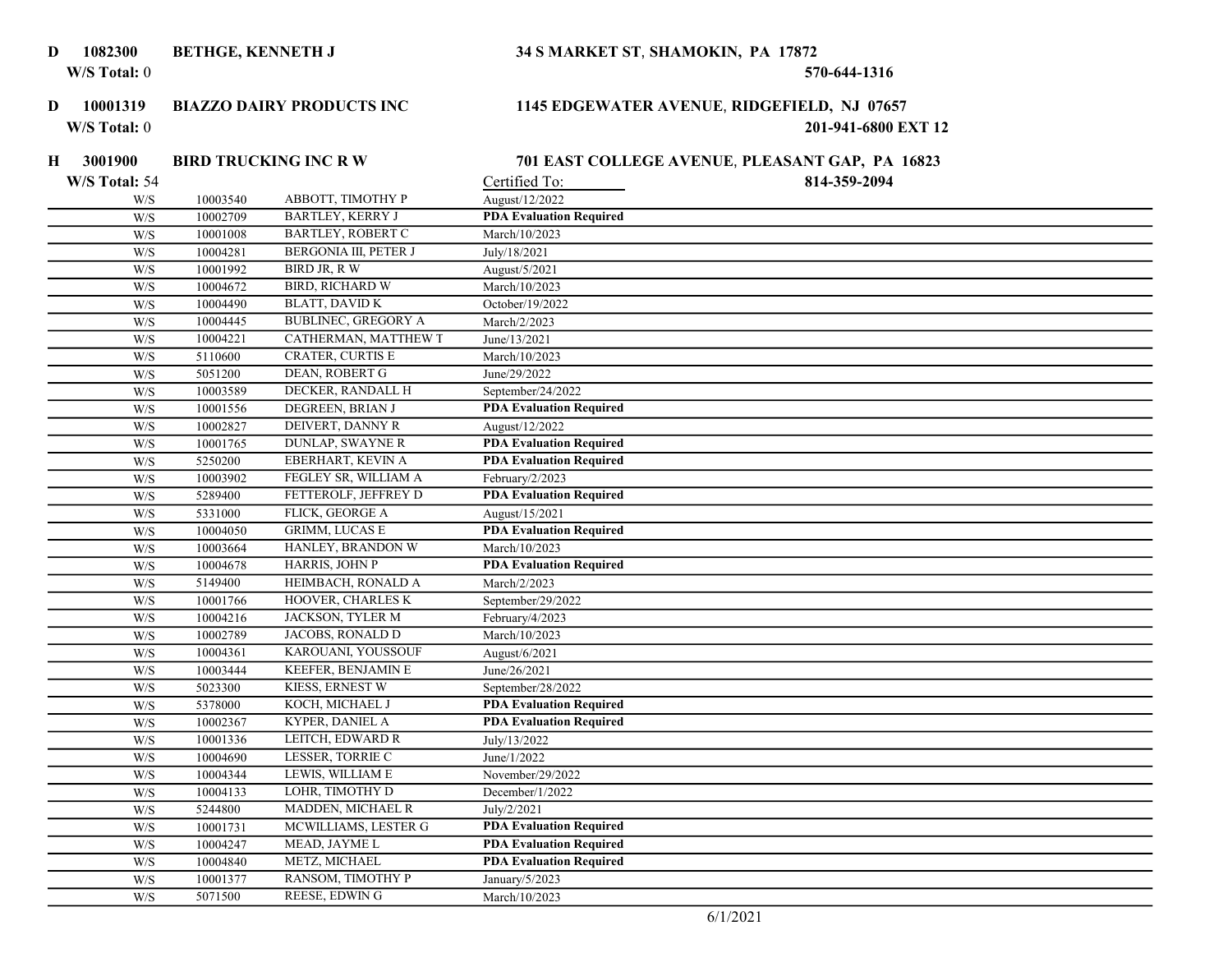|          | W/S                            | 10004543                  | RUSSELL, STEPHEN R                           | January/20/2023                                  |  |
|----------|--------------------------------|---------------------------|----------------------------------------------|--------------------------------------------------|--|
|          | W/S                            | 10001928                  | SHULTZ, DAVID E                              | <b>PDA Evaluation Required</b>                   |  |
|          | W/S                            | 10004839                  | SHULTZ, ERIC                                 | March/10/2023                                    |  |
|          | W/S                            | 10004897                  | <b>SLEZAK, GABRIEL</b>                       | <b>PDA Evaluation Required</b>                   |  |
|          | W/S                            | 10000824                  | SNYDER, PATRICK J                            | <b>PDA Evaluation Required</b>                   |  |
|          | W/S                            | 5391000                   | <b>SOLT, LARRY R</b>                         | March/10/2023                                    |  |
|          | W/S                            | 10004515                  | SPRANKLE, DUSTIN M                           | June/19/2021                                     |  |
|          | W/S                            | 10004053                  | SPROUT JR, ROBERT E                          | September/22/2022                                |  |
|          | W/S                            | 10003165                  | TRESSLER, DONALD L                           | <b>PDA Evaluation Required</b>                   |  |
|          | W/S                            | 10002936                  | WALIZER, MICHAEL J                           | <b>PDA Evaluation Required</b>                   |  |
|          | W/S                            | 10004581                  | WEAVER, EMILE C                              | <b>PDA Evaluation Required</b>                   |  |
|          | W/S                            | 5051800                   | WELCH, DAVID A                               | February/24/2023                                 |  |
|          | W/S                            | 10002905                  | WYDRA, JOSEPH A                              | May/3/2023                                       |  |
|          |                                |                           |                                              |                                                  |  |
| D        | 10002787                       | <b>BLUE COW DAIRY LLC</b> |                                              | 144 PENNROSE AVE, BLANDON, PA 19510              |  |
|          | W/S Total: 0                   |                           |                                              | 610-223-1526                                     |  |
|          |                                |                           |                                              |                                                  |  |
| D        | 1067000                        |                           | <b>BLUE RIBBON FARM DAIRY INC</b>            | 827 EXETER AVE, WEST PITTSTON, PA 18643          |  |
|          |                                |                           |                                              |                                                  |  |
|          | W/S Total: 0                   |                           |                                              | 570-655-5579                                     |  |
|          |                                |                           |                                              |                                                  |  |
| $\bf{H}$ | 10004320                       | <b>BLUE ROCK FARM LLC</b> |                                              | 401 MIDDLE CREEK RD, LITITZ, PA 17543            |  |
|          | W/S Total: 0                   |                           |                                              | 717-733-4603                                     |  |
|          |                                |                           |                                              |                                                  |  |
| D        | 1063000                        |                           | <b>BORDEN DAIRY COMPANY OF OHIO LLC</b>      | 3068 W 106TH ST, CLEVELAND, OH 44111             |  |
|          | W/S Total: 0                   |                           |                                              | 216-350-4517                                     |  |
|          |                                |                           |                                              |                                                  |  |
| H        | 3041800                        |                           | <b>BOWMAN THOMAS TRUCKING INC</b>            | 281 BOWMANS MILL ROAD, ORANGEVILLE, PA 17859     |  |
|          | W/S Total: 28                  |                           |                                              | Certified To:<br>570-683-5589                    |  |
|          | W/S                            | 10001232                  | <b>BATON, JOHN R</b>                         | August/19/2021                                   |  |
|          | W/S                            | 10000985                  | <b>BIRD, BRIAN D</b>                         | <b>PDA Evaluation Required</b>                   |  |
|          | W/S                            | 10003855                  | <b>BOGERT, ALLEN K</b>                       | <b>PDA Evaluation Required</b>                   |  |
|          | W/S                            | 10004601                  | <b>BOUDMAN, RICKEY J</b>                     | <b>PDA Evaluation Required</b>                   |  |
|          | W/S                            | 5080600                   | <b>BOWMAN, THOMAS P</b>                      | August/19/2021                                   |  |
|          | W/S                            | 10003873                  | CAIN, JOSHUA J                               | <b>PDA Evaluation Required</b>                   |  |
|          | W/S                            | 5256900                   | COLEMAN, RANDALL A                           | December/7/2022                                  |  |
|          | W/S                            | 5360400                   | CRAWFORD, GREGGORY L                         | <b>PDA Evaluation Required</b>                   |  |
|          | W/S                            | 10000109                  | GILL, DOUGLAS P                              | December/8/2022                                  |  |
|          | W/S                            | 10003310                  | <b>GROSHEK, DANIEL P</b>                     | July/9/2021                                      |  |
|          | W/S                            | 10004640                  | HOLLOWAY, WILLIAM C                          | June/12/2021                                     |  |
|          | W/S                            | 10004599                  | HRESKO, SETH T                               | June/10/2021                                     |  |
|          | W/S                            | 10003516                  | JOHNSON II, LARRY O                          | <b>PDA Evaluation Required</b>                   |  |
|          | W/S                            | 10004243                  | KEMP II, ROBERT R                            | November/26/2021                                 |  |
|          | W/S                            | 10000168                  | KNECHT, MARK A                               | <b>PDA Evaluation Required</b>                   |  |
|          | W/S                            | 10004245                  | KNORR, FRANKLIN W                            | November/26/2021                                 |  |
|          | W/S                            | 10004244                  | LEBEL, JEREMY M                              | <b>PDA Evaluation Required</b>                   |  |
|          | W/S                            | 10004547                  | MILLER, GEORGE J                             | <b>PDA Evaluation Required</b>                   |  |
|          | W/S                            | 10003665                  | NAFUS JR, JAMES                              | <b>PDA Evaluation Required</b>                   |  |
|          |                                |                           |                                              |                                                  |  |
|          |                                |                           |                                              |                                                  |  |
|          | $\mathrm{W}/\mathrm{S}$<br>W/S | 10003163<br>10003755      | <b>OBERRENDER, TRAVIS E</b><br>POUST, DOUG A | January/4/2023<br><b>PDA Evaluation Required</b> |  |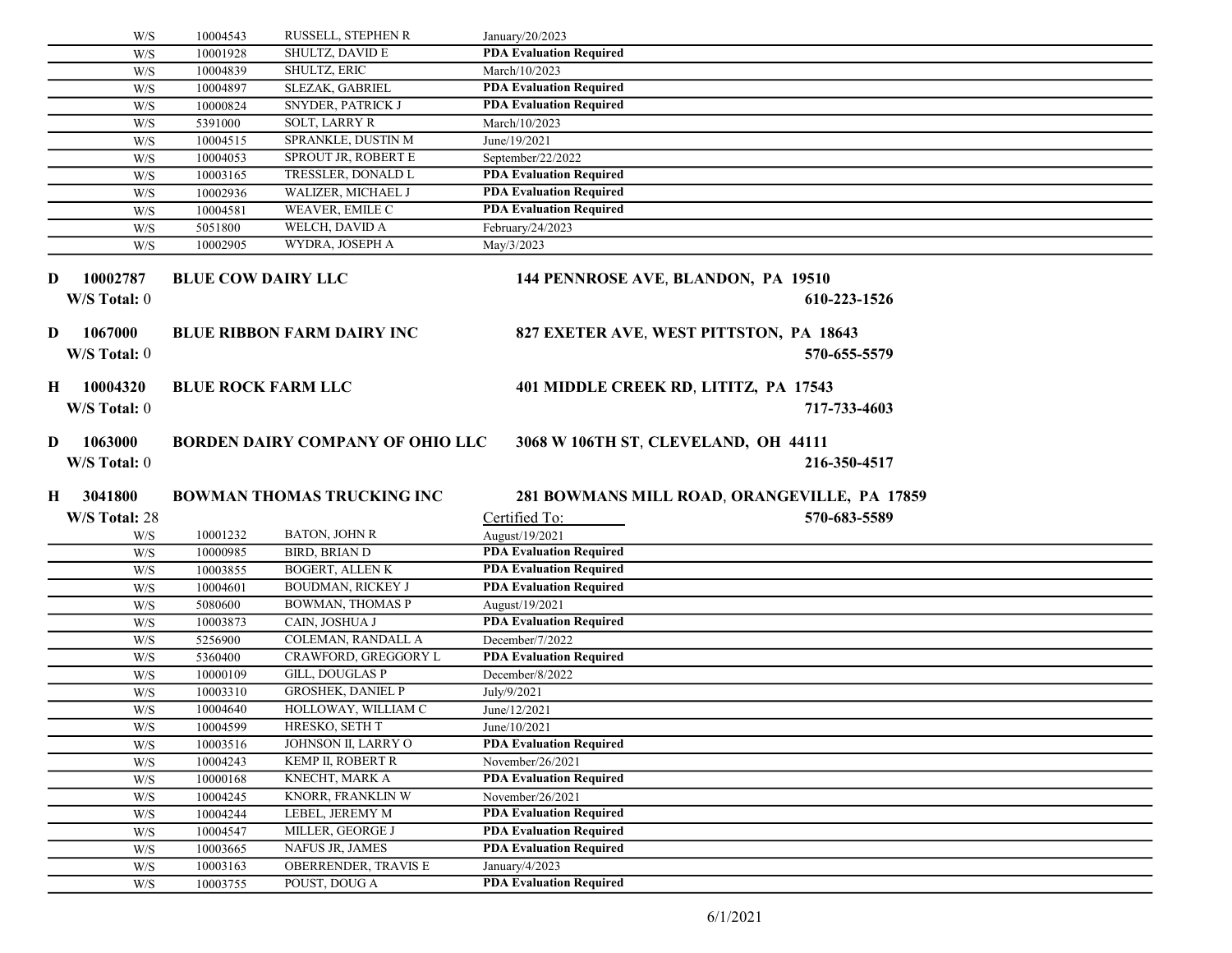| W/S           | 10002666               | POUST, GREGG A                       | February/5/2022                |                                            |  |
|---------------|------------------------|--------------------------------------|--------------------------------|--------------------------------------------|--|
| W/S           | 10001921               | ROLOSON, CHARLES D                   | <b>PDA Evaluation Required</b> |                                            |  |
| W/S           | 5434800                | SASSAMAN JR, LYLE G                  | January/4/2023                 |                                            |  |
| W/S           | 10003517               | TRAVER, GEORGE E                     | January/4/2023                 |                                            |  |
| W/S           | 10002485               | TYSON JR, KIMBER W                   | <b>PDA Evaluation Required</b> |                                            |  |
| W/S           | 10002414               | TYSON SR, KIMBER W                   | <b>PDA Evaluation Required</b> |                                            |  |
| W/S           | 10004823               | VERDINELLI SR, GARY L                | <b>PDA Evaluation Required</b> |                                            |  |
|               |                        |                                      |                                |                                            |  |
| 3020800<br>н  |                        | <b>BOWMANS MILK TRANSPORT LLC</b>    |                                | 282 MITCHELL RUSH ROAD, ACCIDENT, MD 21520 |  |
| W/S Total: 5  |                        |                                      | Certified To:                  | 301-746-8265                               |  |
| W/S           | 5082400                | BOWMAN, KENNETH J                    | <b>PDA Evaluation Required</b> |                                            |  |
| W/S           | 10001524               | <b>GREEN, H WAYNE</b>                | <b>PDA Evaluation Required</b> |                                            |  |
| W/S           | 5327500                | <b>GREEN, HOWARD E</b>               | <b>PDA Evaluation Required</b> |                                            |  |
| W/S           | 5182500                | HERSHBERGER, STEVEN P                | <b>PDA Evaluation Required</b> |                                            |  |
| W/S           | 10000789               | SCHMIDT, DONALD E                    | December/17/2022               |                                            |  |
| 3028600<br>Н. | <b>BOWSER MILK INC</b> |                                      |                                | 113 TOY ROAD, KITTANNING, PA 16201-9803    |  |
|               |                        |                                      |                                |                                            |  |
| W/S Total: 15 |                        |                                      | Certified To:                  | 724-297-5520                               |  |
| W/S           | 10003121               | <b>BOWSER, BRENT J</b>               | <b>PDA Evaluation Required</b> |                                            |  |
| W/S           | 10003120               | <b>BOWSER, CORY J</b>                | October/5/2022                 |                                            |  |
| W/S           | 10000727               | <b>BOWSER, MATTHEW W</b>             | July/16/2021                   |                                            |  |
| W/S           | 5118900                | <b>BOWSER, RANDY D</b>               | <b>PDA Evaluation Required</b> |                                            |  |
| W/S           | 10004276               | <b>BOWSER, ROBERT C</b>              | <b>PDA Evaluation Required</b> |                                            |  |
| W/S           | 10002585               | <b>BOWSER, RONALD E</b>              | October/15/2022                |                                            |  |
| W/S           | 5422900                | <b>BOWSER, SCOTT M</b>               | July/14/2021                   |                                            |  |
| W/S           | 5325900                | FRANTZ, TOM A                        | February/4/2022                |                                            |  |
| W/S           | 10004771               | ION, DONALD                          | June/9/2022                    |                                            |  |
| W/S           | 10004373               | JOHNSON, EDWARD G                    | <b>PDA Evaluation Required</b> |                                            |  |
| W/S           | 10004699               | KOVACH, HUNTER E                     | December/17/2021               |                                            |  |
| W/S           | 10000858               | MCKNIGHT, PATRICK K                  | October/23/2021                |                                            |  |
| W/S           | 10004649               | MILLER, BRANDON M                    | July/15/2021                   |                                            |  |
| W/S           | 5124300                | PADEN, GARY L<br>SUPPA, ANTHONY T    | October/23/2021                |                                            |  |
| W/S           | 10004698               |                                      | December/17/2021               |                                            |  |
| 10003251<br>Н |                        | <b>BROTHERS LIQUID TRANSPORT LLC</b> |                                | 4635 DIVISION HIGHWAY, EAST EARL, PA 17519 |  |
| W/S Total: 18 |                        |                                      | Certified To:                  | 717-351-4087                               |  |
| W/S           | 10002183               | ALSTON, TIMOTHY                      | January/27/2022                |                                            |  |
| W/S           | 5252600                | <b>BITTINGER, MICHAEL E</b>          | <b>PDA Evaluation Required</b> |                                            |  |
| W/S           | 10003334               | <b>BOLLINGER, DARRYL L</b>           | <b>PDA Evaluation Required</b> |                                            |  |
| W/S           | 10003828               | HORNING, DEREK A                     | March/18/2022                  |                                            |  |
| W/S           | 10004210               | HORNING, THOMAS L                    | <b>PDA Evaluation Required</b> |                                            |  |
| W/S           | 10003763               | MARTIN, RAY A                        | June/4/2021                    |                                            |  |
| W/S           | 10003468               | MCCLOSKEY, WILLIAM H                 | <b>PDA Evaluation Required</b> |                                            |  |
| W/S           | 10003600               | MOORE, LEONARD J                     | August/24/2022                 |                                            |  |
| W/S           | 10004901               | MOWRER, ADRIANNA                     | <b>PDA Evaluation Required</b> |                                            |  |
| W/S           | 5026900                | PECK, RANDY M                        | <b>PDA Evaluation Required</b> |                                            |  |
| W/S           | 10003335               | PISANI JR, FRANCIS E                 | <b>PDA Evaluation Required</b> |                                            |  |
| W/S           | 10003900               | REITER, NATHAN C                     | September/8/2021               |                                            |  |
| W/S           | 10003945               | REPSCH, PAUL T                       | <b>PDA Evaluation Required</b> |                                            |  |
| W/S           | 10003948               | REPSCH, ROBERT G                     | February/18/2022               |                                            |  |
|               |                        |                                      |                                |                                            |  |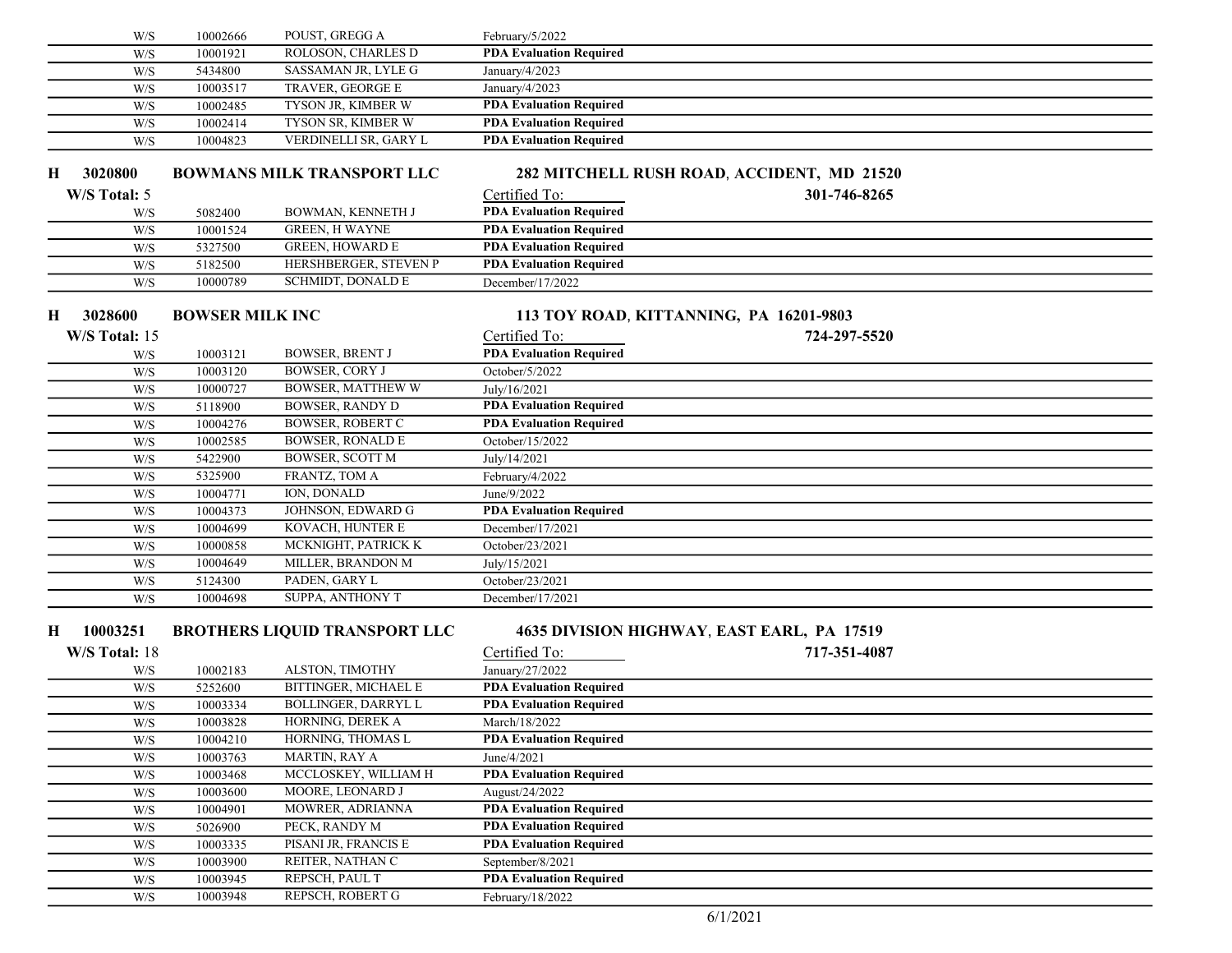| <b>WAGNER, KEVIN J</b><br>10002292<br>July/13/2022<br>W/S<br>WETZEL JR, ROBERT E<br>10004208<br>January/21/2022<br>W/S<br>ZOOK, RICHARD S<br>September/9/2021<br>5370400<br>W/S<br>1067500<br><b>BRUNTON DAIRY</b><br>3681 RIDGE RD - RR #3, ALIQUIPPA, PA 15001-5813<br>W/S Total: 0<br>724-375-5910<br>3056900<br><b>BUGMAN &amp; SONS INC</b><br>10046 STATE STREET, DALTON, NY 14836<br>H.<br>W/S Total: 0<br>585-476-5920<br>3054900<br><b>BURNS (RAY) &amp; SONS TRUCKING INC</b><br>71 FINNEGAN ROAD, CANTON, NY 13617<br>W/S Total: 0<br>315-386-4101<br>H 3044100<br><b>BYNUM TRANSPORT INC</b><br>70 THORNHILL ROAD, AUBURNDALE, FL 33823<br>W/S Total: 2<br>863-967-3244<br>Certified To:<br><b>PDA</b> Evaluation Required<br>SMITH, BROOKS W<br>10002317<br>W/S<br><b>SMITH, HUNTER K</b><br>10002327<br><b>PDA Evaluation Required</b><br>W/S<br>1077800<br>D<br><b>BYRNE DAIRY INC</b><br>2394 US ROUTE 11, LAFAYETTE, NY 13084<br>W/S Total: 0<br>315-475-2121 EXT 2312<br>1072700<br>D<br><b>CAMPHILL VILLAGE KIMBERTON HILLS I PO BOX 1045, KIMBERTON, PA 19442</b><br>W/S Total: 0<br>610-935-0314<br>3016600<br><b>CENTERPORT MILK HAULING COOP</b><br>108 KALBACH ROAD, NEWMANSTOWN, PA 17073<br>W/S Total: 19<br>Certified To:<br>717-821-9216<br><b>BAUSHER, DEAN A</b><br>October/6/2022<br>5432200<br>W/S<br>10001817<br><b>BAUSHER, DONALD L</b><br><b>PDA Evaluation Required</b><br>W/S<br><b>BERGER, DONALD S</b><br>W/S<br>10004091<br>April/14/2023<br><b>BILLMAN, KEVIN M</b><br>January/13/2022<br>W/S<br>10001310<br><b>PDA Evaluation Required</b><br>CARUANO, BRENDON M<br>10004506<br>W/S<br>10002798<br>FORRY, MARK C<br><b>PDA Evaluation Required</b><br>W/S<br>FORRY, MATTHEW H<br>January/19/2023<br>10000707<br>W/S<br><b>GARLOFF, MATTHEW R</b><br>November/22/2022<br>10003675<br>W/S<br>GEIGER, MELISSA M<br>$\mathrm{W}/\mathrm{S}$<br>10004742<br>September/28/2022<br>HARROP, STEVEN C<br>W/S<br>10003184<br>August/12/2021<br>KEELEY JR, WILLIAM A<br>10004495<br>W/S<br>January/19/2023<br><b>PDA Evaluation Required</b><br>KIEFFER, RALPH A<br>5006000<br>W/S<br>$\ensuremath{\text{W}}\xspace/\ensuremath{\text{S}}$<br>10004808<br>MAKOSKI, JOSEPH<br>April/14/2023<br>REED, JONATHAN R<br>10003063<br>May/4/2023<br>W/S<br>ROYER, KEVIN R<br><b>PDA Evaluation Required</b><br>10004327<br>W/S<br>WERNER, WILLIAM J<br>10001156<br>W/S<br>September/28/2022<br>WHITEHOUSE JR, MARK D<br>10004292<br><b>PDA Evaluation Required</b><br>W/S<br>WOOLF JR, ELDEN L<br><b>PDA Evaluation Required</b><br>W/S<br>10003141<br>ZIMMERMAN, RUSSEL B<br>W/S<br>5112700<br>July/17/2021 |    | W/S | 10004428 | RILEY, DWIGHT H | July/13/2022 |  |
|--------------------------------------------------------------------------------------------------------------------------------------------------------------------------------------------------------------------------------------------------------------------------------------------------------------------------------------------------------------------------------------------------------------------------------------------------------------------------------------------------------------------------------------------------------------------------------------------------------------------------------------------------------------------------------------------------------------------------------------------------------------------------------------------------------------------------------------------------------------------------------------------------------------------------------------------------------------------------------------------------------------------------------------------------------------------------------------------------------------------------------------------------------------------------------------------------------------------------------------------------------------------------------------------------------------------------------------------------------------------------------------------------------------------------------------------------------------------------------------------------------------------------------------------------------------------------------------------------------------------------------------------------------------------------------------------------------------------------------------------------------------------------------------------------------------------------------------------------------------------------------------------------------------------------------------------------------------------------------------------------------------------------------------------------------------------------------------------------------------------------------------------------------------------------------------------------------------------------------------------------------------------------------------------------------------------------------------------------------------------------------------------------------------------------------------------------------------------------------------------------------------------------------------------------------------------------------------------------------------------------------------|----|-----|----------|-----------------|--------------|--|
|                                                                                                                                                                                                                                                                                                                                                                                                                                                                                                                                                                                                                                                                                                                                                                                                                                                                                                                                                                                                                                                                                                                                                                                                                                                                                                                                                                                                                                                                                                                                                                                                                                                                                                                                                                                                                                                                                                                                                                                                                                                                                                                                                                                                                                                                                                                                                                                                                                                                                                                                                                                                                                      |    |     |          |                 |              |  |
|                                                                                                                                                                                                                                                                                                                                                                                                                                                                                                                                                                                                                                                                                                                                                                                                                                                                                                                                                                                                                                                                                                                                                                                                                                                                                                                                                                                                                                                                                                                                                                                                                                                                                                                                                                                                                                                                                                                                                                                                                                                                                                                                                                                                                                                                                                                                                                                                                                                                                                                                                                                                                                      |    |     |          |                 |              |  |
|                                                                                                                                                                                                                                                                                                                                                                                                                                                                                                                                                                                                                                                                                                                                                                                                                                                                                                                                                                                                                                                                                                                                                                                                                                                                                                                                                                                                                                                                                                                                                                                                                                                                                                                                                                                                                                                                                                                                                                                                                                                                                                                                                                                                                                                                                                                                                                                                                                                                                                                                                                                                                                      |    |     |          |                 |              |  |
|                                                                                                                                                                                                                                                                                                                                                                                                                                                                                                                                                                                                                                                                                                                                                                                                                                                                                                                                                                                                                                                                                                                                                                                                                                                                                                                                                                                                                                                                                                                                                                                                                                                                                                                                                                                                                                                                                                                                                                                                                                                                                                                                                                                                                                                                                                                                                                                                                                                                                                                                                                                                                                      | D  |     |          |                 |              |  |
|                                                                                                                                                                                                                                                                                                                                                                                                                                                                                                                                                                                                                                                                                                                                                                                                                                                                                                                                                                                                                                                                                                                                                                                                                                                                                                                                                                                                                                                                                                                                                                                                                                                                                                                                                                                                                                                                                                                                                                                                                                                                                                                                                                                                                                                                                                                                                                                                                                                                                                                                                                                                                                      |    |     |          |                 |              |  |
|                                                                                                                                                                                                                                                                                                                                                                                                                                                                                                                                                                                                                                                                                                                                                                                                                                                                                                                                                                                                                                                                                                                                                                                                                                                                                                                                                                                                                                                                                                                                                                                                                                                                                                                                                                                                                                                                                                                                                                                                                                                                                                                                                                                                                                                                                                                                                                                                                                                                                                                                                                                                                                      |    |     |          |                 |              |  |
|                                                                                                                                                                                                                                                                                                                                                                                                                                                                                                                                                                                                                                                                                                                                                                                                                                                                                                                                                                                                                                                                                                                                                                                                                                                                                                                                                                                                                                                                                                                                                                                                                                                                                                                                                                                                                                                                                                                                                                                                                                                                                                                                                                                                                                                                                                                                                                                                                                                                                                                                                                                                                                      |    |     |          |                 |              |  |
|                                                                                                                                                                                                                                                                                                                                                                                                                                                                                                                                                                                                                                                                                                                                                                                                                                                                                                                                                                                                                                                                                                                                                                                                                                                                                                                                                                                                                                                                                                                                                                                                                                                                                                                                                                                                                                                                                                                                                                                                                                                                                                                                                                                                                                                                                                                                                                                                                                                                                                                                                                                                                                      |    |     |          |                 |              |  |
|                                                                                                                                                                                                                                                                                                                                                                                                                                                                                                                                                                                                                                                                                                                                                                                                                                                                                                                                                                                                                                                                                                                                                                                                                                                                                                                                                                                                                                                                                                                                                                                                                                                                                                                                                                                                                                                                                                                                                                                                                                                                                                                                                                                                                                                                                                                                                                                                                                                                                                                                                                                                                                      | Н. |     |          |                 |              |  |
|                                                                                                                                                                                                                                                                                                                                                                                                                                                                                                                                                                                                                                                                                                                                                                                                                                                                                                                                                                                                                                                                                                                                                                                                                                                                                                                                                                                                                                                                                                                                                                                                                                                                                                                                                                                                                                                                                                                                                                                                                                                                                                                                                                                                                                                                                                                                                                                                                                                                                                                                                                                                                                      |    |     |          |                 |              |  |
|                                                                                                                                                                                                                                                                                                                                                                                                                                                                                                                                                                                                                                                                                                                                                                                                                                                                                                                                                                                                                                                                                                                                                                                                                                                                                                                                                                                                                                                                                                                                                                                                                                                                                                                                                                                                                                                                                                                                                                                                                                                                                                                                                                                                                                                                                                                                                                                                                                                                                                                                                                                                                                      |    |     |          |                 |              |  |
|                                                                                                                                                                                                                                                                                                                                                                                                                                                                                                                                                                                                                                                                                                                                                                                                                                                                                                                                                                                                                                                                                                                                                                                                                                                                                                                                                                                                                                                                                                                                                                                                                                                                                                                                                                                                                                                                                                                                                                                                                                                                                                                                                                                                                                                                                                                                                                                                                                                                                                                                                                                                                                      |    |     |          |                 |              |  |
|                                                                                                                                                                                                                                                                                                                                                                                                                                                                                                                                                                                                                                                                                                                                                                                                                                                                                                                                                                                                                                                                                                                                                                                                                                                                                                                                                                                                                                                                                                                                                                                                                                                                                                                                                                                                                                                                                                                                                                                                                                                                                                                                                                                                                                                                                                                                                                                                                                                                                                                                                                                                                                      |    |     |          |                 |              |  |
|                                                                                                                                                                                                                                                                                                                                                                                                                                                                                                                                                                                                                                                                                                                                                                                                                                                                                                                                                                                                                                                                                                                                                                                                                                                                                                                                                                                                                                                                                                                                                                                                                                                                                                                                                                                                                                                                                                                                                                                                                                                                                                                                                                                                                                                                                                                                                                                                                                                                                                                                                                                                                                      |    |     |          |                 |              |  |
|                                                                                                                                                                                                                                                                                                                                                                                                                                                                                                                                                                                                                                                                                                                                                                                                                                                                                                                                                                                                                                                                                                                                                                                                                                                                                                                                                                                                                                                                                                                                                                                                                                                                                                                                                                                                                                                                                                                                                                                                                                                                                                                                                                                                                                                                                                                                                                                                                                                                                                                                                                                                                                      |    |     |          |                 |              |  |
|                                                                                                                                                                                                                                                                                                                                                                                                                                                                                                                                                                                                                                                                                                                                                                                                                                                                                                                                                                                                                                                                                                                                                                                                                                                                                                                                                                                                                                                                                                                                                                                                                                                                                                                                                                                                                                                                                                                                                                                                                                                                                                                                                                                                                                                                                                                                                                                                                                                                                                                                                                                                                                      |    |     |          |                 |              |  |
|                                                                                                                                                                                                                                                                                                                                                                                                                                                                                                                                                                                                                                                                                                                                                                                                                                                                                                                                                                                                                                                                                                                                                                                                                                                                                                                                                                                                                                                                                                                                                                                                                                                                                                                                                                                                                                                                                                                                                                                                                                                                                                                                                                                                                                                                                                                                                                                                                                                                                                                                                                                                                                      |    |     |          |                 |              |  |
|                                                                                                                                                                                                                                                                                                                                                                                                                                                                                                                                                                                                                                                                                                                                                                                                                                                                                                                                                                                                                                                                                                                                                                                                                                                                                                                                                                                                                                                                                                                                                                                                                                                                                                                                                                                                                                                                                                                                                                                                                                                                                                                                                                                                                                                                                                                                                                                                                                                                                                                                                                                                                                      |    |     |          |                 |              |  |
|                                                                                                                                                                                                                                                                                                                                                                                                                                                                                                                                                                                                                                                                                                                                                                                                                                                                                                                                                                                                                                                                                                                                                                                                                                                                                                                                                                                                                                                                                                                                                                                                                                                                                                                                                                                                                                                                                                                                                                                                                                                                                                                                                                                                                                                                                                                                                                                                                                                                                                                                                                                                                                      |    |     |          |                 |              |  |
|                                                                                                                                                                                                                                                                                                                                                                                                                                                                                                                                                                                                                                                                                                                                                                                                                                                                                                                                                                                                                                                                                                                                                                                                                                                                                                                                                                                                                                                                                                                                                                                                                                                                                                                                                                                                                                                                                                                                                                                                                                                                                                                                                                                                                                                                                                                                                                                                                                                                                                                                                                                                                                      |    |     |          |                 |              |  |
|                                                                                                                                                                                                                                                                                                                                                                                                                                                                                                                                                                                                                                                                                                                                                                                                                                                                                                                                                                                                                                                                                                                                                                                                                                                                                                                                                                                                                                                                                                                                                                                                                                                                                                                                                                                                                                                                                                                                                                                                                                                                                                                                                                                                                                                                                                                                                                                                                                                                                                                                                                                                                                      |    |     |          |                 |              |  |
|                                                                                                                                                                                                                                                                                                                                                                                                                                                                                                                                                                                                                                                                                                                                                                                                                                                                                                                                                                                                                                                                                                                                                                                                                                                                                                                                                                                                                                                                                                                                                                                                                                                                                                                                                                                                                                                                                                                                                                                                                                                                                                                                                                                                                                                                                                                                                                                                                                                                                                                                                                                                                                      | H  |     |          |                 |              |  |
|                                                                                                                                                                                                                                                                                                                                                                                                                                                                                                                                                                                                                                                                                                                                                                                                                                                                                                                                                                                                                                                                                                                                                                                                                                                                                                                                                                                                                                                                                                                                                                                                                                                                                                                                                                                                                                                                                                                                                                                                                                                                                                                                                                                                                                                                                                                                                                                                                                                                                                                                                                                                                                      |    |     |          |                 |              |  |
|                                                                                                                                                                                                                                                                                                                                                                                                                                                                                                                                                                                                                                                                                                                                                                                                                                                                                                                                                                                                                                                                                                                                                                                                                                                                                                                                                                                                                                                                                                                                                                                                                                                                                                                                                                                                                                                                                                                                                                                                                                                                                                                                                                                                                                                                                                                                                                                                                                                                                                                                                                                                                                      |    |     |          |                 |              |  |
|                                                                                                                                                                                                                                                                                                                                                                                                                                                                                                                                                                                                                                                                                                                                                                                                                                                                                                                                                                                                                                                                                                                                                                                                                                                                                                                                                                                                                                                                                                                                                                                                                                                                                                                                                                                                                                                                                                                                                                                                                                                                                                                                                                                                                                                                                                                                                                                                                                                                                                                                                                                                                                      |    |     |          |                 |              |  |
|                                                                                                                                                                                                                                                                                                                                                                                                                                                                                                                                                                                                                                                                                                                                                                                                                                                                                                                                                                                                                                                                                                                                                                                                                                                                                                                                                                                                                                                                                                                                                                                                                                                                                                                                                                                                                                                                                                                                                                                                                                                                                                                                                                                                                                                                                                                                                                                                                                                                                                                                                                                                                                      |    |     |          |                 |              |  |
|                                                                                                                                                                                                                                                                                                                                                                                                                                                                                                                                                                                                                                                                                                                                                                                                                                                                                                                                                                                                                                                                                                                                                                                                                                                                                                                                                                                                                                                                                                                                                                                                                                                                                                                                                                                                                                                                                                                                                                                                                                                                                                                                                                                                                                                                                                                                                                                                                                                                                                                                                                                                                                      |    |     |          |                 |              |  |
|                                                                                                                                                                                                                                                                                                                                                                                                                                                                                                                                                                                                                                                                                                                                                                                                                                                                                                                                                                                                                                                                                                                                                                                                                                                                                                                                                                                                                                                                                                                                                                                                                                                                                                                                                                                                                                                                                                                                                                                                                                                                                                                                                                                                                                                                                                                                                                                                                                                                                                                                                                                                                                      |    |     |          |                 |              |  |
|                                                                                                                                                                                                                                                                                                                                                                                                                                                                                                                                                                                                                                                                                                                                                                                                                                                                                                                                                                                                                                                                                                                                                                                                                                                                                                                                                                                                                                                                                                                                                                                                                                                                                                                                                                                                                                                                                                                                                                                                                                                                                                                                                                                                                                                                                                                                                                                                                                                                                                                                                                                                                                      |    |     |          |                 |              |  |
|                                                                                                                                                                                                                                                                                                                                                                                                                                                                                                                                                                                                                                                                                                                                                                                                                                                                                                                                                                                                                                                                                                                                                                                                                                                                                                                                                                                                                                                                                                                                                                                                                                                                                                                                                                                                                                                                                                                                                                                                                                                                                                                                                                                                                                                                                                                                                                                                                                                                                                                                                                                                                                      |    |     |          |                 |              |  |
|                                                                                                                                                                                                                                                                                                                                                                                                                                                                                                                                                                                                                                                                                                                                                                                                                                                                                                                                                                                                                                                                                                                                                                                                                                                                                                                                                                                                                                                                                                                                                                                                                                                                                                                                                                                                                                                                                                                                                                                                                                                                                                                                                                                                                                                                                                                                                                                                                                                                                                                                                                                                                                      |    |     |          |                 |              |  |
|                                                                                                                                                                                                                                                                                                                                                                                                                                                                                                                                                                                                                                                                                                                                                                                                                                                                                                                                                                                                                                                                                                                                                                                                                                                                                                                                                                                                                                                                                                                                                                                                                                                                                                                                                                                                                                                                                                                                                                                                                                                                                                                                                                                                                                                                                                                                                                                                                                                                                                                                                                                                                                      |    |     |          |                 |              |  |
|                                                                                                                                                                                                                                                                                                                                                                                                                                                                                                                                                                                                                                                                                                                                                                                                                                                                                                                                                                                                                                                                                                                                                                                                                                                                                                                                                                                                                                                                                                                                                                                                                                                                                                                                                                                                                                                                                                                                                                                                                                                                                                                                                                                                                                                                                                                                                                                                                                                                                                                                                                                                                                      |    |     |          |                 |              |  |
|                                                                                                                                                                                                                                                                                                                                                                                                                                                                                                                                                                                                                                                                                                                                                                                                                                                                                                                                                                                                                                                                                                                                                                                                                                                                                                                                                                                                                                                                                                                                                                                                                                                                                                                                                                                                                                                                                                                                                                                                                                                                                                                                                                                                                                                                                                                                                                                                                                                                                                                                                                                                                                      |    |     |          |                 |              |  |
|                                                                                                                                                                                                                                                                                                                                                                                                                                                                                                                                                                                                                                                                                                                                                                                                                                                                                                                                                                                                                                                                                                                                                                                                                                                                                                                                                                                                                                                                                                                                                                                                                                                                                                                                                                                                                                                                                                                                                                                                                                                                                                                                                                                                                                                                                                                                                                                                                                                                                                                                                                                                                                      |    |     |          |                 |              |  |
|                                                                                                                                                                                                                                                                                                                                                                                                                                                                                                                                                                                                                                                                                                                                                                                                                                                                                                                                                                                                                                                                                                                                                                                                                                                                                                                                                                                                                                                                                                                                                                                                                                                                                                                                                                                                                                                                                                                                                                                                                                                                                                                                                                                                                                                                                                                                                                                                                                                                                                                                                                                                                                      |    |     |          |                 |              |  |
|                                                                                                                                                                                                                                                                                                                                                                                                                                                                                                                                                                                                                                                                                                                                                                                                                                                                                                                                                                                                                                                                                                                                                                                                                                                                                                                                                                                                                                                                                                                                                                                                                                                                                                                                                                                                                                                                                                                                                                                                                                                                                                                                                                                                                                                                                                                                                                                                                                                                                                                                                                                                                                      |    |     |          |                 |              |  |
|                                                                                                                                                                                                                                                                                                                                                                                                                                                                                                                                                                                                                                                                                                                                                                                                                                                                                                                                                                                                                                                                                                                                                                                                                                                                                                                                                                                                                                                                                                                                                                                                                                                                                                                                                                                                                                                                                                                                                                                                                                                                                                                                                                                                                                                                                                                                                                                                                                                                                                                                                                                                                                      |    |     |          |                 |              |  |
|                                                                                                                                                                                                                                                                                                                                                                                                                                                                                                                                                                                                                                                                                                                                                                                                                                                                                                                                                                                                                                                                                                                                                                                                                                                                                                                                                                                                                                                                                                                                                                                                                                                                                                                                                                                                                                                                                                                                                                                                                                                                                                                                                                                                                                                                                                                                                                                                                                                                                                                                                                                                                                      |    |     |          |                 |              |  |
|                                                                                                                                                                                                                                                                                                                                                                                                                                                                                                                                                                                                                                                                                                                                                                                                                                                                                                                                                                                                                                                                                                                                                                                                                                                                                                                                                                                                                                                                                                                                                                                                                                                                                                                                                                                                                                                                                                                                                                                                                                                                                                                                                                                                                                                                                                                                                                                                                                                                                                                                                                                                                                      |    |     |          |                 |              |  |
|                                                                                                                                                                                                                                                                                                                                                                                                                                                                                                                                                                                                                                                                                                                                                                                                                                                                                                                                                                                                                                                                                                                                                                                                                                                                                                                                                                                                                                                                                                                                                                                                                                                                                                                                                                                                                                                                                                                                                                                                                                                                                                                                                                                                                                                                                                                                                                                                                                                                                                                                                                                                                                      |    |     |          |                 |              |  |
|                                                                                                                                                                                                                                                                                                                                                                                                                                                                                                                                                                                                                                                                                                                                                                                                                                                                                                                                                                                                                                                                                                                                                                                                                                                                                                                                                                                                                                                                                                                                                                                                                                                                                                                                                                                                                                                                                                                                                                                                                                                                                                                                                                                                                                                                                                                                                                                                                                                                                                                                                                                                                                      |    |     |          |                 |              |  |

3041600

CHAD WISE TRUCKING LLC 32896 STATE HWY 77, CENTERVILLE, PA 16404-9802

W/S Total: 4 Certified To: 2 2 2 2 314-967-4503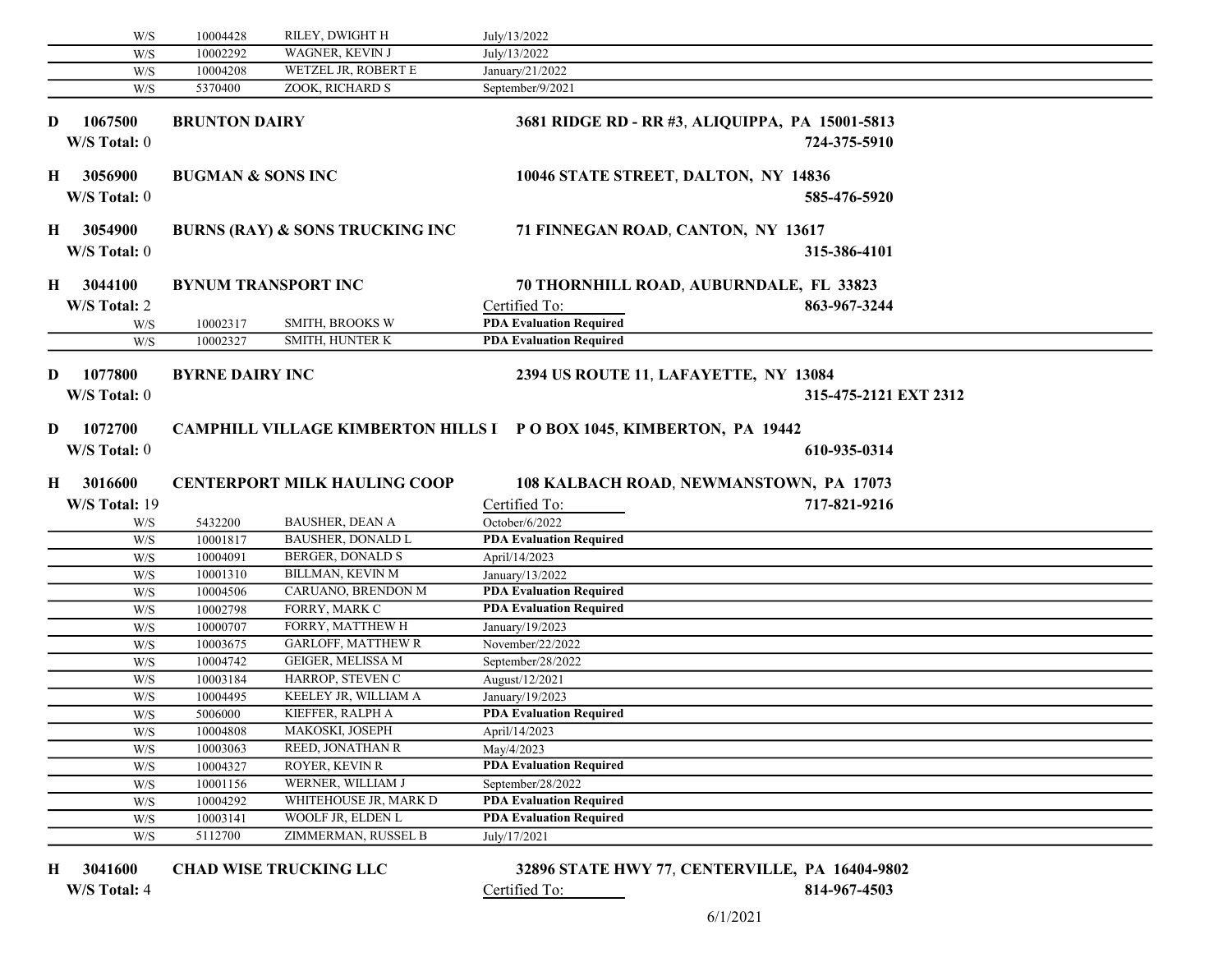|    | W/S           | 10000118                  | BAKER JR, DAVID M            | February/17/2022               |                                              |  |
|----|---------------|---------------------------|------------------------------|--------------------------------|----------------------------------------------|--|
|    | W/S           | 5032500                   | WISE, CHAD                   | <b>PDA Evaluation Required</b> |                                              |  |
|    | W/S           | 10003373                  | WISE, CODY W                 | August/7/2021                  |                                              |  |
|    | W/S           | 5356100                   | WISE, DIANA L                | <b>PDA Evaluation Required</b> |                                              |  |
| Н. | 3041300       | <b>CHISMAR &amp; SONS</b> |                              |                                | 11901 WEST SOUTH RANGE, SALEM, OH 44460-9228 |  |
|    | W/S Total: 0  |                           |                              |                                | 330-332-0352                                 |  |
|    |               |                           |                              |                                |                                              |  |
| H  | 10004616      |                           | <b>CLAR AVA TRUCKING LLC</b> |                                | 2305 ROUTE 549, MANSFIELD, PA 16933          |  |
|    | W/S Total: 5  |                           |                              | Certified To:                  | 570-549-2519                                 |  |
|    | W/S           | 10004723                  | KLINE JR, BRADLEY W          | <b>PDA Evaluation Required</b> |                                              |  |
|    | W/S           | 10004618                  | SLAYMAKER, DANIEL R          | May/5/2023                     |                                              |  |
|    | W/S           | 10004911                  | SLAYMAKER, DEAN I            | <b>PDA Evaluation Required</b> |                                              |  |
|    | W/S           | 10004617                  | SLAYMAKER, JESSICA L         | May/5/2023                     |                                              |  |
|    | W/S           | 10004912                  | WRIGHT, ZACHARY T            | <b>PDA Evaluation Required</b> |                                              |  |
| Н  | 10002649      |                           | <b>CLARK TRANSPORT LLC</b>   |                                | 754 SOLANCO ROAD, QUARRYVILLE, PA 17584      |  |
|    | W/S Total: 3  |                           |                              | Certified To:                  | 717-471-8623                                 |  |
|    | W/S           | 10002675                  | CLARK, DOUGLAS W             | <b>PDA Evaluation Required</b> |                                              |  |
|    | W/S           | 10002676                  | CLARK, RONALD L              | <b>PDA Evaluation Required</b> |                                              |  |
|    | W/S           | 10001276                  | EBERSOLE, NORMAN D           | <b>PDA Evaluation Required</b> |                                              |  |
|    |               |                           |                              |                                |                                              |  |
| H  | 10004782      |                           | <b>CLOUSE TRANSPORT LLC</b>  |                                | 2075 RITNER HIGHWAY, CARLISLE, PA 17015      |  |
|    | W/S Total: 46 |                           |                              | Certified To:                  | 717-249-2418                                 |  |
|    | W/S           | 10002600                  | ALEXANDER, PAUL H            | September/1/2022               |                                              |  |
|    | W/S           | 10002188                  | <b>BICKSLER, THOMAS C</b>    | September/2/2022               |                                              |  |
|    | W/S           | 10004380                  | BRENIZE, BENJAMIN D          | <b>PDA Evaluation Required</b> |                                              |  |
|    | W/S           | 10004710                  | CAMPBELL, MATTHEW H          | <b>PDA Evaluation Required</b> |                                              |  |
|    | W/S           | 10004848                  | CAMPBELL, RAY F              | January/7/2023                 |                                              |  |
|    | W/S           | 10002135                  | CHRISTMAN, KENNETH E         | September/29/2021              |                                              |  |
|    | W/S           | 10003863                  | CLAPPER, MATTHEW R           | April/6/2023                   |                                              |  |
|    | W/S           | 5357500                   | COHICK II, JAMES E           | <b>PDA Evaluation Required</b> |                                              |  |
|    | W/S           | 10001739                  | <b>CRATER SR, DANIEL E</b>   | August/3/2022                  |                                              |  |
|    | W/S           | 5262600                   | CRUSEY JR, REGINALD L        | January/24/2023                |                                              |  |
|    | W/S           | 10003862                  | CZAP, WILLIAM J              | April/20/2023                  |                                              |  |
|    | W/S           | 10002554                  | DILLER, JOHN E               | March/17/2022                  |                                              |  |
|    | W/S           | 10004441                  | <b>DINGLE, JUSTIN M</b>      | July/1/2022                    |                                              |  |
|    | W/S           | 10003159                  | DOYLE, BRADLEY L             | January/4/2023                 |                                              |  |
|    | W/S           | 10000125                  | EUTZY, CHRISTOPHER S         | June/17/2022                   |                                              |  |
|    | W/S           | 5288000                   | FINK, KENNETH P              | February/3/2023                |                                              |  |
|    | W/S           | 10003174                  | FOGELSANGER, JOEL D          | February/3/2023                |                                              |  |
|    | W/S           | 10002477                  | FRY, STEVEN D                | August/1/2021                  |                                              |  |
|    | W/S           | 10004240                  | GAUL, TIMOTHY N              | <b>PDA Evaluation Required</b> |                                              |  |
|    | W/S           | 10002578                  | HELMAN, AARON J              | July/6/2022                    |                                              |  |
|    | W/S           | 10001632                  | HENNINGS, RICHARD V          | September/14/2022              |                                              |  |
|    | W/S           | 10002016                  | HOGUE, RAYMOND E             | April/19/2023                  |                                              |  |
|    | W/S           | 5304400                   | HORN, CURTIS D               | September/12/2021              |                                              |  |
|    | W/S           | 5057400                   | HUNSECKER, DONALD L          | March/8/2023                   |                                              |  |
|    | W/S           | 10003436                  | HUNSECKER, NATHAN L          | August/13/2022                 |                                              |  |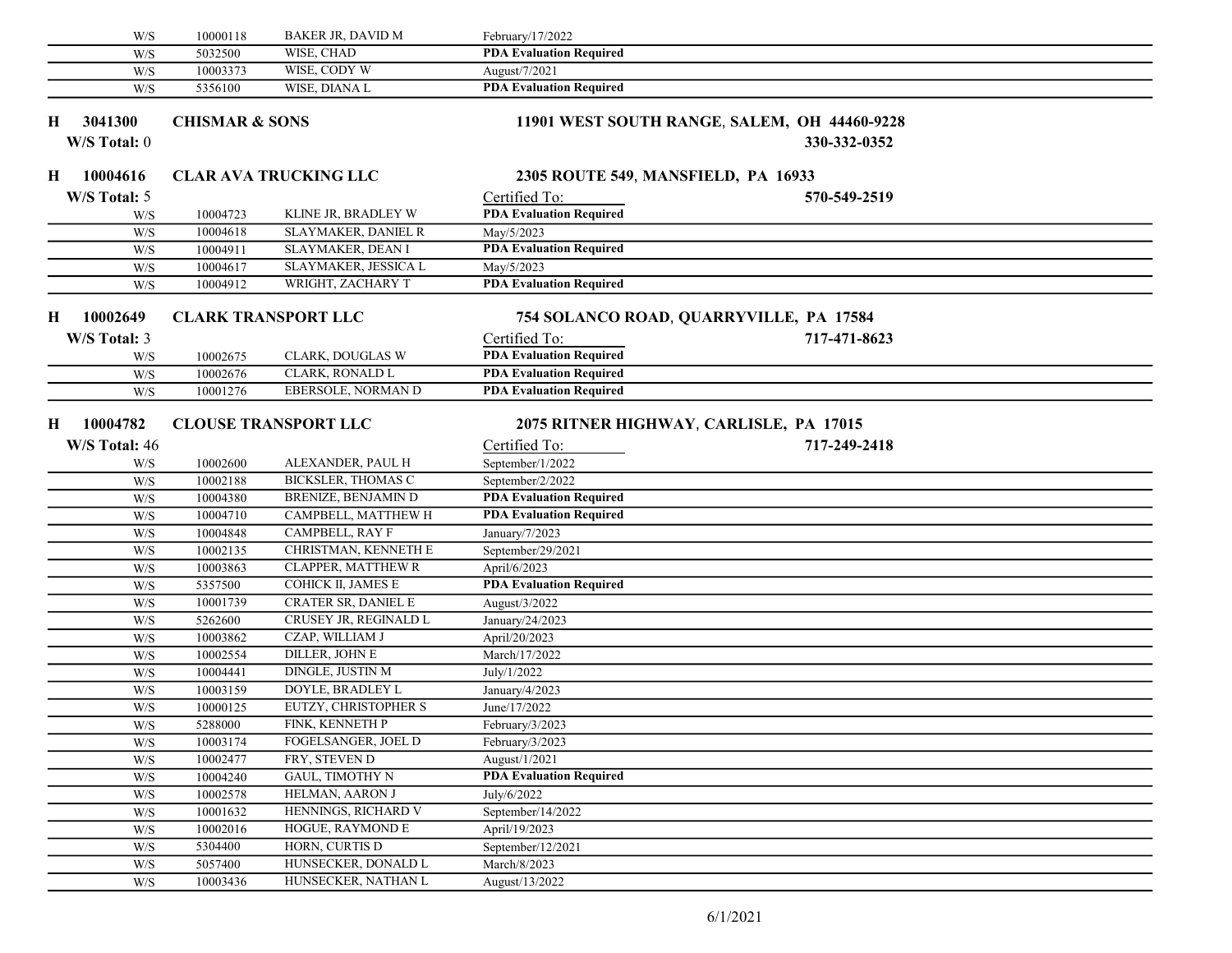|    | W/S           | 5095000                    | JOHNSON, LARRY R                          | <b>PDA Evaluation Required</b>                      |              |  |
|----|---------------|----------------------------|-------------------------------------------|-----------------------------------------------------|--------------|--|
|    | W/S           | 5180700                    | <b>KEESEMAN JR, MARK E</b>                | July/9/2022                                         |              |  |
|    | W/S           | 10000896                   | LANG, JONATHAN G                          | April/14/2023                                       |              |  |
|    | W/S           | 10000706                   | LEHMAN, JOHN E                            | March/31/2023                                       |              |  |
|    | W/S           | 10002751                   | LUNDVALL, SHERRY L                        | <b>PDA Evaluation Required</b>                      |              |  |
|    | W/S           | 10004714                   | MELLOTT, JOHN M                           | March/8/2022                                        |              |  |
|    | W/S           | 10003731                   | NEGLEY, JERRY L                           | March/8/2022                                        |              |  |
|    | W/S           | 10004695                   | NOCTON, WAYNE R                           | January/15/2022                                     |              |  |
|    | W/S           | 10002889                   | OCKER, GLENN A                            | July/6/2022                                         |              |  |
|    | W/S           | 10002163                   | PAYNE SR, RICHARD S                       | April/21/2023                                       |              |  |
|    | W/S           | 10004466                   | POLYAK, EDWARD R                          | August/24/2022                                      |              |  |
|    | W/S           | 5418300                    | ROGERS, JAMES J                           | September/2/2022                                    |              |  |
|    | W/S           | 5035900                    | ROSENBERRY, FRED R                        | <b>PDA Evaluation Required</b>                      |              |  |
|    | W/S           | 10004918                   | SANDERS, ANDREW H                         | <b>PDA</b> Evaluation Required                      |              |  |
|    | W/S           | 10004469                   | SENSENIG, DAVID B                         | October/4/2022                                      |              |  |
|    | W/S           | 10004814                   | STOEY JR, RANDY                           | September/3/2022                                    |              |  |
|    | W/S           | 10003950                   | STOEY SR, JIMMY D                         | March/1/2022                                        |              |  |
|    | W/S           | 10004011                   | STROCK, MARK D                            | June/17/2022                                        |              |  |
|    | W/S           | 10001510                   | TEATS, CHESTER M                          | April/15/2023                                       |              |  |
|    | W/S           | 5143000                    | WICKARD, CLETE A                          | January/15/2022                                     |              |  |
|    | W/S           | 10004684                   | WILSON, JAMES K                           | July/21/2022                                        |              |  |
|    |               |                            |                                           |                                                     |              |  |
| Н. | 3017100       | <b>CLOUSE TRUCKING INC</b> |                                           | 2075 RITNER HIGHWAY, CARLISLE, PA 17015             |              |  |
|    | W/S Total: 41 |                            |                                           | Certified To:                                       | 717-249-2418 |  |
|    |               |                            |                                           |                                                     |              |  |
|    |               |                            |                                           |                                                     |              |  |
|    | W/S           | 10002600                   | ALEXANDER, PAUL H                         | September/1/2022                                    |              |  |
|    | W/S           | 10002188                   | <b>BICKSLER, THOMAS C</b>                 | September/2/2022                                    |              |  |
|    | W/S           | 10004119                   | BRANT, BRIAN L                            | <b>PDA Evaluation Required</b>                      |              |  |
|    | W/S           | 10004710                   | CAMPBELL, MATTHEW H                       | <b>PDA Evaluation Required</b>                      |              |  |
|    | W/S           | 10002135<br>5357500        | CHRISTMAN, KENNETH E                      | September/29/2021<br><b>PDA Evaluation Required</b> |              |  |
|    | W/S           |                            | COHICK II, JAMES E                        |                                                     |              |  |
|    | W/S           | 10001739                   | CRATER SR, DANIEL E                       | August/3/2022                                       |              |  |
|    | W/S           | 5262600                    | CRUSEY JR, REGINALD L                     | January/24/2023                                     |              |  |
|    | W/S           | 10003862                   | CZAP, WILLIAM J                           | April/20/2023                                       |              |  |
|    | W/S           | 10002554                   | <b>DILLER, JOHN E</b><br>DINGLE, JUSTIN M | March/17/2022                                       |              |  |
|    | W/S<br>W/S    | 10004441                   | DOYLE, BRADLEY L                          | July/1/2022                                         |              |  |
|    | W/S           | 10003159<br>10000125       | EUTZY, CHRISTOPHER S                      | January/4/2023<br>June/17/2022                      |              |  |
|    |               |                            | FINK, KENNETH P                           |                                                     |              |  |
|    | W/S           | 5288000<br>10003174        | FOGELSANGER, JOEL D                       | February/3/2023                                     |              |  |
|    | W/S<br>W/S    | 10002477                   | FRY, STEVEN D                             | February/3/2023                                     |              |  |
|    |               |                            |                                           | August/1/2021                                       |              |  |
|    | W/S<br>W/S    | 10002578                   | HELMAN, AARON J<br>HENNINGS, RICHARD V    | July/6/2022                                         |              |  |
|    |               | 10001632<br>10002016       | HOGUE, RAYMOND E                          | September/14/2022<br>April/19/2023                  |              |  |
|    | W/S           | 5304400                    | HORN, CURTIS D                            | September/12/2021                                   |              |  |
|    | W/S<br>W/S    | 5057400                    | HUNSECKER, DONALD L                       | March/8/2023                                        |              |  |
|    | W/S           | 10003436                   | HUNSECKER, NATHAN L                       |                                                     |              |  |
|    | W/S           |                            | KEESEMAN JR, MARK E                       | August/13/2022<br>July/9/2022                       |              |  |
|    |               | 5180700                    | KIPE JR, LARRY S                          | <b>PDA Evaluation Required</b>                      |              |  |
|    | W/S<br>W/S    | 10003878<br>10000896       | LANG, JONATHAN G                          | April/14/2023                                       |              |  |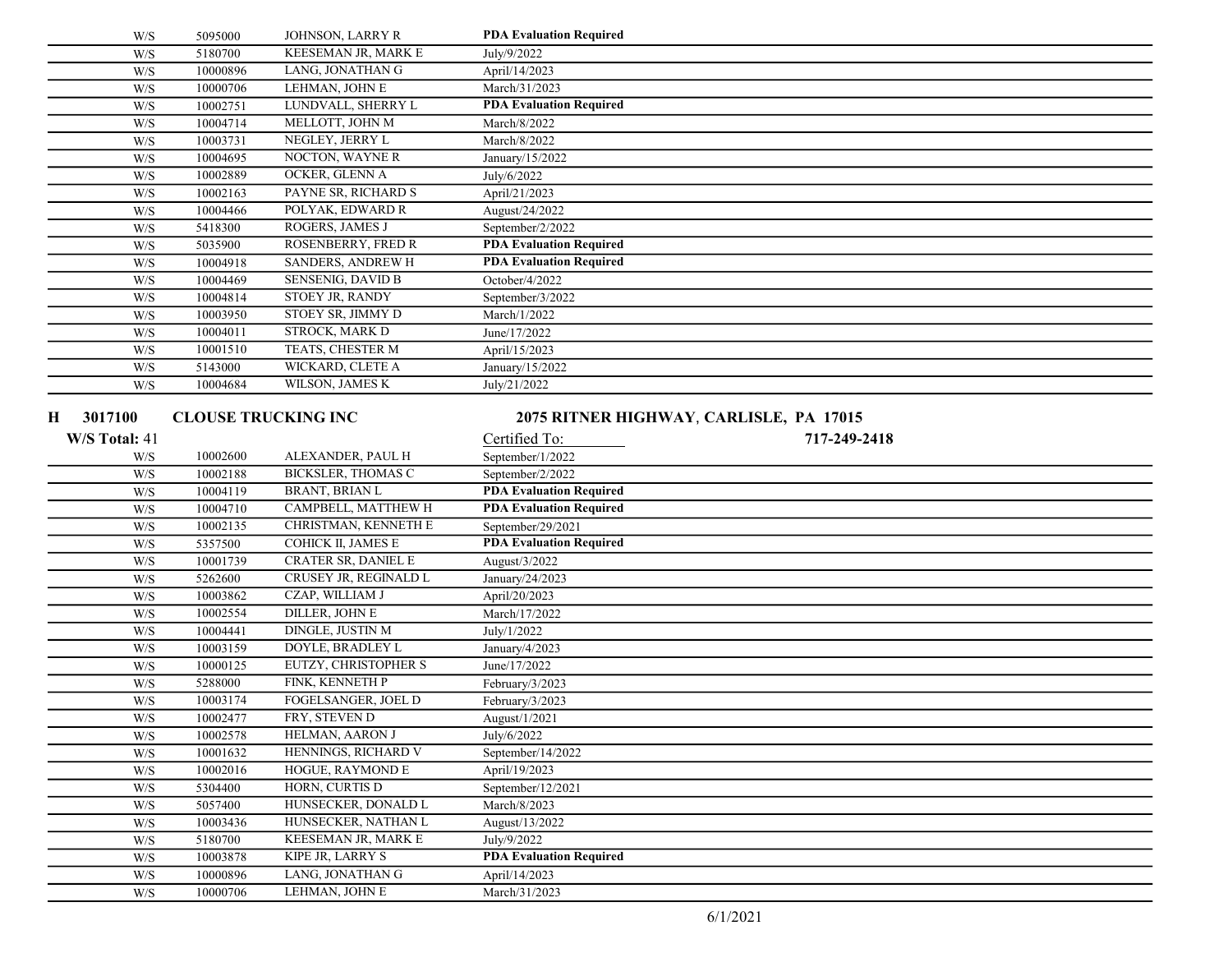|   | W/S                                                  | 10004714          | MELLOTT, JOHN M                       | March/8/2022                                                                |                                              |  |
|---|------------------------------------------------------|-------------------|---------------------------------------|-----------------------------------------------------------------------------|----------------------------------------------|--|
|   | W/S                                                  | 10003731          | NEGLEY, JERRY L                       | March/8/2022                                                                |                                              |  |
|   | W/S                                                  | 10004695          | NOCTON, WAYNE R                       | January/15/2022                                                             |                                              |  |
|   | W/S                                                  | 10002889          | OCKER, GLENN A                        | July/6/2022                                                                 |                                              |  |
|   | W/S                                                  | 10002163          | PAYNE SR, RICHARD S                   | April/21/2023                                                               |                                              |  |
|   | W/S                                                  | 10004466          | POLYAK, EDWARD R                      | August/24/2022                                                              |                                              |  |
|   | W/S                                                  | 10000774          | REPASS SR, RAYMOND F                  | June/22/2022                                                                |                                              |  |
|   | W/S                                                  | 5418300           | ROGERS, JAMES J                       | September/2/2022                                                            |                                              |  |
|   | W/S                                                  | 5035900           | ROSENBERRY, FRED R                    | <b>PDA Evaluation Required</b>                                              |                                              |  |
|   | W/S                                                  | 10004469          | <b>SENSENIG, DAVID B</b>              | October/4/2022                                                              |                                              |  |
|   | W/S                                                  | 10003950          | STOEY SR, JIMMY D                     | March/1/2022                                                                |                                              |  |
|   | W/S                                                  | 10004011          | <b>STROCK, MARK D</b>                 | June/17/2022                                                                |                                              |  |
|   | W/S                                                  | 10001510          | TEATS, CHESTER M                      | April/15/2023                                                               |                                              |  |
|   | W/S                                                  | 5143000           | WICKARD, CLETE A                      | January/15/2022                                                             |                                              |  |
|   | W/S                                                  | 10004684          | WILSON, JAMES K                       | July/21/2022                                                                |                                              |  |
|   |                                                      |                   |                                       |                                                                             |                                              |  |
| D | 1060800                                              |                   | <b>CLOVER FARMS DAIRY CO</b>          | PO BOX 14627, READING, PA 19612-4627                                        |                                              |  |
|   | W/S Total: 0                                         |                   |                                       |                                                                             | 610-921-9111 EXT 3044                        |  |
|   |                                                      |                   |                                       |                                                                             |                                              |  |
| H | 3002900                                              |                   | <b>CLOVER FARMS TRANSPORTATION CO</b> | PO BOX 14627, READING, PA 19612-4627                                        |                                              |  |
|   | W/S Total: 8                                         |                   |                                       | Certified To:                                                               | 610-921-9111 ext 3044                        |  |
|   | W/S                                                  | 10003625          | <b>BAIR, JEFFREY D</b>                | <b>PDA Evaluation Required</b>                                              |                                              |  |
|   | W/S                                                  | 5301600           | BRENNER JR, DONALD C                  | September/10/2022                                                           |                                              |  |
|   | W/S                                                  | 10004115          | <b>GELSINGER, KEVIN J</b>             | <b>PDA Evaluation Required</b>                                              |                                              |  |
|   | W/S                                                  | 10002591          | MCDONALD, CHARLES D                   | September/10/2022                                                           |                                              |  |
|   | W/S                                                  | 10002263          | RENTSCHLER, STEVEN G                  | March/1/2023                                                                |                                              |  |
|   | W/S                                                  | 10001939          | SCHUELLER, JOHN C                     | January/13/2022                                                             |                                              |  |
|   | W/S                                                  | 10000132          | VIDZICKI, JOSEPH A                    | February/23/2023                                                            |                                              |  |
|   | W/S                                                  | 5215700           | WISSINGER SR, DENNIS I                | September/10/2022                                                           |                                              |  |
|   |                                                      |                   |                                       |                                                                             |                                              |  |
| D | 1055800                                              |                   | <b>CLOVERLAND DAIRY LTD PTR</b>       |                                                                             | 2701 LOCH RAVEN RD, BALTIMORE, MD 21218-4731 |  |
|   | W/S Total: 2                                         |                   |                                       | Certified To:                                                               | 410-235-4477 EXT 1248                        |  |
|   | W/S                                                  | 5317600           | FOX, DANIEL W                         | <b>PDA Evaluation Required</b>                                              |                                              |  |
|   | W/S                                                  | 10001974          | FOX, ROBERT D                         | January/15/2022                                                             |                                              |  |
|   |                                                      |                   |                                       |                                                                             |                                              |  |
| D | 10003239                                             |                   |                                       | <b>COMMUNITY OASIS AT BIRD IN HAND CO( 60 N RONKS ROAD, RONKS, PA 17572</b> |                                              |  |
|   | W/S Total: 3                                         |                   |                                       | Certified To:                                                               | 717-288-2154                                 |  |
|   | W/S                                                  | 10004648          | CARR, TMOTHY C                        | <b>PDA Evaluation Required</b>                                              |                                              |  |
|   | W/S                                                  | 10004507          | JONES, RASHEED K                      | <b>PDA Evaluation Required</b>                                              |                                              |  |
|   | $\ensuremath{\text{W}}\xspace/\ensuremath{\text{S}}$ | 10003222          | <b>MILLER, LEROY S</b>                | <b>PDA Evaluation Required</b>                                              |                                              |  |
|   |                                                      |                   |                                       |                                                                             |                                              |  |
| D | 10002875                                             |                   |                                       | COOPERATIVE REGIONS OF ORGANIC PR( ONE ORGANIC WAY, LAFARGE, WI 54639       |                                              |  |
|   | W/S Total: 1                                         |                   |                                       | Certified To:                                                               | 608-625-3743                                 |  |
|   | W/S                                                  | 10000283          | MILLER, JAMES A                       | August/24/2022                                                              |                                              |  |
|   |                                                      |                   |                                       |                                                                             |                                              |  |
| H | 3053900                                              | <b>CORY R FOX</b> |                                       | 543 LEASUREVILLE ROAD, CABOT, PA 16023                                      |                                              |  |
|   | W/S Total: 0                                         |                   |                                       |                                                                             | 724-321-1630                                 |  |
|   |                                                      |                   |                                       |                                                                             |                                              |  |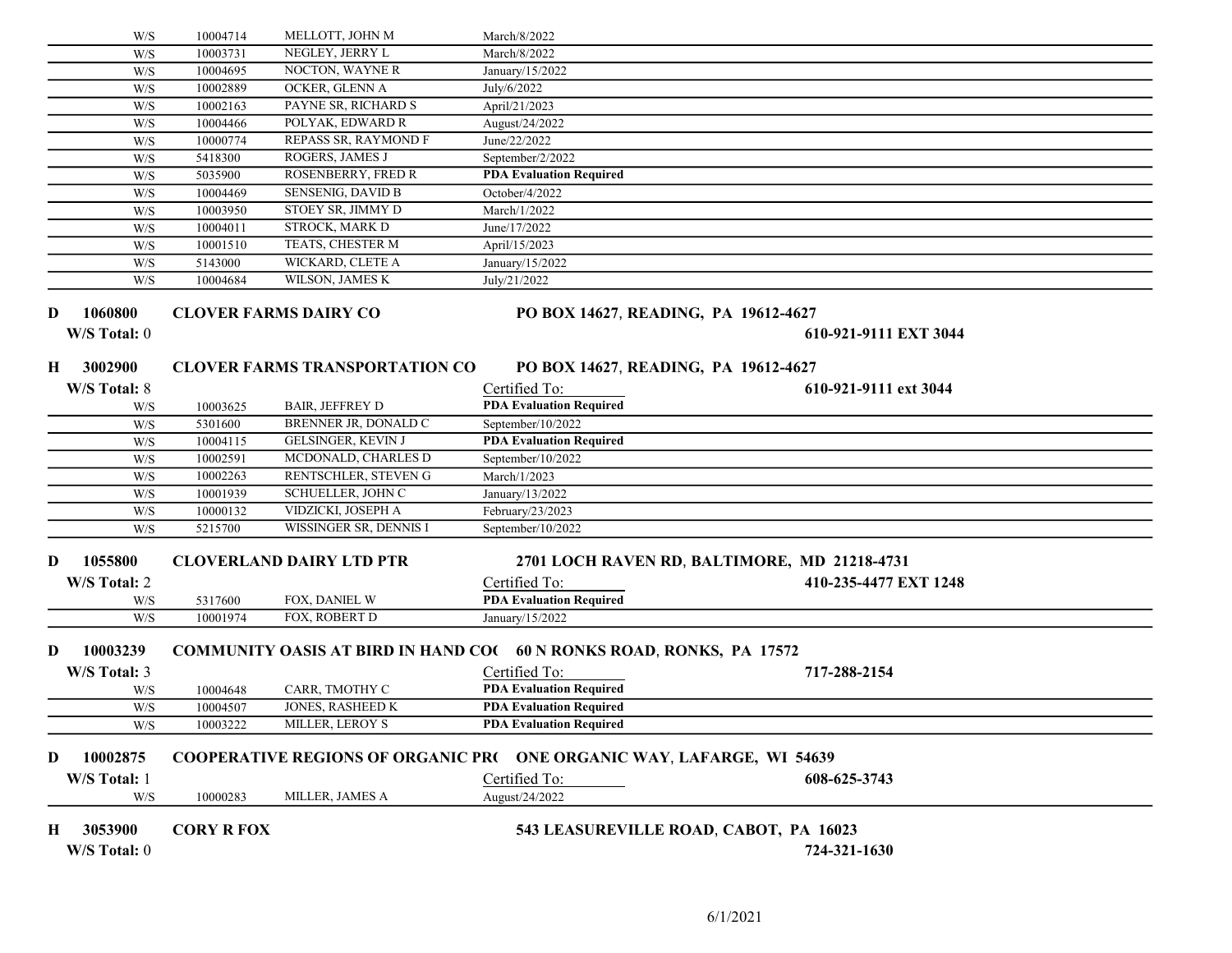| $\bf H$  | 3029900                          |                         | <b>COTTER &amp; SONS MILK TRANSPORT INC</b> |                                                                                                  | 1800 BROTHERTON ROAD, BERLIN, PA 15530-1515                                                                 |  |
|----------|----------------------------------|-------------------------|---------------------------------------------|--------------------------------------------------------------------------------------------------|-------------------------------------------------------------------------------------------------------------|--|
|          | W/S Total: 8                     |                         |                                             | Certified To:                                                                                    | 814-442-8182                                                                                                |  |
|          | W/S                              | 10002309                | ACKERMAN, ROBERT A                          | <b>PDA Evaluation Required</b>                                                                   |                                                                                                             |  |
|          | W/S                              | 10002415                | <b>BATES, CLAYTON H</b>                     | January/26/2022                                                                                  |                                                                                                             |  |
|          | W/S                              | 5189000                 | COTTER, CARL B                              | August/11/2022                                                                                   |                                                                                                             |  |
|          | W/S                              | 5137200                 | COTTER, DANA L                              | <b>PDA Evaluation Required</b>                                                                   |                                                                                                             |  |
|          | W/S                              | 10004025                | COTTER, DILLON A                            | January/19/2023                                                                                  |                                                                                                             |  |
|          | W/S                              | 10004079                | COTTER, DREW E                              | November/17/2022                                                                                 |                                                                                                             |  |
|          | W/S                              | 5137300                 | COTTER, MICHAEL S                           | November/8/2022                                                                                  |                                                                                                             |  |
|          | W/S                              | 10001352                | HAY, JARED N                                | August/4/2022                                                                                    |                                                                                                             |  |
|          | H 3049000<br>W/S Total: 0        |                         | <b>COVENTRY TRANSPORT SERVICE</b>           |                                                                                                  | 2505 STATE HIGHWAY 206, GREENE, NY 13778<br>607-656-4967                                                    |  |
| D        | 1061000<br>W/S Total: 0          |                         | <b>CREAM O LAND DAIRY INC</b>               | 529 CEDAR LANE, FLORENCE, NJ 08518-0146                                                          | 609-499-3601                                                                                                |  |
| D        | 1054900<br>W/S Total: 0          |                         | <b>CUMBERLAND DAIRY LLC</b>                 | PO BOX 308, ROSENHAYN, NJ 08352                                                                  | 856-369-9358                                                                                                |  |
| D        | 1078700<br>W/S Total: 0          |                         |                                             |                                                                                                  | <b>CUMBERLAND VALLEY MILK PRODUCER: 961 MARCON BOULEVARD - STE 112, ALLENTOWN, PA 18109</b><br>610-264-0260 |  |
| D        | 10004847<br>W/S Total: 0         | <b>DAIRY DIRECT LLC</b> |                                             |                                                                                                  | 5085 OLD PHILADELPHIA PIKE, KINZERS, PA 17535<br>717-844-4125                                               |  |
| D        | 1062702<br>W/S Total: 2          |                         |                                             | DAIRY FARMERS OF AMERICA - NEW WIL 925 STATE ROUTE 18, NEW WILMINGTON, PA 16142<br>Certified To: | 724-901-5016                                                                                                |  |
|          | W/S                              | 10003943                | KOVALIC, LISA M                             | January/13/2022                                                                                  |                                                                                                             |  |
|          | W/S                              | 10002630                | OBER, GARY L                                | January/29/2022                                                                                  |                                                                                                             |  |
| D        | 100002180<br>W/S Total: 1<br>W/S | 5337500                 | STAUB, SCOTT A                              | Certified To:<br>January/22/2022                                                                 | DAIRY FARMERS OF AMERICA - ORGANIC 5001 BRITTONFIELD PARKWAY, SYRACUSE, NY 13057<br>315-433-0100 EXT 5543   |  |
| D        | 1085300                          |                         |                                             | DAIRY FARMERS OF AMERICA - READING 100 MCKINLEY AVENUE, READING, PA 19605                        |                                                                                                             |  |
|          | W/S Total: 0                     |                         |                                             |                                                                                                  | 610-929-5736 ext 685                                                                                        |  |
| $\bf{D}$ | 1085301<br>W/S Total: 0          |                         | DAIRY FARMERS OF AMERICA                    |                                                                                                  | 72 MILK PLANT RD, MIDDLEBURY CENTER, PA 16935<br>570-376-3851                                               |  |
| D        | 1062700                          |                         | <b>DAIRY FARMERS OF AMERICA-COOP-DIV</b>    |                                                                                                  | 1035 MEDINA ROAD - SUITE 300, MEDINA, OH 44256                                                              |  |
|          | W/S Total: 5                     |                         |                                             | Certified To:                                                                                    | 330-670-7800 ext 7930                                                                                       |  |
|          | W/S                              | 5283300                 | COLLINS, TIMOTHY P                          | August/12/2022                                                                                   |                                                                                                             |  |
|          | W/S                              | 5190500                 | <b>CRANMER, THOMAS S</b>                    | <b>PDA Evaluation Required</b>                                                                   |                                                                                                             |  |
|          | W/S                              | 10003930                | LAUER, CHRISTIE L                           | March/23/2023                                                                                    |                                                                                                             |  |
|          | W/S                              | 10000371                | MIHOCI, DONALD L                            | March/1/2023                                                                                     |                                                                                                             |  |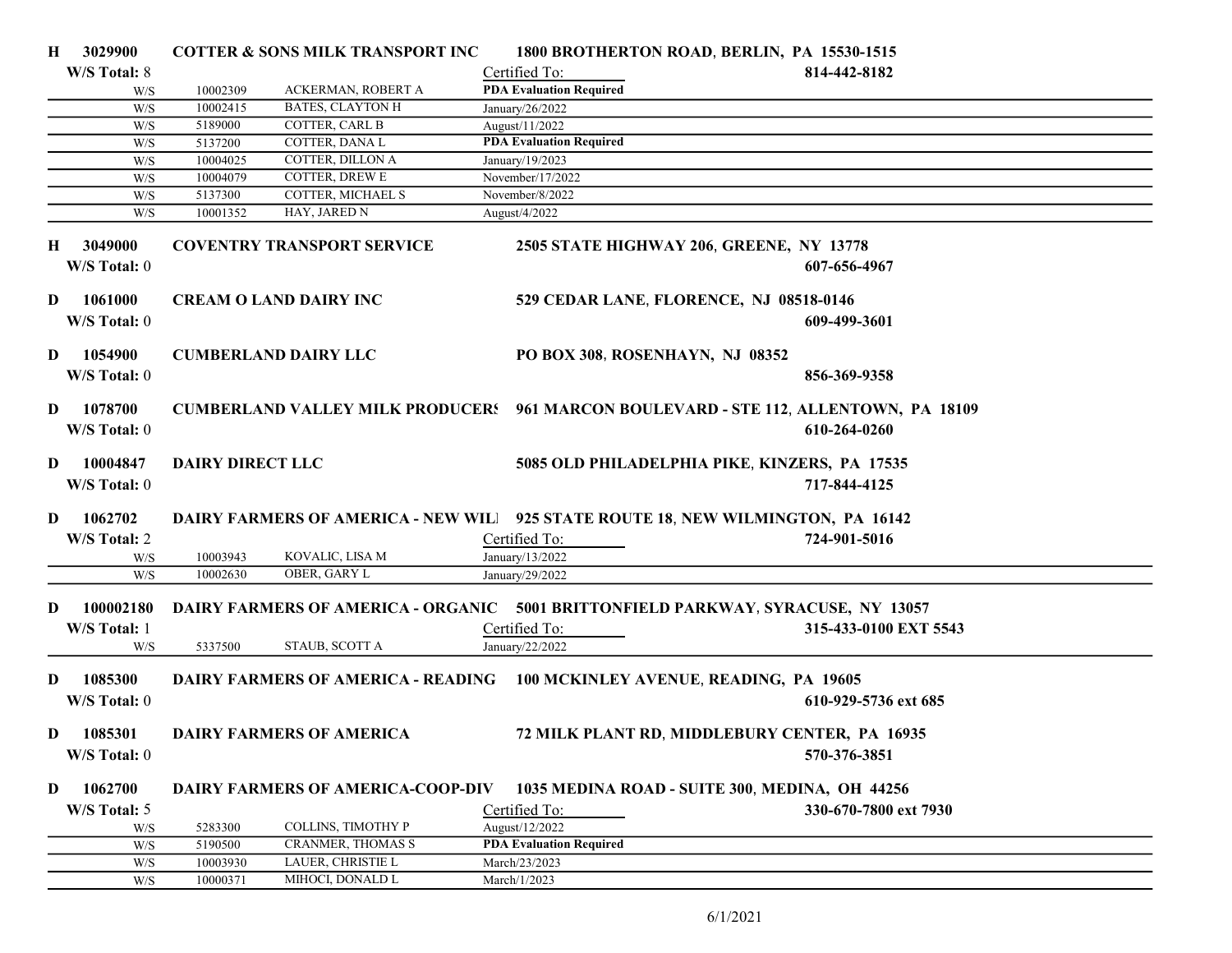|                                     | W/S          | 5180400                | WEAVER, CRAIG D                          | <b>PDA Evaluation Required</b>                                                                                 |                      |
|-------------------------------------|--------------|------------------------|------------------------------------------|----------------------------------------------------------------------------------------------------------------|----------------------|
| 1062703<br>D                        |              |                        | <b>DAIRY FARMERS OF AMERICA-COOP-DIV</b> | 5001 BRITTONFIELD PARKWAY, E. SYRACUSE, NY 13057                                                               |                      |
| W/S Total: 3                        |              |                        |                                          | Certified To:                                                                                                  | 315-433-0100 XT 5543 |
|                                     | W/S          | 5118300                | BILGER, MARLIN L                         | <b>PDA Evaluation Required</b>                                                                                 |                      |
|                                     | W/S          | 5168400                | DEAN, ANDREW E                           | January/8/2022                                                                                                 |                      |
|                                     | W/S          | 5318500                | KUHLMAN, CONNIE A                        | January/8/2022                                                                                                 |                      |
|                                     |              |                        |                                          |                                                                                                                |                      |
| D                                   | 10001594     | <b>DAISY BRAND LLC</b> |                                          | 12750 MERIT DRIVE, DALLAS, TX 75251                                                                            |                      |
| W/S Total: 0                        |              |                        |                                          |                                                                                                                | 972-726-0800 x 5146  |
| D                                   | 1056900      |                        | <b>DAN ED CORPORATION</b>                | PO BOX 513, POTTSVILLE, PA 17901                                                                               |                      |
|                                     | W/S Total: 0 |                        |                                          |                                                                                                                | 570-277-6611         |
| 3026700<br>Н.                       |              |                        | <b>DAN ED CORPORATION</b>                | PO BOX 513, POTTSVILLE, PA 17901                                                                               |                      |
| W/S Total: 8                        |              |                        |                                          | Certified To:                                                                                                  | 570-277-6611         |
|                                     |              | 5134900                | BROWN, RICHARD W                         | October/12/2022                                                                                                |                      |
|                                     | W/S<br>W/S   | 5135000                | GUERS, DANIEL C                          | October/12/2022                                                                                                |                      |
|                                     | W/S          | 5135200                | <b>GUERS, EDWARD C</b>                   | October/12/2022                                                                                                |                      |
|                                     | W/S          | 10002442               | LESNIAK, GREGORY J                       | October/12/2022                                                                                                |                      |
|                                     | W/S          | 10000561               | MANBECK, JEREMY                          | October/12/2022                                                                                                |                      |
|                                     | W/S          | 10004379               | MOORE, MICHAEL R                         | <b>PDA Evaluation Required</b>                                                                                 |                      |
|                                     | W/S          | 10004378               | PEDRON JR, ROBERT W                      | <b>PDA Evaluation Required</b>                                                                                 |                      |
|                                     | W/S          | 10001575               | THOMAS, MATTHEW A                        | <b>PDA Evaluation Required</b>                                                                                 |                      |
| 1059300<br>D<br>W/S Total: 1        | W/S          | 10002585               | <b>BOWSER, RONALD E</b>                  | DEAN DAIRY HOLDINGS LLC - SHARPSVIL 14760 TRINITY BLVD, FT WORTH, TX 76155<br>Certified To:<br>October/15/2022 | 817-684-3746         |
| 1064600<br>D<br>W/S Total: 0        |              |                        | <b>DEAN DAIRY HOLDINGS LLC - SWISS</b>   | 14760 TRINITY BLVD, FT WORTH, TX 76155                                                                         | 817-684-3746         |
| 3059900<br>$\bf{H}$<br>W/S Total: 0 |              |                        | DEAN DUNCAN MILK HAULING LLC             | 380 BOUGHTON HILL ROAD, HONEOYE FALLS, NY 14472                                                                | 585-721-0252         |
| 3036200<br>Н.                       | W/S Total: 0 |                        | <b>DENNY &amp; SONS, JAMES F</b>         | PO BOX 327, HAYESVILLE, OH 44838                                                                               | 419-368-7920         |
|                                     | 10004774     |                        |                                          |                                                                                                                |                      |
| $\bf{D}$                            |              |                        |                                          | DFA DAIRY BRANDS FLUID, LLC - SHARPS <sup>1</sup> 14760 TRINITY BLVD, FORT WORTH, TX 76155                     |                      |
| W/S Total: 1                        | W/S          | 5170500                | SMITH, DOUGLAS E                         | Certified To:<br>March/29/2023                                                                                 | 817-684-3746         |
| $\bf{H}$                            | 3015300      |                        | DFA DAIRY BRANDS FLUID, LLC              | 2401 WALNUT STREET, LEBANON, PA 17042-9804                                                                     |                      |
|                                     |              |                        |                                          |                                                                                                                |                      |
| W/S Total: 9                        |              |                        | ESHLEMAN, RANDY J                        | Certified To:<br>March/1/2023                                                                                  | 717-389-1279         |
|                                     | W/S          | 5004400                |                                          |                                                                                                                |                      |
|                                     | W/S<br>W/S   | 5336700<br>10001438    | FIRESTONE, MICHAEL K<br>FISHER, JACOB S  | September/10/2021                                                                                              |                      |
|                                     | W/S          | 5088600                | FUNCK, CLIFFORD A                        | January/28/2022<br>November/24/2022                                                                            |                      |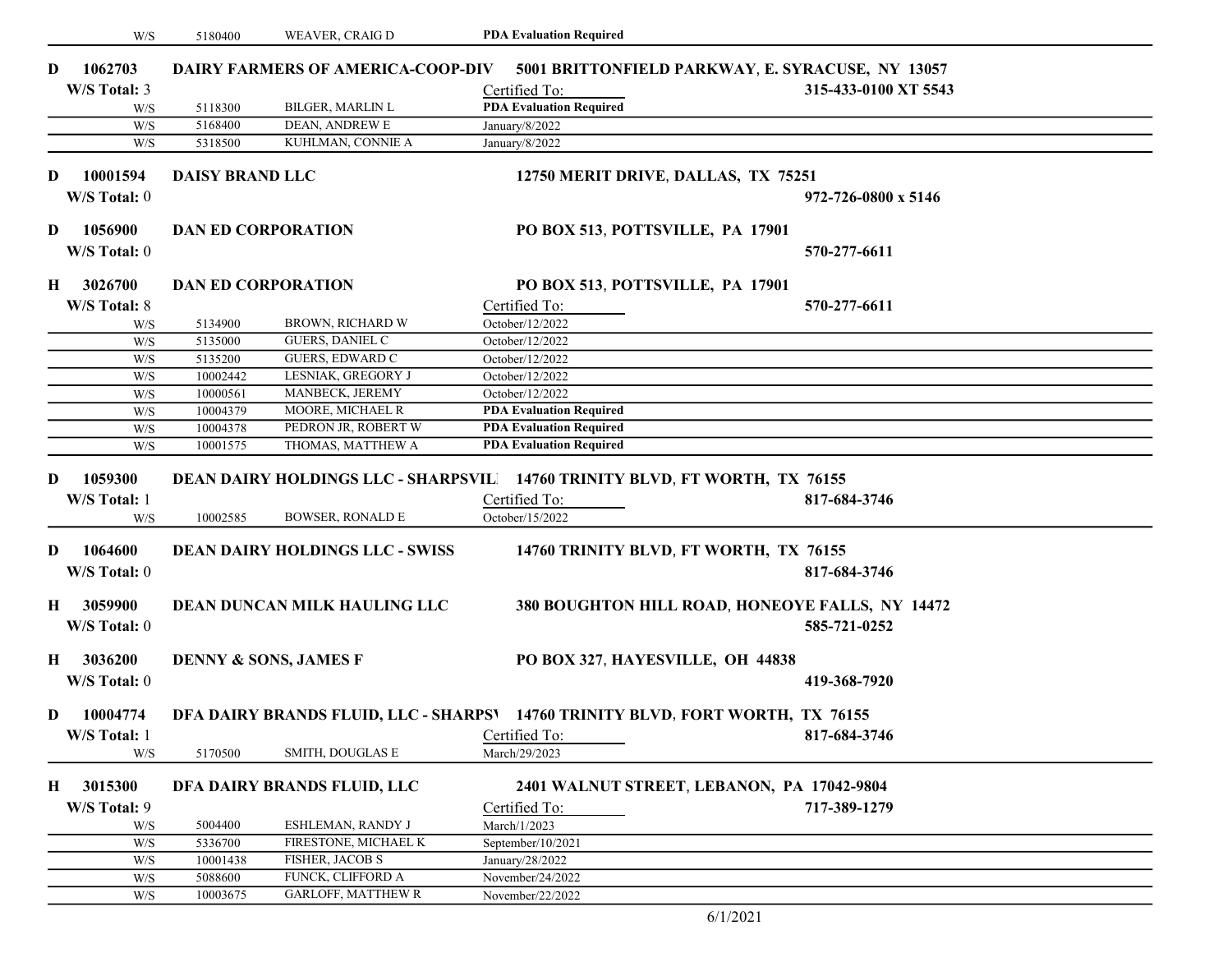|          | W/S           | 10004226                  | JORGENSON, EDWARD C                 | May/24/2023                          |                                                        |  |
|----------|---------------|---------------------------|-------------------------------------|--------------------------------------|--------------------------------------------------------|--|
|          | W/S           | 10000750                  | MACNEAL, DOUGLAS M                  | May/9/2023                           |                                                        |  |
|          | W/S           | 10000003                  | MILLER, DANNY P                     | November/22/2022                     |                                                        |  |
|          | W/S           | 10001292                  | SHIRK, SCOTT D                      | February/23/2023                     |                                                        |  |
|          |               |                           |                                     |                                      |                                                        |  |
| Н.       | 3003800       | <b>DIEHL TRUCKING INC</b> |                                     |                                      | 1409 COCHECTON TURNPIKE, TYLER HILL, PA 18469          |  |
|          | W/S Total: 5  |                           |                                     | Certified To:                        | 570-224-4331                                           |  |
|          | W/S           | 10002549                  | DIEHL SR, BRIAN J                   | March/11/2023                        |                                                        |  |
|          | W/S           | 5234200                   | DIEHL, ANDREW J                     | March/11/2023                        |                                                        |  |
|          | W/S           | 10004200                  | DIEHL, BRETT A                      | March/11/2023                        |                                                        |  |
|          | W/S           | 5093600                   | DIEHL, STEVEN R                     | March/11/2023                        |                                                        |  |
|          | W/S           | 5037400                   | DIX, ROGER E                        | March/11/2023                        |                                                        |  |
| $\bf{H}$ | 3043700       |                           | DIETRICH KENNETH R HAULING          |                                      | 367 KOHLERS HILL ROAD, KUTZTOWN, PA 19530-9114         |  |
|          |               |                           |                                     |                                      |                                                        |  |
|          | W/S Total: 4  |                           |                                     | Certified To:                        | 610-972-6033                                           |  |
|          | W/S           | 5018500                   | DIETRICH, KENNETH R                 | <b>PDA Evaluation Required</b>       |                                                        |  |
|          | W/S           | 10001461                  | LENTZ, ANTHONY C                    | <b>PDA Evaluation Required</b>       |                                                        |  |
|          | W/S           | 5418800                   | MANWILLER, CHRIS D                  | <b>PDA Evaluation Required</b>       |                                                        |  |
|          | W/S           | 5025800                   | MILLER, DUANE T                     | <b>PDA Evaluation Required</b>       |                                                        |  |
| D        | 10000217      | <b>DMS (PSEUDO)</b>       |                                     |                                      | 2301 N CAMERON STREET, HARRISBURG, PA 17101            |  |
|          |               |                           |                                     |                                      | 999-999-9999                                           |  |
|          | W/S Total: 0  |                           |                                     |                                      |                                                        |  |
| $\bf{H}$ | 3046600       |                           | <b>DOTTERER PAUL &amp; SONS INC</b> | 410 KRYDER ROAD, MILL HALL, PA 17751 |                                                        |  |
|          | W/S Total: 3  |                           |                                     | Certified To:                        | 570-660-6364                                           |  |
|          | W/S           | 10003962                  | DOTTERER, DOUGLAS P                 | August/10/2022                       |                                                        |  |
|          | W/S           | 10003533                  | WHITE, CANDICE A                    | August/10/2022                       |                                                        |  |
|          | W/S           | 10003963                  | WHITEHALL, KEVIN J                  | August/10/2022                       |                                                        |  |
|          |               |                           |                                     |                                      |                                                        |  |
| Н.       | 10003319      |                           | <b>DURST TRANSPORT LLC</b>          | 1855 SALCO ROAD, BERLIN, PA 15530    |                                                        |  |
|          | W/S Total: 3  |                           |                                     | Certified To:                        | 814-267-3435                                           |  |
|          | W/S           | 10001227                  | ADAMS, GREGORY L                    | January/9/2022                       |                                                        |  |
|          | W/S           | 10003795                  | <b>BRANT, TRAVIS D</b>              | August/7/2021                        |                                                        |  |
|          | W/S           | 10003320                  | DURST, MICHAEL S                    | March/5/2022                         |                                                        |  |
|          |               |                           |                                     |                                      |                                                        |  |
| D        | 1059500       |                           | DUTCH VALLEY FOOD CO LLC            |                                      | 1000 S SECOND ST- P.O. BOX 471, SUNBURY, PA 17801-0471 |  |
|          | W/S Total: 1  |                           |                                     | Certified To:                        | 570-988-3782                                           |  |
|          | W/S           | 10002585                  | <b>BOWSER, RONALD E</b>             | October/15/2022                      |                                                        |  |
|          | H 3041500     | <b>EARL T WADHAMS INC</b> |                                     |                                      | 369 BOSTWICK ROAD, PHELPS, NY 14532-9309               |  |
|          | W/S Total: 38 |                           |                                     | Certified To:                        | 315-789-8871 ext 1161                                  |  |
|          |               | 10004499                  | <b>BARROWS JR, DAVID P</b>          | June/18/2021                         |                                                        |  |
|          | W/S<br>W/S    | 10004849                  | <b>BOLOTINE, NICHOLAS J</b>         | May/12/2023                          |                                                        |  |
|          | W/S           | 10004359                  | <b>BRILL, COREY R</b>               | August/24/2022                       |                                                        |  |
|          | W/S           | 10001014                  | <b>BRIMLOW, LAWRENCE W</b>          | <b>PDA Evaluation Required</b>       |                                                        |  |
|          | W/S           | 10001402                  | <b>BROCK, RAYMOND K</b>             | <b>PDA Evaluation Required</b>       |                                                        |  |
|          | W/S           | 10004914                  | CATHERS, STEPHAN A                  | <b>PDA Evaluation Required</b>       |                                                        |  |
|          |               | 10003849                  | COLDREN II, ROBERT C                | January/27/2022                      |                                                        |  |
|          | W/S           | 10003467                  | CONKRIGHT, DWAYNE A                 | <b>PDA Evaluation Required</b>       |                                                        |  |
|          | W/S           |                           |                                     |                                      |                                                        |  |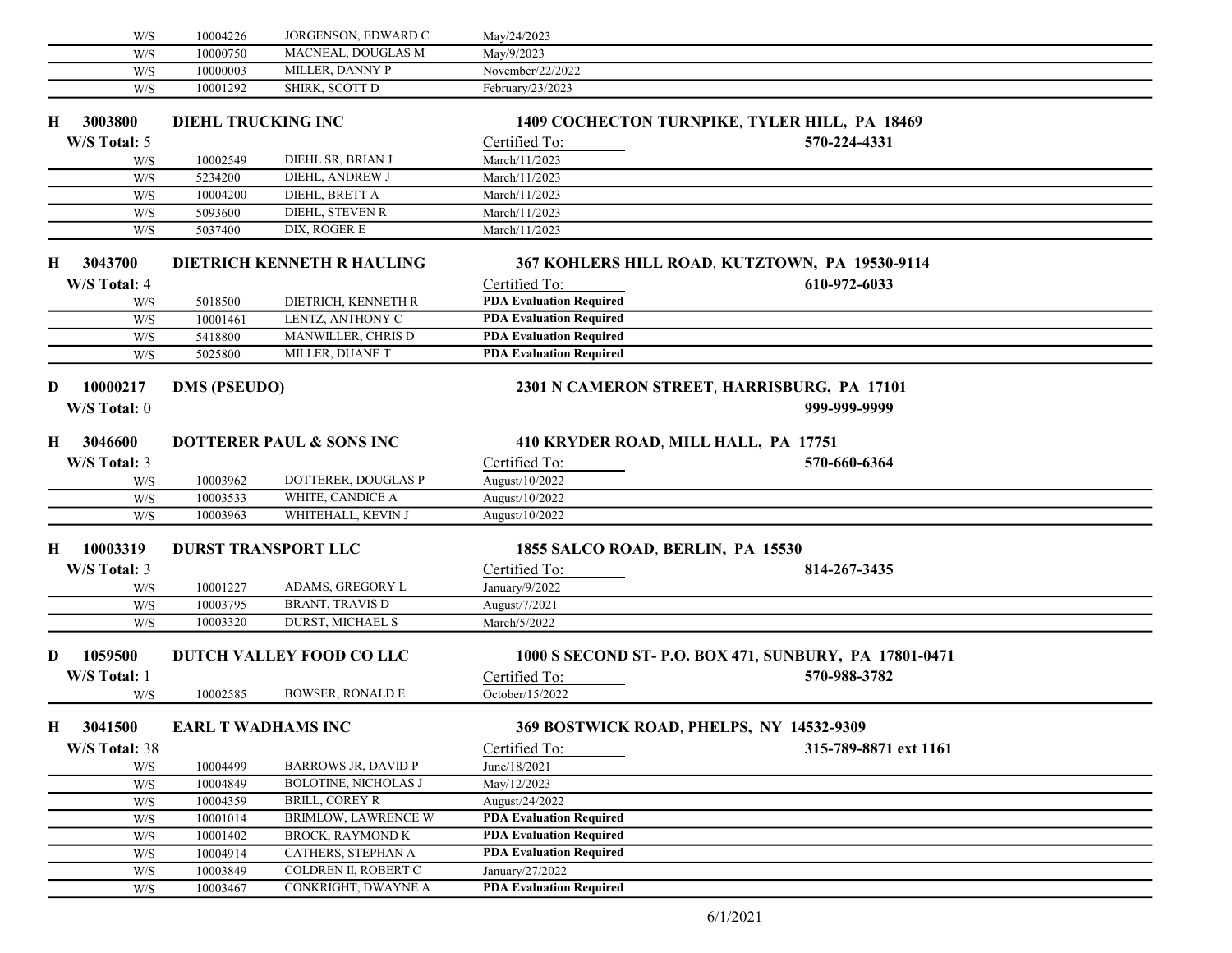|   | W/S                                                  | 10004832 | DIAZ, DOMINIC                      | January/5/2023                 |                                                   |  |
|---|------------------------------------------------------|----------|------------------------------------|--------------------------------|---------------------------------------------------|--|
|   | W/S                                                  | 10002131 | GOOD JR, DONALD W                  | January/26/2022                |                                                   |  |
|   | W/S                                                  | 10003425 | GOOD, JEFFREY L                    | <b>PDA Evaluation Required</b> |                                                   |  |
|   | W/S                                                  | 10004850 | GROFF, RONALD A                    | February/9/2023                |                                                   |  |
|   | W/S                                                  | 10004525 | HENRY, JASON M                     | <b>PDA Evaluation Required</b> |                                                   |  |
|   | W/S                                                  | 10004806 | HURTADO, VICTOR D                  | <b>PDA Evaluation Required</b> |                                                   |  |
|   | W/S                                                  | 10004737 | KARNS, SHAWN M                     | <b>PDA Evaluation Required</b> |                                                   |  |
|   | W/S                                                  | 5102900  | KELLER, DALE L                     | November/17/2022               |                                                   |  |
|   | W/S                                                  | 10002453 | KLINE, MICHAEL P                   | July/23/2021                   |                                                   |  |
|   | W/S                                                  | 5007100  | LOCH, DENNIS M                     | August/13/2021                 |                                                   |  |
|   | W/S                                                  | 5300700  | LUCAS, DALLAS R                    | <b>PDA Evaluation Required</b> |                                                   |  |
|   | W/S                                                  | 10002840 | MACKAY, ANDREW F                   | <b>PDA Evaluation Required</b> |                                                   |  |
|   | W/S                                                  | 10003772 | <b>MARKS, JEFFREY S</b>            | <b>PDA Evaluation Required</b> |                                                   |  |
|   | W/S                                                  | 10004685 | MASON, GEORGE C                    | February/24/2022               |                                                   |  |
|   | W/S                                                  | 10004235 | MEYER, ZACHARY M                   | <b>PDA Evaluation Required</b> |                                                   |  |
|   | W/S                                                  | 10004693 | MIHALCZO, JOHN R                   | <b>PDA Evaluation Required</b> |                                                   |  |
|   | W/S                                                  | 10003277 | MORRISON, REGINALD T               | October/1/2021                 |                                                   |  |
|   | W/S                                                  | 10003604 | OPARIL, STEVEN M                   | <b>PDA Evaluation Required</b> |                                                   |  |
|   | W/S                                                  | 10004589 | ORDWAY, THOMAS S                   | <b>PDA Evaluation Required</b> |                                                   |  |
|   | W/S                                                  | 10004875 | PETERS, CHRISTOPHER M              | April/6/2023                   |                                                   |  |
|   | W/S                                                  | 10003948 | REPSCH, ROBERT G                   | February/18/2022               |                                                   |  |
|   | W/S                                                  | 10004915 | RILEY, RICKY L                     | <b>PDA Evaluation Required</b> |                                                   |  |
|   | W/S                                                  | 10001121 | RIVERA, ROBERTO L                  | October/8/2021                 |                                                   |  |
|   | W/S                                                  | 10002264 | RUIZ, RAMIRO                       | February/24/2022               |                                                   |  |
|   | W/S                                                  | 10002674 | SMITH, WESLEY E                    | January/26/2022                |                                                   |  |
|   | W/S                                                  | 10002456 | STOLTZFUS, LARRY L                 | September/30/2021              |                                                   |  |
|   | W/S                                                  | 10004343 | TINDELL, LEHMAN H                  | <b>PDA Evaluation Required</b> |                                                   |  |
|   | W/S                                                  | 10003097 | VANGALDER, MICHAEL R               | <b>PDA Evaluation Required</b> |                                                   |  |
|   | W/S                                                  | 10004676 | <b>WISEMAN, CRAIG S</b>            | <b>PDA Evaluation Required</b> |                                                   |  |
|   | W/S                                                  | 10003832 | ZOOK, CHRISTOPHER M                | <b>PDA Evaluation Required</b> |                                                   |  |
|   |                                                      |          |                                    |                                |                                                   |  |
| Н | 3001000                                              |          | <b>ELLINGER &amp; SON TRUCKING</b> |                                | 2168 BACK MAITLAND ROAD, LEWISTOWN, PA 17044-9803 |  |
|   | W/S Total: 0                                         |          |                                    |                                | 717-248-9777                                      |  |
|   |                                                      |          |                                    |                                |                                                   |  |
| H | 10004872                                             |          | <b>ELY PORK PRODUCTS INC</b>       |                                | 401 WOODHILL ROAD, NEWTOWN, PA 18940              |  |
|   | W/S Total: 1                                         |          |                                    | Certified To:                  | 215-262-2305                                      |  |
|   | W/S                                                  | 10001889 | ELY, DWIGHT L                      | <b>PDA Evaluation Required</b> |                                                   |  |
|   |                                                      |          |                                    |                                |                                                   |  |
| Н | 10002679                                             |          | <b>EVERGREEN ACRES LLC</b>         |                                | 3102 EVERGREEN LANE, SPRUCE CREEK, PA 16683       |  |
|   | W/S Total: 15                                        |          |                                    | Certified To:                  | 814-632-5390                                      |  |
|   | W/S                                                  | 10004597 | AGUILAR-LOPEZ, JUAN                | October/17/2021                |                                                   |  |
|   | W/S                                                  | 10004664 | BEHRER, ALLEN M                    | October/17/2021                |                                                   |  |
|   | W/S                                                  | 10004662 | BEHRER, MICHAEL A                  | October/17/2021                |                                                   |  |
|   | W/S                                                  | 10002691 | GALLEGOS, JULIO O                  | March/3/2023                   |                                                   |  |
|   | W/S                                                  | 10001338 | <b>GRAGER, DAVID S</b>             | October/17/2021                |                                                   |  |
|   | W/S                                                  | 10001341 | <b>GROVE, FREDERICK A</b>          | October/17/2021                |                                                   |  |
|   | W/S                                                  | 10001339 | HARPSTER, M ABRAHAM                | October/17/2021                |                                                   |  |
|   | W/S                                                  | 10004457 | MONTIEL-LOPEZ, SERGIO F            | March/3/2023                   |                                                   |  |
|   | W/S                                                  | 10004773 | NORIEGA, PEDRO ESTEBAN             | August/19/2022                 |                                                   |  |
|   | $\ensuremath{\text{W}}\xspace/\ensuremath{\text{S}}$ | 10004665 | POSNETT, PETER D                   | October/17/2021                |                                                   |  |
|   |                                                      |          |                                    |                                |                                                   |  |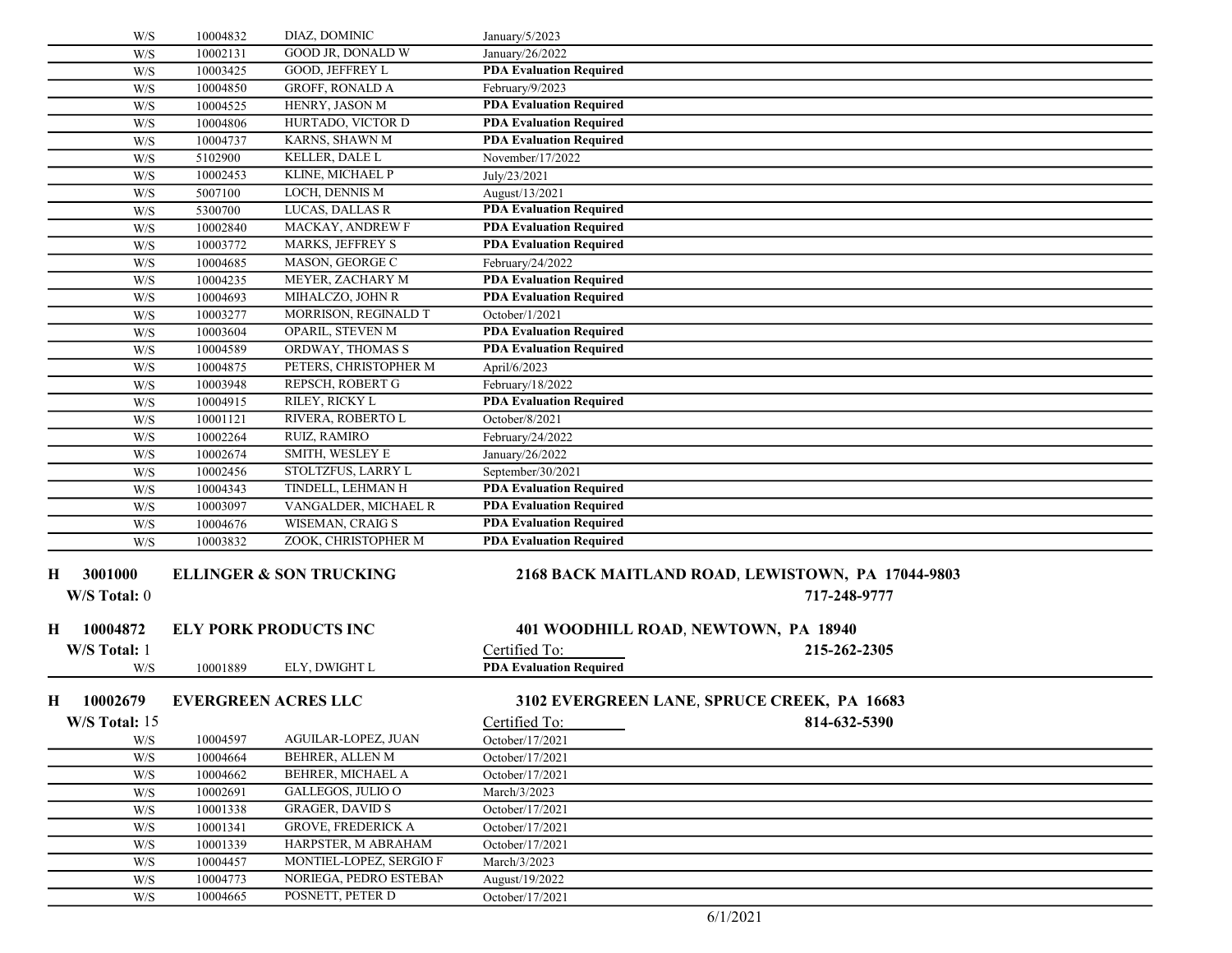|    | W/S                     | 10004668              | SANTIZ, MAGNIBER                              | October/17/2021                |                                                                 |  |
|----|-------------------------|-----------------------|-----------------------------------------------|--------------------------------|-----------------------------------------------------------------|--|
|    | W/S                     | 10004456              | THOMAS, CONNIE J                              | March/3/2023                   |                                                                 |  |
|    | W/S                     | 10004772              | TRINIDAD-GARCIA, LUIS Al                      | August/19/2022                 |                                                                 |  |
|    | W/S                     | 10004264              | VARGAS, PABLO                                 | October/17/2021                |                                                                 |  |
|    | W/S                     | 10001342              | WEAVER, CHRIS A                               | October/17/2021                |                                                                 |  |
| н. | 10004447                |                       | <b>FARMER RUDOLPHS CREAMERY</b>               |                                | 360 GOLF RD, LEBANON, PA 17046                                  |  |
|    | W/S Total: 1            |                       |                                               | Certified To:                  | 717-4750-8640                                                   |  |
|    | W/S                     | 10004448              | YODER, RUDY E                                 | February/23/2023               |                                                                 |  |
| D  | 1062500                 |                       | <b>FARMERS CHEESE COOP ASSN</b>               |                                | 118 W SMITH STREET, CORRY, PA 16407                             |  |
|    | W/S Total: 1            |                       |                                               | Certified To:                  | 814-664-8955                                                    |  |
|    | W/S                     | 10002585              | <b>BOWSER, RONALD E</b>                       | October/15/2022                |                                                                 |  |
| D  | 1061500                 |                       | <b>FARMERS UNION MILK PROD ASSOC</b>          |                                | 118 W SMITH STREET, CORRY, PA 16407                             |  |
|    | W/S Total: 2            |                       |                                               | Certified To:                  | 814-664-8955                                                    |  |
|    | W/S                     | 5317300               | HENRY, DAVID A                                | December/20/2022               |                                                                 |  |
|    | W/S                     | 10003837              | HENRY, DREW A                                 | February/13/2022               |                                                                 |  |
| Н. | 10002220                | <b>FLANNERY FARMS</b> |                                               |                                | 343 FLANNERY ROAD, SOMERSET, PA 15501                           |  |
|    | W/S Total: 1            |                       |                                               | Certified To:                  | 814-483-0248                                                    |  |
|    | W/S                     | 10002267              | HOFFMAN, MATTHEW J                            | July/20/2022                   |                                                                 |  |
| D  | 1068100<br>W/S Total: 0 |                       | <b>FLEUR DE LAIT EAST LLC</b>                 |                                | 400 S CUSTER AVENUE, NEW HOLLAND, PA 17557-1625<br>717-355-8528 |  |
| Н  | 10004062                |                       | <b>FORRY TRANSPORT INC</b>                    |                                | 1477 CARLISLE PIKE, HANOVER, PA 17331                           |  |
|    | W/S Total: 21           |                       |                                               | Certified To:                  | 717-632-7864                                                    |  |
|    | W/S                     | 10002898              | <b>BEARD, THOMAS C</b>                        | December/21/2022               |                                                                 |  |
|    | W/S                     | 10002331              | <b>BEAVER, RANDY J</b>                        | April/21/2023                  |                                                                 |  |
|    | W/S                     | 10004769              | DUNCAN, JOEL                                  | July/14/2022                   |                                                                 |  |
|    | W/S                     | 10001442              | FORRY, DENNIS E                               | October/15/2021                |                                                                 |  |
|    | W/S                     | 10001419              | FORRY, WILMER R                               | January/23/2023                |                                                                 |  |
|    | W/S                     | 10001529              | FUHRMAN, JUSTIN N                             | December/5/2021                |                                                                 |  |
|    | W/S                     | 10003912              | <b>GRUBB, KEITH W</b>                         | July/14/2022                   |                                                                 |  |
|    | W/S                     | 10001443              | HERR, MYRON A                                 | <b>PDA Evaluation Required</b> |                                                                 |  |
|    | W/S                     | 10003186              | HUGHES, MARVIN M                              | January/26/2023                |                                                                 |  |
|    | W/S                     | 10000697              | LAUGHMAN, ANTHONY L                           | <b>PDA Evaluation Required</b> |                                                                 |  |
|    | W/S                     | 10001486              | LITTLE, JEFFERSON T<br><b>MYERS, ANDREW W</b> | <b>PDA Evaluation Required</b> |                                                                 |  |
|    | $\mathrm{W}/\mathrm{S}$ | 10004692              |                                               | July/14/2022                   |                                                                 |  |
|    | W/S                     | 10004691<br>5420000   | <b>MYERS, CHRISTOPHER D</b><br>NOLT, PAUL M   | July/14/2022                   |                                                                 |  |
|    | W/S                     |                       | PETERS, STEVEN M                              | December/5/2021                |                                                                 |  |
|    | W/S                     | 5427700               | ROTHENHOEFER SR, DAVII                        | October/10/2021                |                                                                 |  |
|    | W/S<br>W/S              | 10002843<br>5457800   | SHANK, LEWIS J                                | March/18/2022<br>July/17/2022  |                                                                 |  |
|    | W/S                     | 5416700               | <b>SHANK, RAY S</b>                           | December/5/2021                |                                                                 |  |
|    | W/S                     | 5355100               | SMITH, JAMES R                                | December/5/2021                |                                                                 |  |
|    | $\mathrm{W}/\mathrm{S}$ | 10000968              | SWEITZER, ALVIN A                             | October/25/2021                |                                                                 |  |
|    |                         | 10004346              | WEIDNER JR, RALPH E                           | July/14/2022                   |                                                                 |  |
|    | W/S                     |                       |                                               |                                |                                                                 |  |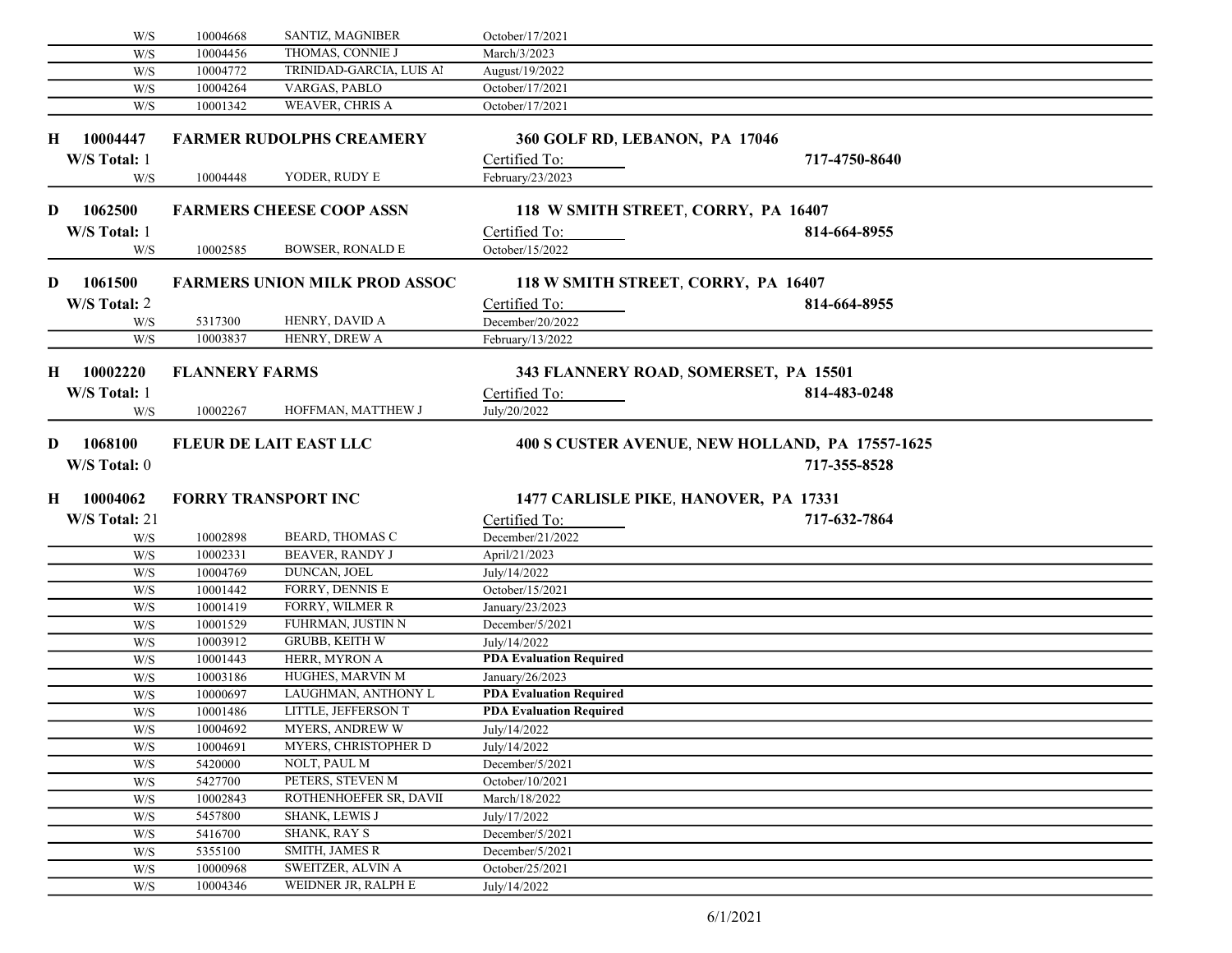| D. | 1067700<br>W/S Total: 0  | <b>FREDDY HILL FARMS</b> |                                                  | 1440 SUMNEYTOWN PIKE, LANSDALE, PA 19446                         | 215-855-1205 ext 101  |
|----|--------------------------|--------------------------|--------------------------------------------------|------------------------------------------------------------------|-----------------------|
| D  | 10000469<br>W/S Total: 0 | <b>FRESH MADE INC</b>    |                                                  | 810 BLEIGH AVENUE, PHILADELPHIA, PA 19111                        | 215-725-9013 ext 102  |
| H  | 10004548                 |                          | <b>FURNACE HILL HOLSTEINS</b>                    | 480 SCHAEFFER RD, LEBANON, PA 17042                              |                       |
|    | W/S Total: 1             |                          |                                                  | Certified To:                                                    | 717-821-0886          |
|    | W/S                      | 10004552                 | KRALL, JOEL H                                    | <b>PDA Evaluation Required</b>                                   |                       |
|    |                          |                          |                                                  |                                                                  |                       |
| D  | 1059700                  |                          | <b>GALLIKER DAIRY COMPANY</b>                    | PO BOX 159, JOHNSTOWN, PA 15907-0159                             |                       |
|    | W/S Total: 2             |                          |                                                  | Certified To:                                                    | 814-266-4619 EXT 225  |
|    | W/S                      | 10002585                 | <b>BOWSER, RONALD E</b>                          | October/15/2022                                                  |                       |
|    | W/S                      | 5341400                  | FLECK, JAMES W                                   | June/28/2022                                                     |                       |
|    |                          |                          |                                                  |                                                                  |                       |
| D  | 1059701                  |                          | <b>GALLIKER DAIRY COMPANY</b>                    | 300 W INDUSTRIAL BLVD, CUMBERLAND, MD 21502-2189                 |                       |
|    | W/S Total: 0             |                          |                                                  |                                                                  | 800-477-6455 EXT 225  |
|    |                          |                          |                                                  |                                                                  |                       |
| D  | 10000008                 |                          | <b>GARELICK FARMS LLC BURLINGTON</b>             | ROUTE 130 CUMBERLAND BLVD, BURLINGTON, NJ 08016                  |                       |
|    | W/S Total: 0             |                          |                                                  |                                                                  | 508-553-5382          |
|    |                          |                          |                                                  |                                                                  |                       |
| H  | 10002755                 |                          | <b>GERSTER TRUCKING INC</b>                      | 12871 STATE HIGHWAY 23, DAVENPORT CENTER, NY 13751               |                       |
|    | W/S Total: 1             |                          |                                                  | Certified To:                                                    | 607-278-5212          |
|    | W/S                      | 10003022                 | <b>GERSTER, PHILIPP R</b>                        | <b>PDA Evaluation Required</b>                                   |                       |
|    |                          |                          |                                                  |                                                                  |                       |
| D. | 10001519                 |                          | <b>GOODWEST INDUSTRIES LLC</b>                   | PO BOX 567, DOUGLASSVILLE, PA 19518                              |                       |
|    | W/S Total: 0             |                          |                                                  |                                                                  | 800-948-1922 EXT 3015 |
| Н. | 3054400                  |                          | <b>GORDON MILK TRANSPORT</b>                     | PO BOX 707, SUGARCREEK, OH 44681                                 |                       |
|    | W/S Total: 0             |                          |                                                  |                                                                  |                       |
|    |                          |                          |                                                  |                                                                  | 330-852-3254          |
| Н. | 3025300                  |                          | <b>GRAHAM TRK INC D &amp; K</b>                  | PO BOX 128, CHRISTIANA, PA 17509                                 |                       |
|    | W/S Total: 28            |                          |                                                  | Certified To:                                                    | 610-593-5240          |
|    | W/S                      | 10002621                 | ADAMS, COURTNEY D                                | August/18/2021                                                   |                       |
|    | W/S                      | 10002746                 | BOYD JR, JOSEPH                                  | June/21/2022                                                     |                       |
|    | W/S                      | 5412300                  | <b>BOYD SR, JOSEPH J</b>                         | <b>PDA Evaluation Required</b>                                   |                       |
|    | W/S                      | 10002848                 | CUNNINGHAM, MICHAEL L                            | <b>PDA Evaluation Required</b>                                   |                       |
|    | W/S                      | 10002448                 | DAVIS, TYLOR A                                   | <b>PDA Evaluation Required</b>                                   |                       |
|    | W/S                      | 10004920                 | DIETER, LARRY A                                  | <b>PDA Evaluation Required</b>                                   |                       |
|    | W/S                      | 10004713                 | FINLEY, DANIEL A                                 | June/21/2022                                                     |                       |
|    | W/S                      | 5436200                  | FOARD, ALBERT P                                  | <b>PDA Evaluation Required</b>                                   |                       |
|    | W/S                      | 5001200                  | FRACKMAN III, HARRY W                            | June/21/2022                                                     |                       |
|    | W/S                      | 10003888                 | FRY III, ELMER C                                 | <b>PDA Evaluation Required</b>                                   |                       |
|    | W/S                      | 10003592                 | <b>FURLOW, RYAN M</b>                            | <b>PDA Evaluation Required</b>                                   |                       |
|    | W/S                      | 5117900                  | GRAHAM, KENNETH L                                | <b>PDA Evaluation Required</b>                                   |                       |
|    | W/S                      | 10003644                 | <b>GRAYBILL, JAMES R</b>                         | <b>PDA Evaluation Required</b>                                   |                       |
|    | W/S                      | 10003282                 | <b>GREEN, CHAD B</b><br><b>GUSLER II, MARK S</b> | <b>PDA Evaluation Required</b><br><b>PDA Evaluation Required</b> |                       |
|    | W/S                      | 10004711                 |                                                  |                                                                  |                       |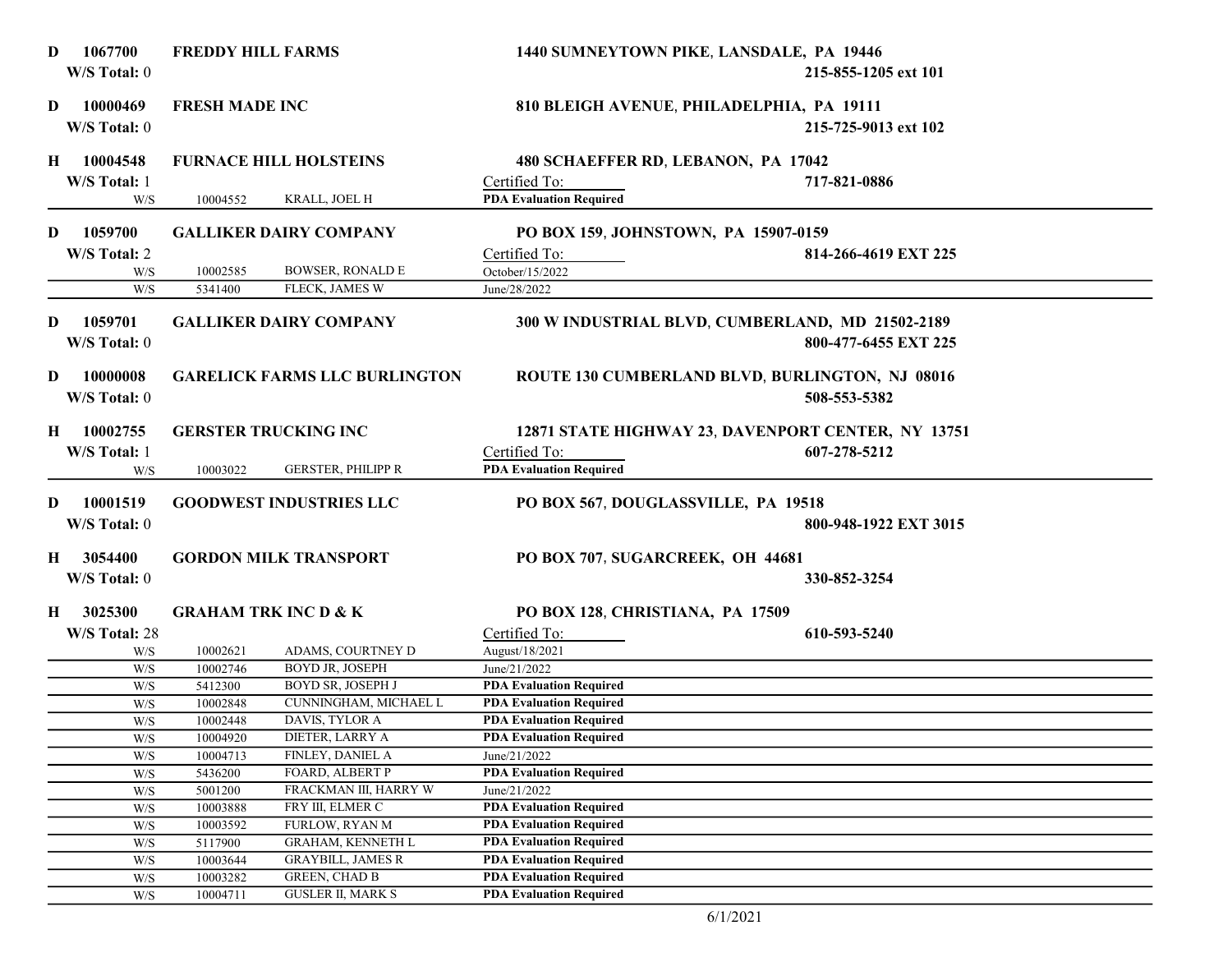|                              | 10004432<br>W/S | HERR, CHRISTOPHER S            | <b>PDA Evaluation Required</b>         |                                                              |  |
|------------------------------|-----------------|--------------------------------|----------------------------------------|--------------------------------------------------------------|--|
|                              | 10000086<br>W/S | HOLLINGER, JOHN J              | <b>PDA Evaluation Required</b>         |                                                              |  |
|                              | 10002725<br>W/S | LEFEVER, MARCUS R              | <b>PDA Evaluation Required</b>         |                                                              |  |
|                              | 10003283<br>W/S | LEFEVER, MASON G               | July/29/2021                           |                                                              |  |
|                              | 5073300<br>W/S  | MELLINGER, DALE K              | June/23/2022                           |                                                              |  |
|                              | W/S<br>10004403 | MYERS, MATTHEW C               | <b>PDA Evaluation Required</b>         |                                                              |  |
|                              | W/S<br>10003403 | NIEMIEC, BRIAN S               | <b>PDA Evaluation Required</b>         |                                                              |  |
|                              | 10004919<br>W/S | NITZENBERGER, DEREK J          | <b>PDA Evaluation Required</b>         |                                                              |  |
|                              | 10004712<br>W/S | SPAHR, PRESTON E               | <b>PDA Evaluation Required</b>         |                                                              |  |
|                              | 10003980<br>W/S | STOLTZFUS, ABRAM L             | March/10/2023                          |                                                              |  |
|                              | 10004766<br>W/S | STOLTZFUS, JEREMIAH D          | June/21/2022                           |                                                              |  |
|                              | 10002762<br>W/S | THARP, RICHARD I               | <b>PDA Evaluation Required</b>         |                                                              |  |
|                              | W/S<br>10004765 | TUREK, JOSEPH D                | <b>PDA Evaluation Required</b>         |                                                              |  |
| 3044200<br>H<br>W/S Total: 0 |                 | <b>GROMBIR TRANSPORT INC</b>   |                                        | 8360 NEW LOTHROP ROAD, NEW LOTHROP, MI 48460<br>810-638-5172 |  |
| 3045100<br>H                 |                 | <b>GUENTHER &amp; SONS INC</b> | 2578 LONG STREET, ROSS, OH 45061       |                                                              |  |
| W/S Total: 0                 |                 |                                |                                        | 513-738-1448                                                 |  |
| 1057300<br>D                 |                 | <b>HARRISBURG DAIRIES INC</b>  | 2001 HERR STREET, HARRISBURG, PA 17103 |                                                              |  |
| W/S Total: 0                 |                 |                                |                                        |                                                              |  |
|                              |                 |                                |                                        | 717-233-8701                                                 |  |
| 3005300<br>$\mathbf{H}$      |                 | <b>HARRISBURG DAIRIES INC</b>  | 2001 HERR STREET, HARRISBURG, PA 17103 |                                                              |  |
|                              |                 |                                |                                        |                                                              |  |
| W/S Total: 7                 |                 |                                | Certified To:                          | 717-233-8701                                                 |  |
|                              | 10002773<br>W/S | COCHRAN, ROBERT M              | <b>PDA Evaluation Required</b>         |                                                              |  |
|                              | 10002698<br>W/S | CONKLIN, MICHAEL H             | <b>PDA Evaluation Required</b>         |                                                              |  |
|                              | W/S<br>10004377 | GROFF, JOEL P                  | <b>PDA Evaluation Required</b>         |                                                              |  |
|                              | 10004593<br>W/S | MCNAUGHTON, KEITH              | <b>PDA Evaluation Required</b>         |                                                              |  |
|                              | 10004055<br>W/S | NIXON, SHANE R                 | <b>PDA Evaluation Required</b>         |                                                              |  |
|                              | W/S<br>10004636 | POTTEIGER, KYLE C              | July/15/2021                           |                                                              |  |
|                              | W/S<br>10002306 | SHENCK, MICHAEL L              | May/4/2023                             |                                                              |  |
| 3016500<br>H                 |                 | <b>HAWKSWORTH CO LLC</b>       |                                        | 1959 EAST VALLEY ROAD, LOGANTON, PA 17747-9724               |  |
| W/S Total: 10                |                 |                                | Certified To:                          | 570-725-3784                                                 |  |
|                              | 5299600<br>W/S  | <b>BOHARTZ JR, RAYMOND J</b>   | July/1/2021                            |                                                              |  |
|                              | 10003615<br>W/S | DENSBERGER, RYAN P             | September/14/2022                      |                                                              |  |
|                              | W/S<br>10002868 | HACKENBERG, SHAWN M            | August/11/2021                         |                                                              |  |
|                              | W/S<br>5056800  | HAWKSWORTH JR, ARTHUI          | March/8/2023                           |                                                              |  |
|                              | W/S<br>5344600  | HAWKSWORTH, SETH               | September/14/2022                      |                                                              |  |
|                              | W/S<br>10003674 | HAWKSWORTH, TREVOR N.          | March/8/2023                           |                                                              |  |
|                              | 10003975<br>W/S | HENSLER SR, DAVID E            | March/19/2022                          |                                                              |  |
|                              | 10000730<br>W/S | NICHOLS, KEVIN D               | <b>PDA Evaluation Required</b>         |                                                              |  |
|                              | 10000408<br>W/S | PURSEL, SHAWN M                | July/25/2021                           |                                                              |  |
|                              | 10003286<br>W/S | SNYDER, ETHAN M                | March/8/2023                           |                                                              |  |
| 3016100<br>H                 |                 | HEIL TRANSPORTATION INC        | PO BOX 9, CLYMER, NY 14724             |                                                              |  |
| W/S Total: 32                |                 |                                | Certified To:                          | 716-355-4246 ext 202                                         |  |
|                              | 10004860<br>W/S | ANDERSON, CODY J               | January/10/2023                        |                                                              |  |
|                              |                 |                                |                                        |                                                              |  |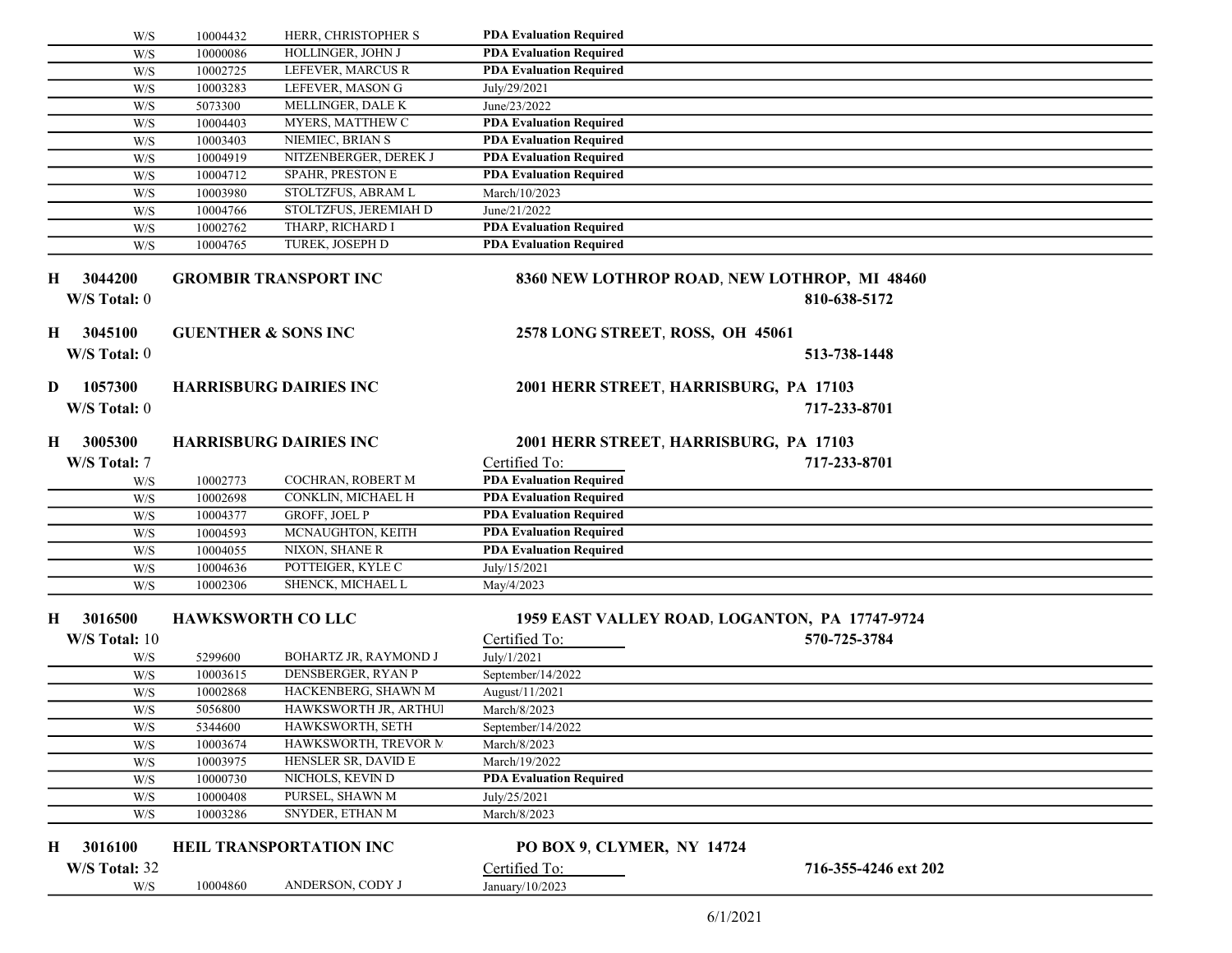|         | W/S                     | 10001265             | O HARA, VINCENT R                         | December/14/2022                                                       |
|---------|-------------------------|----------------------|-------------------------------------------|------------------------------------------------------------------------|
|         | W/S                     | 5410000              | ITLE, SHANNON M                           | August/8/2021                                                          |
|         | W/S Total: 2            |                      |                                           | Certified To:<br>814-886-7171                                          |
| H       | 3014300                 |                      | <b>HIGH VIEW INC (HAULING)</b>            | 517 VALE WOOD ROAD, LORETTO, PA 15940                                  |
| $\bf H$ | 3036600<br>W/S Total: 0 |                      | <b>HESS BROTHERS TRUCKING</b>             | 10755 FRICK RD, STERLING, OH 44276<br>330-347-8108                     |
|         | W/S Total: 0            |                      |                                           | 717-238-8134                                                           |
| H       | 3055300                 |                      | <b>HERSHEY CREAMERY COMPANY</b>           | 301 SOUTH CAMERON STREET, HARRISBURG, PA 17101                         |
| D       | 1055900<br>W/S Total: 0 |                      | <b>HERSHEY CREAMERY COMPANY</b>           | 301 SOUTH CAMERON STREET, HARRISBURG, PA 17101<br>717-238-8134 ext 246 |
|         | W/S Total: 0            |                      |                                           | 570-668-3399                                                           |
| D       | 1058400                 |                      | <b>HEISLERS CLOVERLEAF DAIRY INC</b>      | 743 CATAWISSA RD, TAMAQUA, PA 18252                                    |
|         | W/S                     | 10004859             | YOUNGS, NICKOLUS L                        | January/10/2023                                                        |
|         | W/S<br>W/S              | 10002756<br>5193400  | WHITE, MARK B<br>WOODS, DONNELL K         | September/9/2022<br>February/25/2022                                   |
|         | W/S                     | 10001704             | WHITE, GARY L                             | July/18/2021                                                           |
|         | W/S                     | 10002680             | WEAVER, MICHAEL P                         | September/9/2022                                                       |
|         | W/S                     | 10000946             | <b>SCHRUERS, JOHN H</b>                   | February/25/2022                                                       |
|         | W/S                     | 10004858             | SAMLOCK, JOHN W                           | January/10/2023                                                        |
|         | W/S                     | 10000058             | PONDEL, STEPHEN C                         | <b>PDA Evaluation Required</b>                                         |
|         | W/S                     | 10003801             | PARK, CHRISTOPHER S                       | February/25/2022                                                       |
|         | W/S                     | 10004231             | NICEWONGER, CHERYL A                      | September/9/2022                                                       |
|         | W/S                     | 5399700              | MCELWAIN, DENNIS E                        | <b>PDA Evaluation Required</b>                                         |
|         | W/S<br>W/S              | 10004671<br>10004535 | KOLSTEE, TODD H<br>LUCE, MARC E           | July/17/2021<br>July/17/2021                                           |
|         | W/S                     | 10001081             | KOLSTEE, STEVEN J                         | July/17/2021                                                           |
|         | W/S                     | 5155500              | KOLSTEE, MICHAEL W                        | <b>PDA Evaluation Required</b>                                         |
|         | W/S                     | 10003379             | HOTCHKISS, DOUGLAS P                      | September/10/2022                                                      |
|         | W/S                     | 10004670             | HESLINK, TYLER R                          | July/18/2021                                                           |
|         | W/S                     | 10001707             | HESLINK, CHRISTOPHER W                    | September/9/2022                                                       |
|         | W/S                     | 10002013             | HERBERG, MARK L                           | February/25/2022                                                       |
|         | W/S                     | 10004230             | HEIL, JUSTIN R                            | February/25/2022                                                       |
|         | W/S                     | 5117400              | HEIL, ERIC L                              | <b>PDA Evaluation Required</b>                                         |
|         | W/S                     | 5070000              | HEIL, DANIEL C                            | <b>PDA Evaluation Required</b>                                         |
|         | W/S                     | 10004054             | <b>GATES, BRIAN P</b>                     | September/9/2022                                                       |
|         | W/S                     | 10003285             | <b>GABRIEL, TRAVIS W</b>                  | <b>PDA Evaluation Required</b>                                         |
|         | W/S<br>W/S              | 10002214<br>10001705 | DELAND, DAVID A<br>FREDERICKSON, BENJAMIN | July/18/2021<br><b>PDA Evaluation Required</b>                         |
|         | W/S                     | 10003608             | DEIST, MATTHEW D                          | <b>PDA Evaluation Required</b>                                         |
|         | W/S                     | 10000301             | DAWLEY, BRYAN C                           | <b>PDA Evaluation Required</b>                                         |
|         | W/S                     | 5038700              | BENSINK, BRIAN L                          | February/25/2022                                                       |
|         | W/S                     | 10004861             | BAYLE, TODD G                             | January/10/2023                                                        |
|         | W/S                     | 10004330             | AYERS, RICKY A                            | <b>PDA Evaluation Required</b>                                         |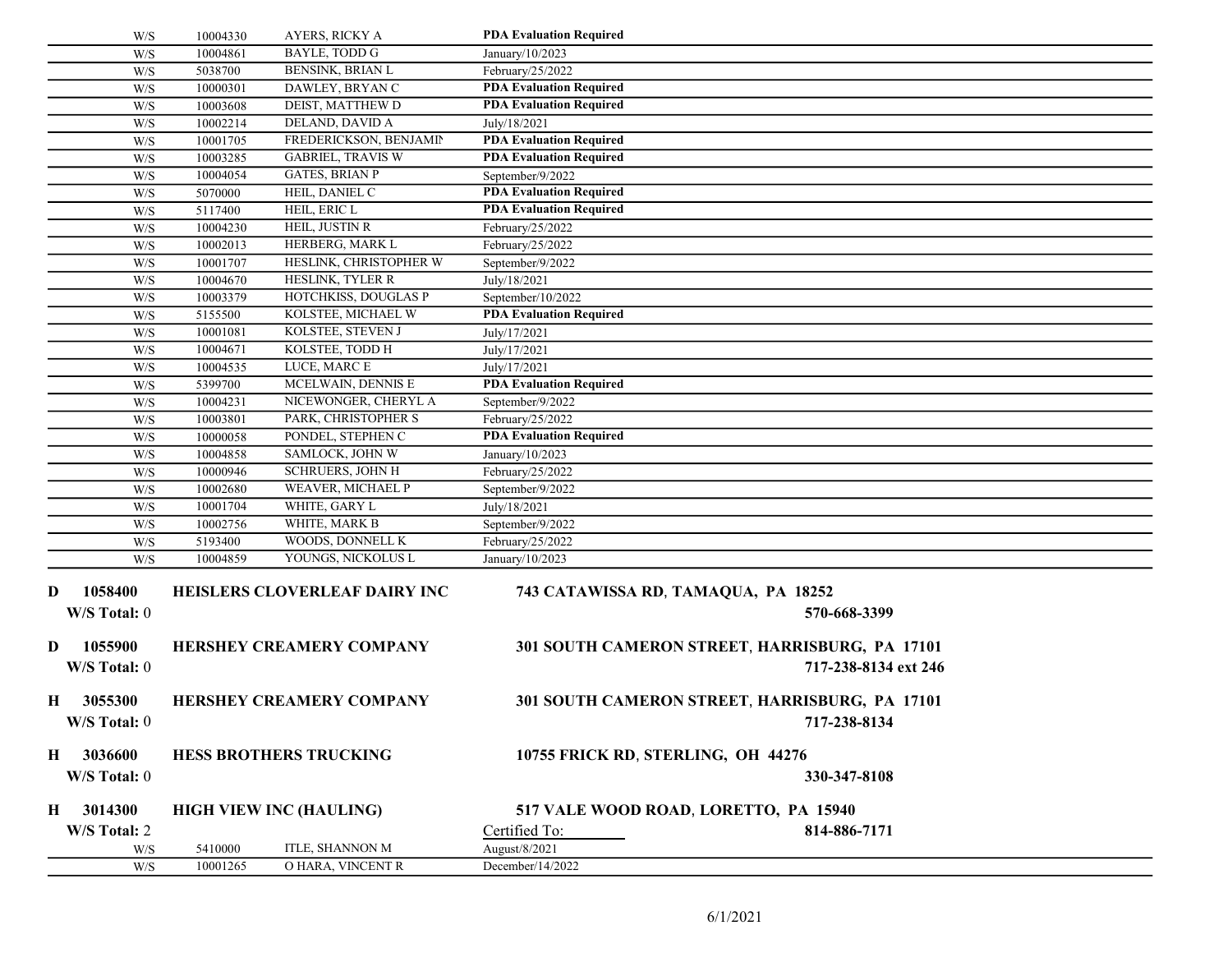| 1064200<br>D                   | <b>HIGH VIEW INC</b>             | 517 VALE WOOD RD, LORETTO, PA 15940                  |                       |
|--------------------------------|----------------------------------|------------------------------------------------------|-----------------------|
| W/S Total: 2                   |                                  | Certified To:                                        | 814-886-7171 ex 105   |
| W/S                            | ITLE, SHANNON M<br>5410000       | August/8/2021                                        |                       |
| W/S                            | O HARA, VINCENT R<br>10001265    | December/14/2022                                     |                       |
| 10003232<br>H                  | HOFFMAN MILK CARTAGE LLC         | PO BOX 32, MONTVILLE, OH 44064                       |                       |
| W/S Total: 0                   |                                  |                                                      | 440-487-2681          |
|                                |                                  |                                                      |                       |
| 10003278<br>Н.<br>W/S Total: 0 | <b>HOMAN TRANSPORTATION INC</b>  | 22 FORT MONROE INDUSTRIAL PWY, MONROEVILLE, OH 44847 | 419-465-4390          |
| 1060000<br>D                   | HP HOOD LLC PHILADELPHIA         | 10975 DUTTON RD, PHILADELPHIA, PA 19154              |                       |
| W/S Total: 0                   |                                  |                                                      | 215-613-1718          |
| 10000492<br>D                  | <b>HP HOOD LLC WINCHESTER</b>    | 160 HOOD WAY, WINCHESTER, VA 22602                   |                       |
| W/S Total: 0                   |                                  |                                                      | 540-868-7709          |
|                                |                                  |                                                      |                       |
| 1055301<br>D                   | <b>HP HOOD LLC ARKPORT</b>       | 25 HURLBUT STREET, ARKPORT, NY 14807                 |                       |
| W/S Total: 0                   |                                  |                                                      | 607-295-8717          |
| 10000216<br>D                  | <b>HP HOOD LLC ONEIDA</b>        | 252 GENESEE STREET ROUTE 5, ONEIDA, NY 13421         |                       |
| W/S Total: 0                   |                                  |                                                      | 315-280-6119 ext 6119 |
|                                |                                  |                                                      |                       |
| 1071500<br>D                   | HY POINT DAIRY FARMS INC         | 425 BEAVER VALLEY RD, WILMINGTON, DE 19803           |                       |
| W/S Total: 1                   |                                  | Certified To:                                        | 302-478-1414 EXT 2300 |
| W/S                            | 5085800<br>MEANY, JAMES L        | <b>PDA Evaluation Required</b>                       |                       |
| 3006600<br>Н.                  | HY POINT DAIRY FARMS INC         | 425 BEAVER VALLEY ROAD, WILMINGTON, DE 19803         |                       |
| W/S Total: 3                   |                                  | Certified To:                                        | 302-478-1414          |
| W/S                            | 5441200<br>HUNTER JR, RAYMOND E  | August/7/2021                                        |                       |
| W/S                            | KOPP, GALEN R<br>10002204        | October/27/2022                                      |                       |
| W/S                            | STOWE, JOSEPH M<br>10001757      | <b>PDA Evaluation Required</b>                       |                       |
| 3048100<br>Н                   | <b>JLP TRANSPORT INC</b>         | PO BOX 124, HORICON, WI 53032                        |                       |
| W/S Total: 0                   |                                  |                                                      | 920-485-4822          |
|                                |                                  |                                                      |                       |
| 10002065<br>$\bf{H}$           | <b>J W HUNT OTC INC</b>          | 1900 SAND BEACH ROAD, BAD AXE, MI 48413              |                       |
| W/S Total: 0                   |                                  |                                                      | 989-269-8809          |
| 1079500<br>D                   | <b>JACKSON FARMS</b>             | 6718 NATIONAL PIKE, NEW SALEM, PA 15468              |                       |
| W/S Total: 0                   |                                  |                                                      | 724-322-0669          |
|                                |                                  |                                                      |                       |
| H 10000710                     | JOHN GRIFFITH MILK TRANSPORT INC | 19200 NORTH BENTON WEST ROAD, NORTH BENTON, OH 44449 |                       |
| W/S Total: 0                   |                                  |                                                      | 330-584-1922          |
| 1070600<br>D                   | <b>JOHN KOLLER &amp; SON INC</b> | 1734 PERRY HWY, FREDONIA, PA 16124-9604              |                       |
| W/S Total: 0                   |                                  |                                                      | 724-475-4154          |
|                                |                                  |                                                      |                       |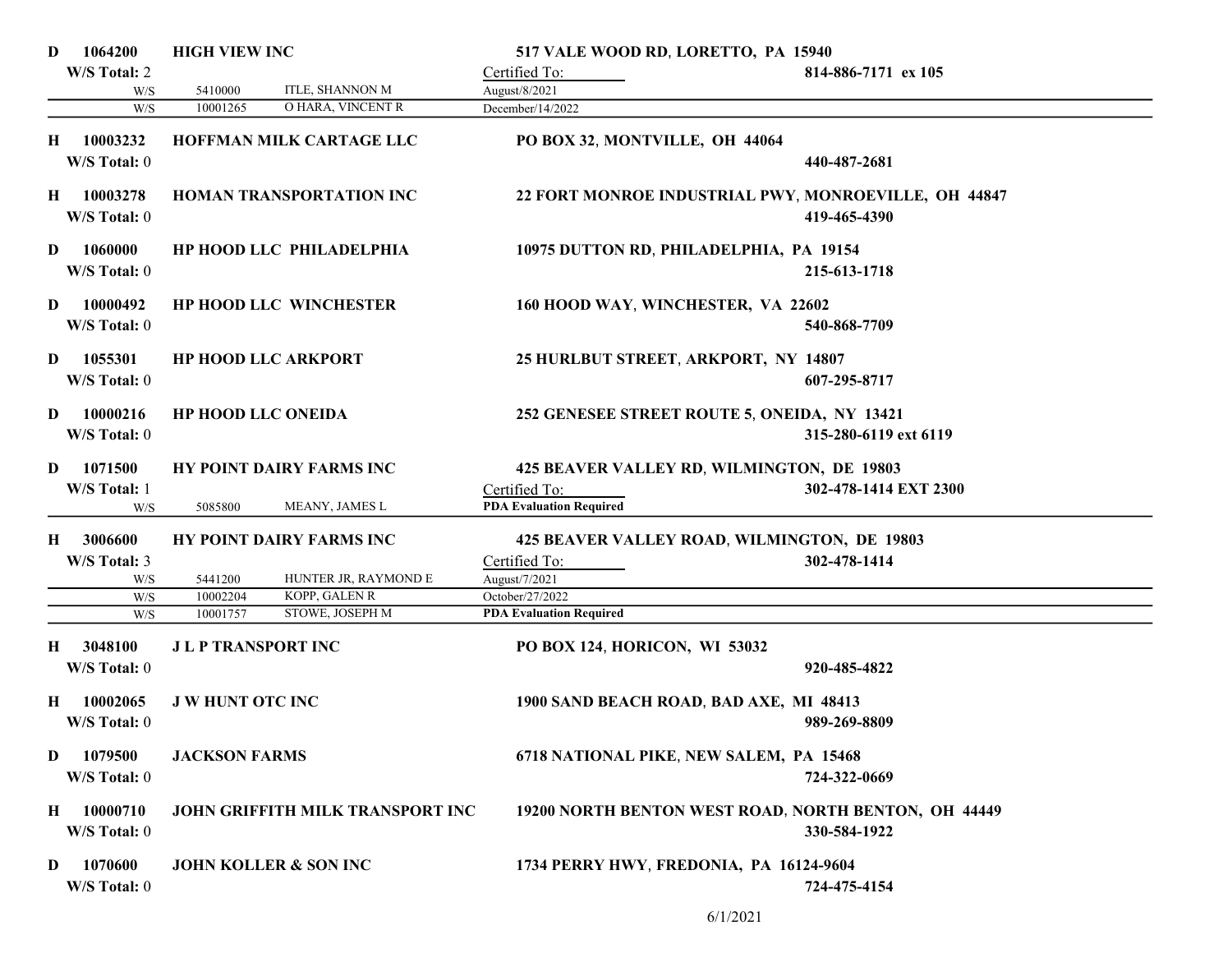| H  | 10000911      |                        | K L SCOTT INC HAULING                    |                                             | 1082 B GEORGETOWN ROAD, PARADISE, PA 17562   |  |
|----|---------------|------------------------|------------------------------------------|---------------------------------------------|----------------------------------------------|--|
|    | W/S Total: 1  |                        |                                          | Certified To:                               | 717-629-1769                                 |  |
|    | W/S           | 5002200                | SCOTT, KENNETH                           | March/2/2023                                |                                              |  |
|    |               |                        |                                          |                                             |                                              |  |
| Н. | 3051500       |                        | <b>KEILHOLTZ TRUCKING SERVICE INC</b>    | 300 EYLER ROAD, THURMONT, MD 21788          |                                              |  |
|    | W/S Total: 3  |                        |                                          | Certified To:                               | 301-271-2358                                 |  |
|    | W/S           | 5328700                | KEILHOLTZ JR, WILLIAM L                  | <b>PDA Evaluation Required</b>              |                                              |  |
|    | W/S           | 5311700                | KEILHOLTZ, DONALD E                      | <b>PDA Evaluation Required</b>              |                                              |  |
|    | W/S           | 10001367               | PARSLEY, MICHAEL L                       | <b>PDA Evaluation Required</b>              |                                              |  |
| Н. | 10001724      | <b>KELLY FARMS INC</b> |                                          | 5250 ST RT 14A, DUNDEE, NY 14837            |                                              |  |
|    | W/S Total: 0  |                        |                                          |                                             | 607-329-8725                                 |  |
|    |               |                        |                                          |                                             |                                              |  |
| H  | 10001942      | <b>KISH VIEW FARM</b>  |                                          | 4733 EAST MAIN STREET, BELLEVILLE, PA 17004 |                                              |  |
|    | W/S Total: 3  |                        |                                          | Certified To:                               | 717-935-2541                                 |  |
|    | W/S           | 10001990               | SPICHER, KEITH D                         | June/10/2022                                |                                              |  |
|    | W/S           | 10001968               | SPICHER, KENT A                          | June/10/2022                                |                                              |  |
|    | W/S           | 5050200                | YODER, JAY T                             | <b>PDA Evaluation Required</b>              |                                              |  |
|    |               |                        |                                          |                                             |                                              |  |
| Н. | 3032500       |                        | KOONTZ TRUCKING INC H EUGENE             |                                             | 3102 CENTENNIAL ROAD, BEDFORD, PA 15522-9804 |  |
|    | W/S Total: 14 |                        |                                          | Certified To:                               | 814-847-2742                                 |  |
|    | W/S           | 10003919               | BAER, MARK C                             | July/7/2022                                 |                                              |  |
|    | W/S           | 5249800                | <b>BOWMAN, DAVID G</b>                   | July/7/2022                                 |                                              |  |
|    | W/S           | 10004827               | <b>BURKHOLDER, BRANDON J</b>             | December/17/2022                            |                                              |  |
|    | W/S           | 10001149               | CLAPPER, MELVIN C                        | August/18/2022                              |                                              |  |
|    | W/S           | 10004334               | COOPER, VINCENT P                        | December/2/2021                             |                                              |  |
|    | W/S           | 10000602               | DIVELY, CHARLES R                        | June/8/2022                                 |                                              |  |
|    | W/S           | 5301700                | <b>DIVELY, KYLE L</b>                    | July/31/2021                                |                                              |  |
|    | W/S           | 5288500                | <b>GARLAND, EARL W</b>                   | August/18/2022                              |                                              |  |
|    | W/S           | 10004768               | HILLER, ROBERT                           | July/7/2022                                 |                                              |  |
|    | W/S           | 5330400                | IMGRUND, GREGORY E                       | February/25/2023                            |                                              |  |
|    | W/S           | 10003122               | KOONTZ, JOEL A                           | February/24/2023                            |                                              |  |
|    | W/S           | 10003918               | MILLS, LARRY W                           | January/16/2022                             |                                              |  |
|    | W/S           | 10001777               | TEW, GARY W                              | May/3/2023                                  |                                              |  |
|    | W/S           | 10004289               | WEISENMILLER, LARRY P                    | June/26/2021                                |                                              |  |
| H. | 3058900       |                        | <b>KREIDER DAIRY FARMS INC (HAULING)</b> | 1461 LANCASTER ROAD, MANHEIM, PA 17545      |                                              |  |
|    |               |                        |                                          |                                             |                                              |  |
|    | W/S Total: 5  |                        |                                          | Certified To:                               | 717-665-2344                                 |  |
|    | W/S           | 10001349               | <b>EYSTER, DANIEL D</b><br>GOOD, JOE     | September/5/2021                            |                                              |  |
|    | W/S           | 10004630               |                                          | December/3/2021                             |                                              |  |
|    | W/S           | 10004360               | HALBLEIB, MERLE T                        | October/16/2021                             |                                              |  |
|    | W/S           | 10004565               | RIVERA-MEDINA, JAIRO                     | March/24/2023                               |                                              |  |
|    | W/S           | 10004566               | TIRADO, LEO J                            | March/24/2023                               |                                              |  |
| D  | 1051300       |                        | <b>KREIDER DAIRY FARMS INC</b>           | 1461 LANCASTER RD, MANHEIM, PA 17545        |                                              |  |
|    |               |                        |                                          |                                             |                                              |  |
|    | W/S Total: 0  |                        |                                          |                                             | 717-665-4415 EXT 245                         |  |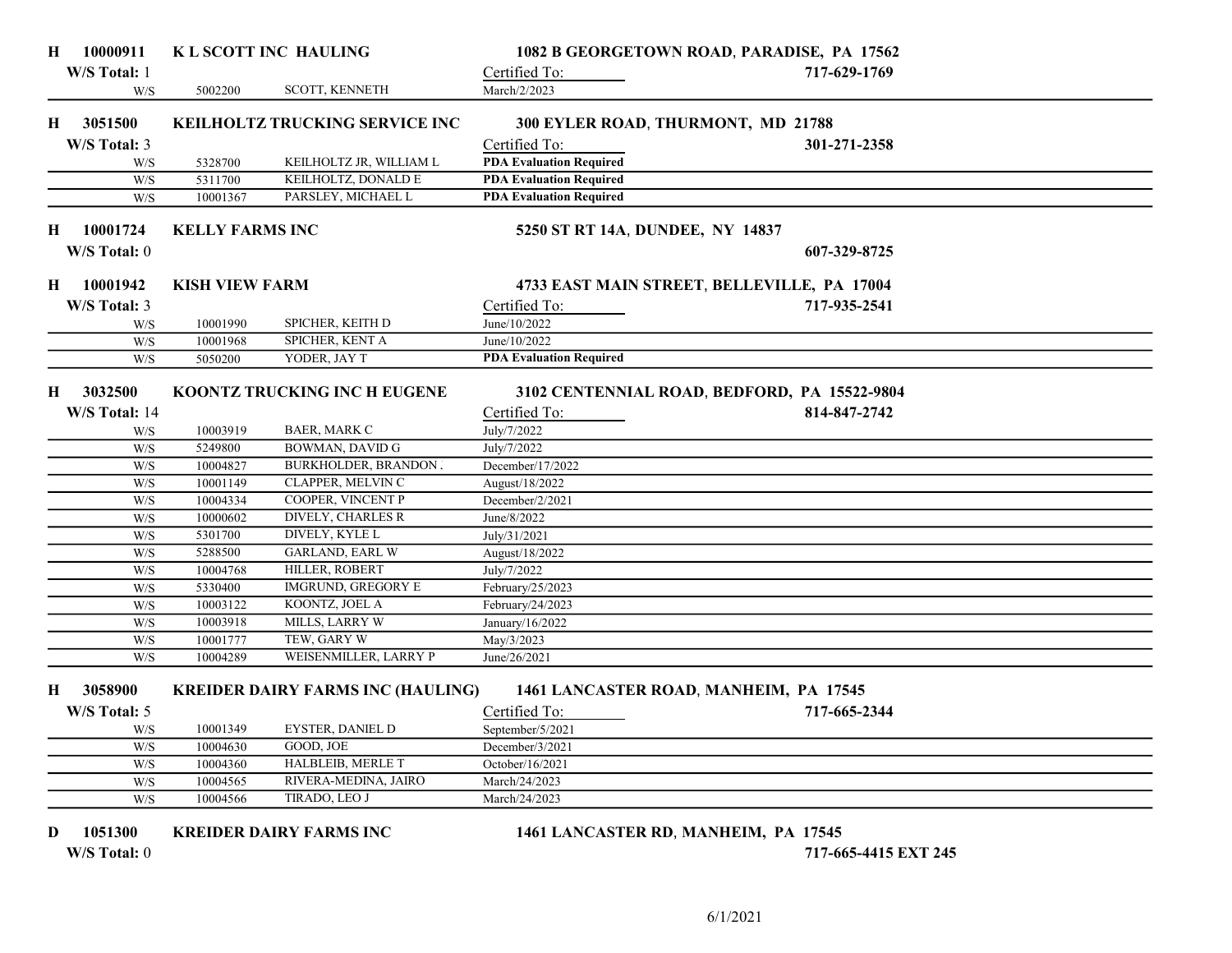| H  | 10003386      |                            | <b>KREIDER S &amp; A AND SONS</b>                   |                                                                  | 714 SPRING VALLEY ROAD, QUARRYVILLE, PA 17566 |  |
|----|---------------|----------------------------|-----------------------------------------------------|------------------------------------------------------------------|-----------------------------------------------|--|
|    | W/S Total: 3  |                            |                                                     | Certified To:                                                    | 717-278-8664                                  |  |
|    | W/S           | 10004890                   | KREIDER, JACOBY L                                   | <b>PDA Evaluation Required</b>                                   |                                               |  |
|    | W/S           | 10003387                   | <b>KREIDER, NATHAN S</b>                            | March/24/2023                                                    |                                               |  |
|    | W/S           | 10003423                   | VERDEGEM, WILLIAM D                                 | <b>PDA Evaluation Required</b>                                   |                                               |  |
| Н. | 3007300       | <b>KUNTZ &amp; SON INC</b> |                                                     |                                                                  | 590 HERSHEY ROAD, HUMMELSTOWN, PA 17036       |  |
|    |               |                            |                                                     |                                                                  |                                               |  |
|    | W/S Total: 17 |                            |                                                     | Certified To:<br><b>PDA Evaluation Required</b>                  | 717-566-3418                                  |  |
|    | W/S           | 10002066                   | <b>BURRELL, GABRIEL C</b><br><b>CASSEL, DAVID K</b> |                                                                  |                                               |  |
|    | W/S<br>W/S    | 10003503<br>10004354       | CLEVELAND JR, EURAL C                               | <b>PDA Evaluation Required</b><br><b>PDA Evaluation Required</b> |                                               |  |
|    | W/S           | 5224300                    | GRANT, TERRY M                                      | March/23/2023                                                    |                                               |  |
|    | W/S           | 10004810                   | GUTSHALL, DONN                                      | <b>PDA Evaluation Required</b>                                   |                                               |  |
|    | W/S           | 10003385                   | HANNOLD, JAMES W                                    | <b>PDA Evaluation Required</b>                                   |                                               |  |
|    | W/S           | 5224200                    | KUNTZ JR, RAY E                                     | March/16/2022                                                    |                                               |  |
|    | W/S           | 10000402                   | KUNTZ, NORMAN E                                     | <b>PDA Evaluation Required</b>                                   |                                               |  |
|    | W/S           | 5085200                    | LIGHTNER, SAMUEL E                                  | March/23/2023                                                    |                                               |  |
|    | W/S           | 10003635                   | LINGLE, SEAN C                                      | <b>PDA Evaluation Required</b>                                   |                                               |  |
|    | W/S           | 10003630                   | REIGLE, MICHAEL D                                   | <b>PDA Evaluation Required</b>                                   |                                               |  |
|    | W/S           | 10004056                   | RITCHIE, NATHAN J                                   | February/9/2022                                                  |                                               |  |
|    | W/S           | 10004070                   | SPIVEY, TREVOR M                                    | <b>PDA Evaluation Required</b>                                   |                                               |  |
|    | W/S           | 10004242                   | STUDER, BENJAMIN R                                  | <b>PDA Evaluation Required</b>                                   |                                               |  |
|    | W/S           | 5459000                    | WALMER, MATTHEW D                                   | <b>PDA Evaluation Required</b>                                   |                                               |  |
|    | W/S           | 10004824                   | WARD, MICHAEL S                                     | <b>PDA Evaluation Required</b>                                   |                                               |  |
|    | W/S           | 10003372                   | WHITE, CHRISTOPHER S                                | <b>PDA Evaluation Required</b>                                   |                                               |  |
|    |               |                            |                                                     |                                                                  |                                               |  |
| Н. | 10000648      |                            | <b>LAKELAND DAIRY FARM</b>                          |                                                                  | 272 ANGEL ROAD, NEW WILMINGTON, PA 16142      |  |
|    | W/S Total: 1  |                            |                                                     | Certified To:                                                    | 724-971-2361                                  |  |
|    | W/S           | 10000668                   | MCFARLAND, JEFFREY W                                | February/9/2022                                                  |                                               |  |
| D  | 10004144      |                            | <b>LAMAGNA FOOD GROUP LLC</b>                       | 1 LAMAGNA DRIVE, VERONA, PA 15147                                |                                               |  |
|    | W/S Total: 0  |                            |                                                     |                                                                  | 412-828-6112                                  |  |
|    |               |                            |                                                     |                                                                  |                                               |  |
| D  | 1085500       |                            | <b>LANCO DAIRY FARMS COOP INC</b>                   |                                                                  | 1258 MARYLAND AVE, HAGERSTOWN, MD 21740       |  |
|    | W/S Total: 8  |                            |                                                     | Certified To:                                                    | 301-393-5554                                  |  |
|    | W/S           | 10004315                   | HANSEN, SETH W                                      | August/20/2021                                                   |                                               |  |
|    | W/S           | 10004189                   | HEETER, MELISSA L                                   | <b>PDA Evaluation Required</b>                                   |                                               |  |
|    | W/S           | 10004190                   | LEGGETT, BRENDA L                                   | April/27/2023                                                    |                                               |  |
|    | W/S           | 10001409                   | MASON, ALAN S                                       | August/20/2021                                                   |                                               |  |
|    | W/S           | 10004101                   | MASON, PAUL B                                       | August/20/2021                                                   |                                               |  |
|    | W/S           | 10003427                   | MCCLEARY, JERRY L                                   | December/30/2022                                                 |                                               |  |
|    | W/S           | 10004472                   | PENNINGS, FRANCIS J                                 | August/5/2022                                                    |                                               |  |
|    | W/S           | 10004169                   | SAYLOR, MICHAEL L                                   | December/30/2022                                                 |                                               |  |
|    |               |                            |                                                     |                                                                  |                                               |  |
| D  | 1050102       |                            | <b>LAND O LAKES - PLANT</b>                         | 405 PARK DRIVE, CARLISLE, PA 17015                               |                                               |  |
|    | W/S Total: 5  |                            |                                                     | Certified To:                                                    | 717-486-7000 ext 2232                         |  |
|    | W/S           | 10002585                   | <b>BOWSER, RONALD E</b>                             | October/15/2022                                                  |                                               |  |
|    | W/S           | 5119000                    | BRAHAM, DOUGLAS L                                   | January/26/2022                                                  |                                               |  |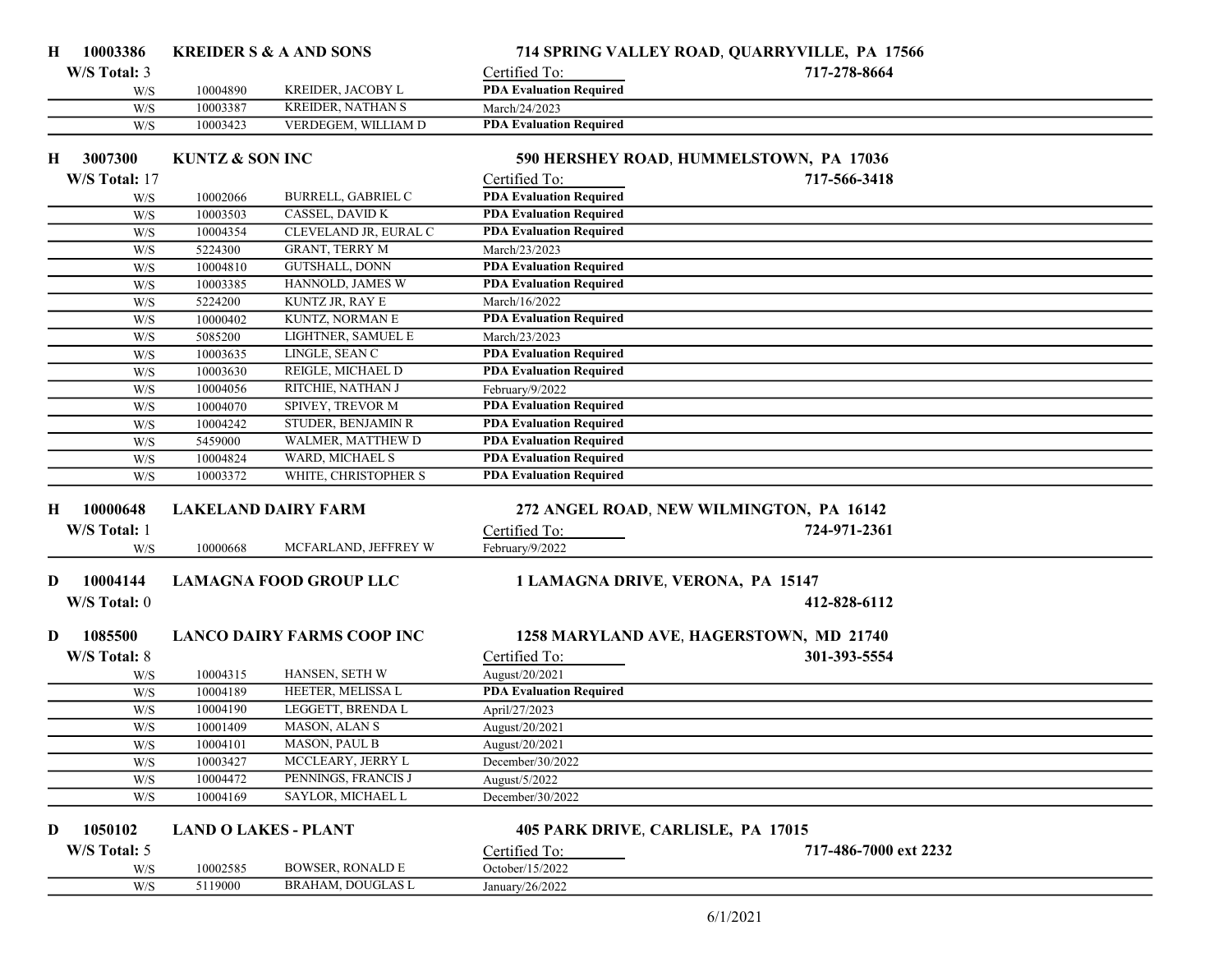|    | W/S           | 10003582                       | HOOVER, ASHLEY M                     | February/13/2022                                |                                                    |  |
|----|---------------|--------------------------------|--------------------------------------|-------------------------------------------------|----------------------------------------------------|--|
|    | W/S           | 5230100                        | MESSNER, TERRY L                     | <b>PDA Evaluation Required</b>                  |                                                    |  |
|    | W/S           | 5370900                        | WHETSTONE, JOEL E                    | September/5/2021                                |                                                    |  |
|    |               |                                |                                      |                                                 |                                                    |  |
| D  | 1050101       | <b>LAND O LAKES COOP</b>       |                                      |                                                 | 4001 LEXINGTON AVENUE NORTH, ARDEN HILLS, MN 55126 |  |
|    | W/S Total: 0  |                                |                                      |                                                 | 651-375-5597                                       |  |
| H  | 10004830      |                                | <b>LAPP VALLEY FARM CREAMERY LLC</b> |                                                 | 245 MENTZER RD, NEW HOLLAND, PA 17557              |  |
|    | W/S Total: 1  |                                |                                      | Certified To:                                   | 717-354-7988                                       |  |
|    | W/S           | 10004836                       | LAPP, DAVID S                        | February/9/2023                                 |                                                    |  |
|    |               |                                |                                      |                                                 |                                                    |  |
| Н. | 3007400       | <b>LAWRENCE INC, R &amp; R</b> |                                      |                                                 | 19422 ROUTE 414, MONROETON, PA 18832-9801          |  |
|    | W/S Total: 14 |                                |                                      | Certified To:                                   | 570-265-9433                                       |  |
|    | W/S           | 5291100                        | <b>BRADFORD, BOYD L</b>              | January/16/2022                                 |                                                    |  |
|    | W/S           | 10004496                       | <b>BRINK, JAMES L</b>                | August/9/2022                                   |                                                    |  |
|    | W/S           | 5341700                        | CLARK, WAYNE E                       | <b>PDA Evaluation Required</b>                  |                                                    |  |
|    | W/S           | 10004811                       | COON, KEVIN L                        | <b>PDA Evaluation Required</b>                  |                                                    |  |
|    | W/S           | 10004653                       | CORRON, PAUL T                       | <b>PDA Evaluation Required</b>                  |                                                    |  |
|    | W/S           | 5288300                        | DAVIS, DAVID E                       | <b>PDA Evaluation Required</b>                  |                                                    |  |
|    | W/S           | 10004205                       | LAWRENCE, NANCY M                    | August/9/2022                                   |                                                    |  |
|    | W/S           | 5108800                        | LAWRENCE, RONALD R                   | August/9/2022                                   |                                                    |  |
|    | W/S           | 5108900                        | LAWRENCE, RUSSELL D                  | <b>PDA Evaluation Required</b>                  |                                                    |  |
|    | W/S           | 10001122                       | LEWIS, LUCAS M                       | August/9/2022                                   |                                                    |  |
|    | W/S           | 5025300                        | MARYOTT, REED K                      | <b>PDA Evaluation Required</b>                  |                                                    |  |
|    | W/S           | 10004812                       | RATHBUN, DUANE J                     | <b>PDA Evaluation Required</b>                  |                                                    |  |
|    | W/S           | 10000661                       | ROLOSON, RICHARD A                   | <b>PDA Evaluation Required</b>                  |                                                    |  |
|    | W/S           | 5190100                        | WILCOX, MARK A                       | <b>PDA Evaluation Required</b>                  |                                                    |  |
| H  | 10001931      | LD & SONS TRUCKING             |                                      |                                                 | 942 ANDERSON FERRY ROAD, MT JOY, PA 17552          |  |
|    |               |                                |                                      |                                                 | 717-492-8198                                       |  |
|    | W/S Total: 7  |                                |                                      | Certified To:<br><b>PDA Evaluation Required</b> |                                                    |  |
|    | W/S           | 10003952                       | BAEZ, JR, ANGEL M                    |                                                 |                                                    |  |
|    | W/S           | 10002908                       | BURKHART, ANTHONY M                  | August/17/2022                                  |                                                    |  |
|    | W/S           | 10001720                       | BURKHART, CHRISTOPHER                | February/10/2023                                |                                                    |  |
|    | W/S           | 5016700                        | <b>BURKHART, LEROY C</b>             | <b>PDA Evaluation Required</b>                  |                                                    |  |
|    | W/S           | 5016800                        | <b>BURKHART, LEROY H</b>             | January/12/2023                                 |                                                    |  |
|    | W/S           | 10003867                       | HOUSTON, BRAD C                      | <b>PDA Evaluation Required</b>                  |                                                    |  |
|    | W/S           | 10004694                       | SCHLOTTHAUER, GREGOR'                | March/29/2023                                   |                                                    |  |
| D  | 10003193      |                                | <b>LEBANON CHEESE COMPANY INC</b>    | POBOX 63, LEBANON, NJ 08833                     |                                                    |  |
|    | W/S Total: 0  |                                |                                      |                                                 | 908-236-2611                                       |  |
|    |               |                                |                                      |                                                 |                                                    |  |
| D  | 1057700       | <b>LEIBYS DAIRY INC</b>        |                                      |                                                 | 116 MOUNTAIN ROAD, TAMAQUA, PA 18252               |  |
|    | W/S Total: 0  |                                |                                      |                                                 | 570-668-2399                                       |  |
|    |               |                                |                                      |                                                 |                                                    |  |
| D  | 1071402       | <b>LEPRINO FOODS CO</b>        |                                      |                                                 | 217 YANUZZI DRIVE, SAYRE, PA 18840-2618            |  |
|    | W/S Total: 0  |                                |                                      |                                                 | 570-882-7227                                       |  |
|    |               |                                |                                      |                                                 |                                                    |  |
| D  | 1066700       |                                | <b>LONGACRES MODERN DAIRY INC</b>    | P O BOX 69, BARTO, PA 19504-0069                |                                                    |  |
|    | W/S Total: 0  |                                |                                      |                                                 | 610-845-7551 EXT 23                                |  |
|    |               |                                |                                      |                                                 |                                                    |  |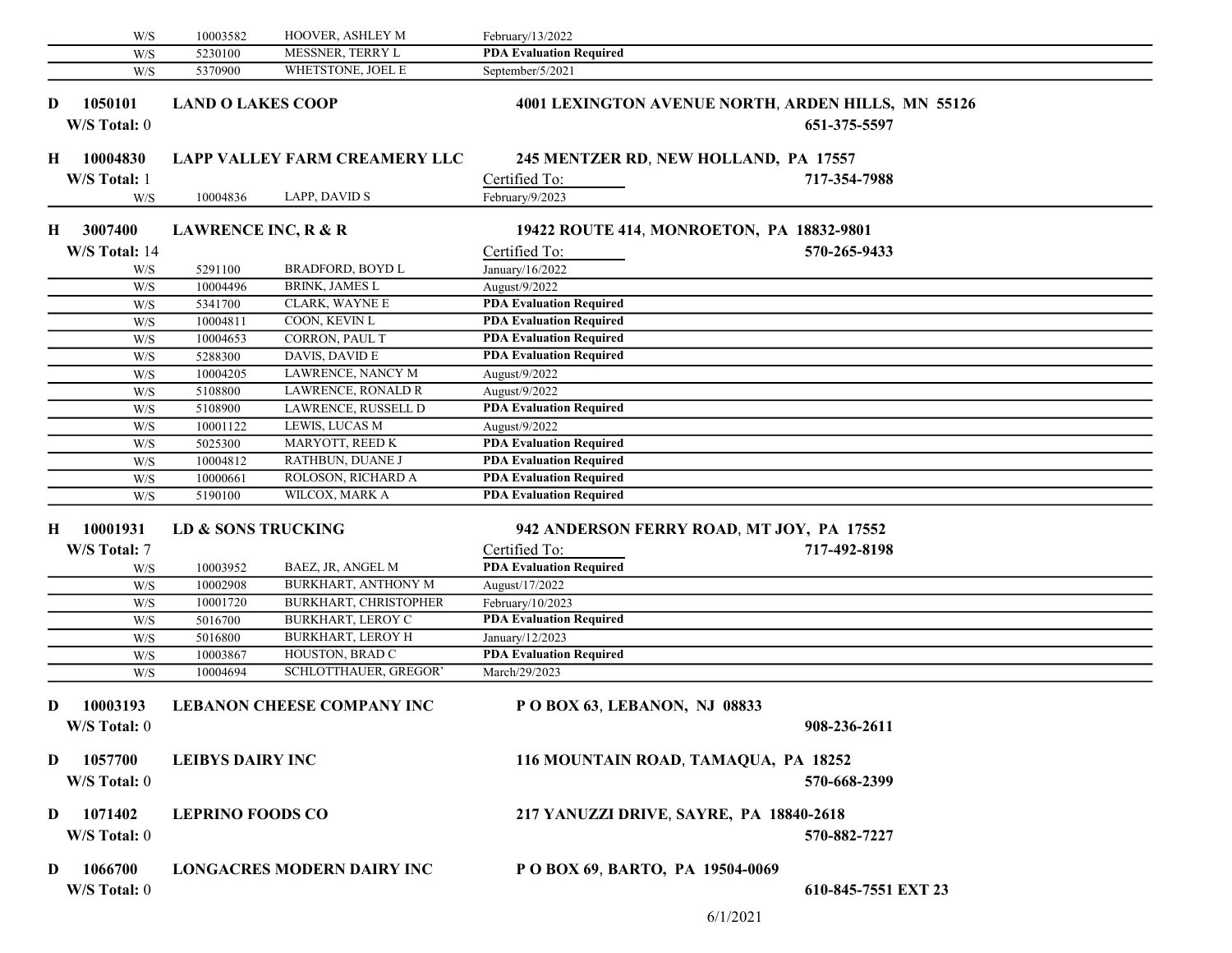| H | 3041200       | <b>LOWERY TRUCKING</b>  |                                 |                                       | 174 HONEYSUCKLE ROAD, BERLIN, PA 15530-9801        |  |
|---|---------------|-------------------------|---------------------------------|---------------------------------------|----------------------------------------------------|--|
|   | W/S Total: 1  |                         |                                 | Certified To:                         | 814-267-3150                                       |  |
|   | W/S           | 5142300                 | LOWERY, DAVID J                 | June/2/2022                           |                                                    |  |
|   | 10003561      |                         | <b>MEK STOVER TRUCKING LLC</b>  |                                       |                                                    |  |
| H |               |                         |                                 | 1712 EAST CANAL ROAD, DOVER, PA 17315 |                                                    |  |
|   | W/S Total: 15 |                         |                                 | Certified To:                         | 717-292-9192                                       |  |
|   | W/S           | 5275200                 | ALMONEY, FRANK A                | September/22/2022                     |                                                    |  |
|   | W/S           | 10002671                | BRENEMAN, TYLER J               | <b>PDA Evaluation Required</b>        |                                                    |  |
|   | W/S           | 10004873                | CANGANELLI, ALEX N              | <b>PDA Evaluation Required</b>        |                                                    |  |
|   | W/S           | 5217900                 | <b>GIVLER, BRANT N</b>          | <b>PDA Evaluation Required</b>        |                                                    |  |
|   | W/S           | 10002429                | <b>GOWEN, DANIEL</b>            | <b>PDA Evaluation Required</b>        |                                                    |  |
|   | W/S           | 5037500                 | HARNER, RICHARD A               | <b>PDA Evaluation Required</b>        |                                                    |  |
|   | W/S           | 10003052                | LEITHEISER, CRAIG R             | <b>PDA Evaluation Required</b>        |                                                    |  |
|   | W/S           | 10003947                | LONDON, DORIAN D                | <b>PDA Evaluation Required</b>        |                                                    |  |
|   | W/S           | 10001472                | NELL, JAMES M                   | <b>PDA Evaluation Required</b>        |                                                    |  |
|   | W/S           | 5176500                 | <b>REBUCK, LEE N</b>            | <b>PDA Evaluation Required</b>        |                                                    |  |
|   | W/S           | 5445700                 | ROMERO, LUIS F                  | August/27/2021                        |                                                    |  |
|   | W/S           | 10001819                | STEFFY, SHAUN S                 | January/27/2022                       |                                                    |  |
|   | W/S           | 10004527                | STOVER JR, BRAD E               | August/19/2021                        |                                                    |  |
|   | W/S           | 5343500                 | STOVER, MARK A                  | September/16/2022                     |                                                    |  |
|   | W/S           | 10003254                | WARD, JOSHUA A                  | <b>PDA Evaluation Required</b>        |                                                    |  |
|   |               |                         |                                 |                                       |                                                    |  |
| H | 3008600       |                         | <b>MADIGAN TRUCKING INC</b>     |                                       | 5741 BURLINGTON TURNPIKE, TOWANDA, PA 18848        |  |
|   | W/S Total: 3  |                         |                                 | Certified To:                         | 570-265-9425                                       |  |
|   | W/S           | 10000996                | CAMPBELL, GEORGE E              | January/13/2023                       |                                                    |  |
|   | W/S           | 5248200                 | MADIGAN, MICHAEL G              | March/14/2023                         |                                                    |  |
|   | W/S           | 10003715                | MADIGAN, TYREL S                | March/14/2023                         |                                                    |  |
|   |               |                         |                                 |                                       |                                                    |  |
| H | 10002146      | <b>MANBECK TRUCKING</b> |                                 | 94 HOST ROAD, WOMELSDORF, PA 19567    |                                                    |  |
|   | W/S Total: 0  |                         |                                 |                                       | 610-589-5959                                       |  |
| D | 1073200       |                         | <b>MAPLEHOFE DAIRY INC</b>      |                                       | 799 ROBERT FULTON HWY, QUARRYVILLE, PA 17566-9612  |  |
|   | W/S Total: 2  |                         |                                 | Certified To:                         | 717-786-3924                                       |  |
|   |               | 5212200                 | MELLOTT, ROBERT M               |                                       |                                                    |  |
|   | W/S           | 10003789                | MELLOTT, RYAN M                 | May/26/2022<br>July/13/2022           |                                                    |  |
|   | W/S           |                         |                                 |                                       |                                                    |  |
| Н | 10002614      |                         | <b>MARBURGER FARM DAIRY INC</b> |                                       | 1506 MARS-EVANS CITY ROAD, EVANS CITY, PA 16033    |  |
|   | W/S Total: 2  |                         |                                 | Certified To:                         | 724-538-4800                                       |  |
|   | W/S           | 10003470                | MARBURGER, GORDON L             | <b>PDA Evaluation Required</b>        |                                                    |  |
|   | W/S           | 10003472                | ROBB III, JAMES R               | <b>PDA Evaluation Required</b>        |                                                    |  |
|   |               |                         |                                 |                                       |                                                    |  |
| D | 1058600       |                         | <b>MARBURGER FARM DAIRY INC</b> |                                       | 1506 MARS EVANS CITY RD, EVANS CITY, PA 16033-9399 |  |
|   | W/S Total: 1  |                         |                                 | Certified To:                         | 724-538-4800                                       |  |
|   | W/S           | 10000594                | <b>GRABMAN, ERIC B</b>          | February/2/2022                       |                                                    |  |
|   |               |                         |                                 |                                       |                                                    |  |
| H | 10004716      |                         | <b>MARLIN NOLT TRUCKING LLC</b> | POBOX 248, PEACH BOTTOM, PA 17563     |                                                    |  |
|   | W/S Total: 34 |                         |                                 | Certified To:                         | 717-548-0282                                       |  |
|   |               |                         | ADAMS, MATTHEW J                | <b>PDA Evaluation Required</b>        |                                                    |  |
|   | W/S           | 10004696                |                                 |                                       |                                                    |  |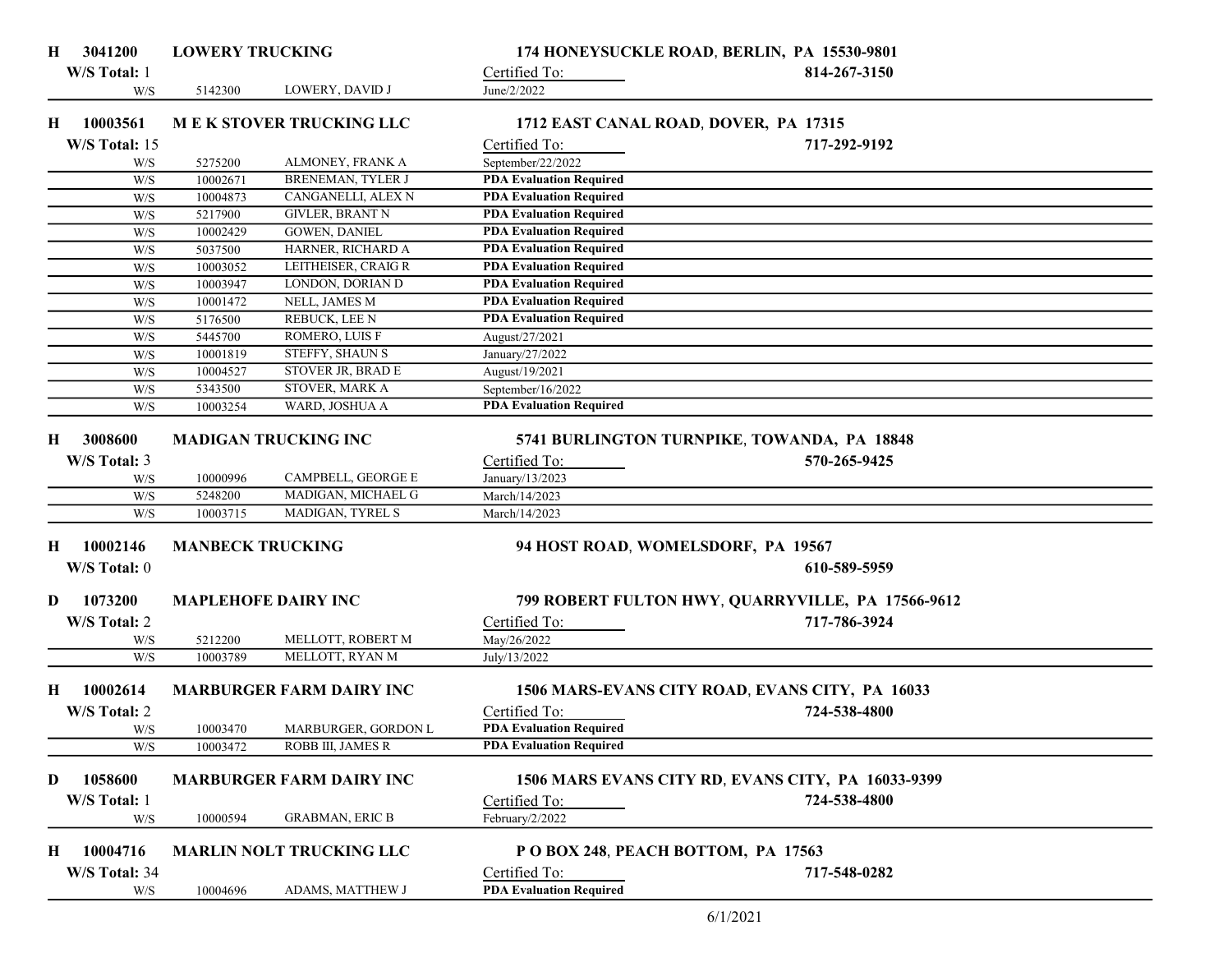| W/S            | 10004797             | ANDERSON, JUSTIN T                      | August/11/2022                                  |                                             |  |
|----------------|----------------------|-----------------------------------------|-------------------------------------------------|---------------------------------------------|--|
| W/S            | 10004853             | BRINTON, BENJAMIN M                     | March/30/2023                                   |                                             |  |
| W/S            | 10004894             | CLINE, AUSTIN T                         | <b>PDA Evaluation Required</b>                  |                                             |  |
| W/S            | 10004128             | DEITER, MICHAEL C                       | February/24/2023                                |                                             |  |
| W/S            | 10004590             | DENLINGER, BRANDON L                    | <b>PDA Evaluation Required</b>                  |                                             |  |
| W/S            | 10001791             | FLAHART, BENJAMIN C                     | March/10/2023                                   |                                             |  |
| W/S            | 10001250             | HARKINS, BRANDON P                      | April/20/2023                                   |                                             |  |
| W/S            | 10002654             | HARKINS, JASON P                        | April/20/2023                                   |                                             |  |
| W/S            | 10004339             | JENKS, MICHAEL A                        | <b>PDA Evaluation Required</b>                  |                                             |  |
| W/S            | 10002869             | KILBY, MATTHEW T                        | <b>PDA Evaluation Required</b>                  |                                             |  |
| W/S            | 10003823             | <b>KIRK, TROY E</b>                     | <b>PDA Evaluation Required</b>                  |                                             |  |
| W/S            | 10004887             | LANDIS, CODY B                          | <b>PDA Evaluation Required</b>                  |                                             |  |
| W/S            | 10003374             | LEFEVER, JASON P                        | <b>PDA Evaluation Required</b>                  |                                             |  |
| W/S            | 10004103             | LYNCH, DANIEL R                         | <b>PDA Evaluation Required</b>                  |                                             |  |
| W/S            | 10004889             | LYNCH, MICHAEL K                        | March/30/2023                                   |                                             |  |
| W/S            | 10004238             | MACCARTY, CHRISTOPHEF                   | July/30/2021                                    |                                             |  |
| W/S            | 10004893             | MCLIMANS, DYLAN R                       | <b>PDA Evaluation Required</b>                  |                                             |  |
| W/S            | 10004464             | MCMICHAEL, GREGORY A                    | <b>PDA Evaluation Required</b>                  |                                             |  |
| W/S            | 10004005             | MEULENBERG, GASTON N                    | <b>PDA Evaluation Required</b>                  |                                             |  |
| W/S            | 10004895             | MOYER, ROGER L                          | <b>PDA Evaluation Required</b>                  |                                             |  |
| W/S            | 10004851             | NIEVES-FIGUEROA, WILFRI                 | <b>PDA Evaluation Required</b>                  |                                             |  |
| W/S            | 10003791             | NOLT, JORDAN A                          | December/30/2021                                |                                             |  |
| W/S            | 10003790             | NOLT, MARLIN S                          | June/28/2022                                    |                                             |  |
| W/S            | 10003709             | NOLT, RYAN B                            | March/10/2023                                   |                                             |  |
| W/S            | 5435000              | O DONNELL, RYAN J                       | November/30/2022                                |                                             |  |
| W/S            | 5408100              | PELL, JASON T                           | <b>PDA Evaluation Required</b>                  |                                             |  |
| W/S            | 10004826             | PHIPPS, DUSTIN J                        | <b>PDA Evaluation Required</b>                  |                                             |  |
| W/S            | 10004569             | REYNOLDS, WAYNE L                       | <b>PDA Evaluation Required</b>                  |                                             |  |
| W/S            | 10000034             | <b>SHEETS, ERIC S</b>                   | December/30/2021                                |                                             |  |
| W/S            | 10001983             | SPANGLER, JOSHUA P                      | November/18/2022                                |                                             |  |
| W/S            | 10001469             | WILSON, ERIC L                          | September/23/2021                               |                                             |  |
| W/S            | 10004752             | WINDLE, SEAN M                          | <b>PDA Evaluation Required</b>                  |                                             |  |
| W/S            | 10004183             | YOUNG, SETH T                           | <b>PDA Evaluation Required</b>                  |                                             |  |
| 10003529<br>Н. |                      | <b>MASON DIXON FARMS INC</b>            |                                                 | 1800 MASON DIXON ROAD, GETTYSBURG, PA 17325 |  |
|                |                      |                                         |                                                 |                                             |  |
| W/S Total: 4   |                      |                                         | Certified To:                                   | 717-334-4056                                |  |
| W/S            | 10003547             | REAVER, BRIAN T                         | October/21/2022                                 |                                             |  |
| W/S            | 10004310             | WAYBRIGHT, DOYLE O<br>WAYBRIGHT, JOEL E | October/21/2022                                 |                                             |  |
| W/S            | 10004487<br>10004575 | <b>WAYBRIGHT, TYLER J</b>               | June/9/2022<br>June/11/2021                     |                                             |  |
| W/S            |                      |                                         |                                                 |                                             |  |
| 10001660<br>Н. |                      | MCCONNELL TRUCKING INC                  |                                                 | 1003 CARTER ROAD, VOLANT, PA 16156          |  |
| W/S Total: 10  |                      |                                         |                                                 | 724-944-4153                                |  |
|                |                      |                                         | Certified To:<br><b>PDA Evaluation Required</b> |                                             |  |
| W/S<br>W/S     | 10003550<br>10002638 | BRETHAUER, ERIC A<br>DIXON, JAMES R     | January/23/2022                                 |                                             |  |
| W/S            | 10001483             | MCCONNELL, BRIAN J                      | August/4/2022                                   |                                             |  |
|                | 10004196             | MCCONNELL, CLAYTON B                    | <b>PDA Evaluation Required</b>                  |                                             |  |
| W/S            | 10001737             | MCCONNELL, JEFFREY W                    | August/5/2022                                   |                                             |  |
| W/S<br>W/S     | 5291700              | OAKES, JEFFREY L                        | August/5/2022                                   |                                             |  |
| W/S            | 5150500              | RICE, DONALD J                          | January/23/2022                                 |                                             |  |
|                |                      |                                         |                                                 |                                             |  |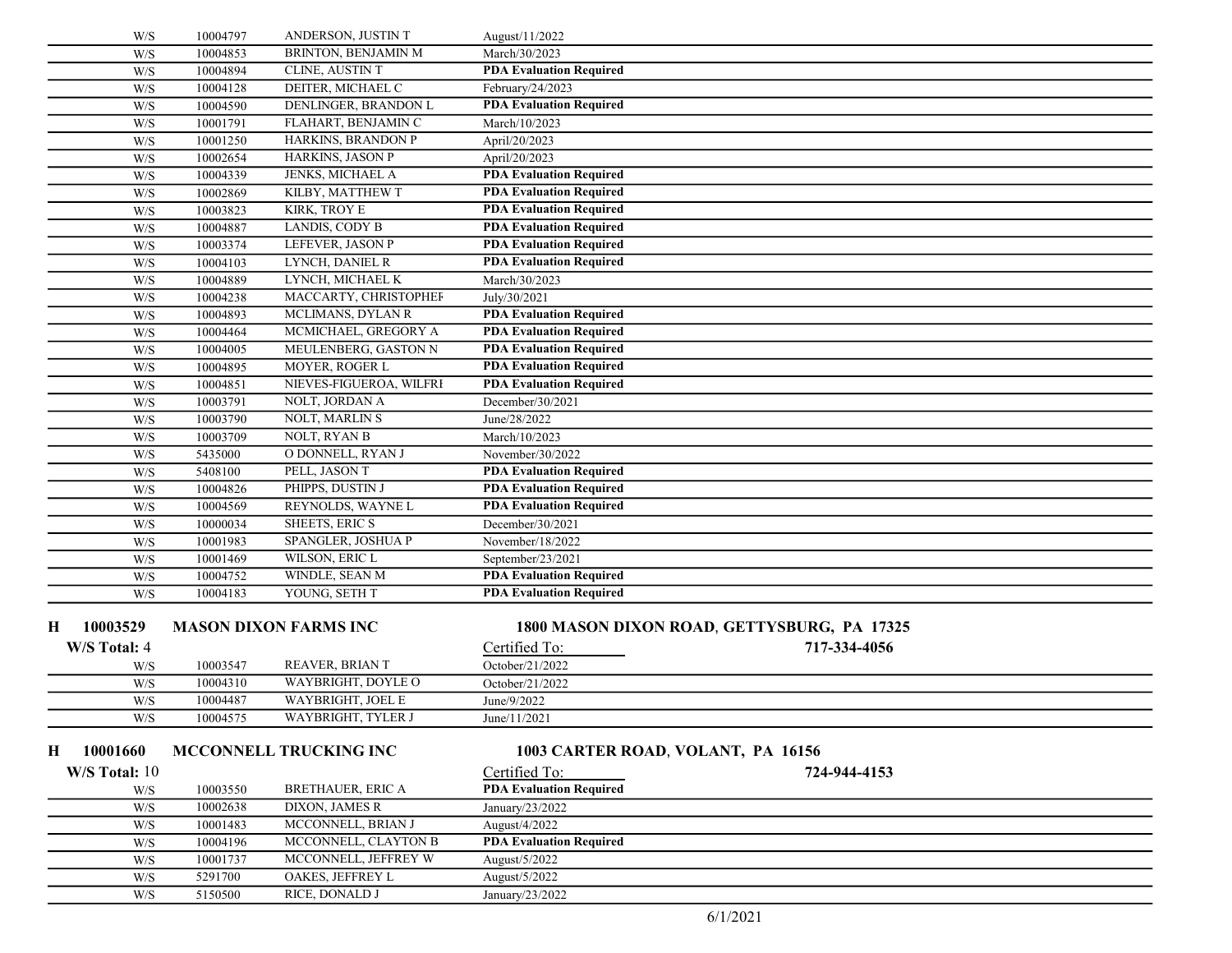|   | W/S           | 10004594 | SMITH, BRIAN A                   | <b>PDA Evaluation Required</b> |                                                  |  |
|---|---------------|----------|----------------------------------|--------------------------------|--------------------------------------------------|--|
|   | W/S           | 10003611 | SMITH, DONALD W                  | August/26/2022                 |                                                  |  |
|   | W/S           | 10001680 | THOMPSON, JASON E                | August/4/2022                  |                                                  |  |
| н | 3020900       |          | <b>MCWILLIAMS TRUCKING CO</b>    |                                | 2101 DORN ROAD, WATERFORD, PA 16441-9653         |  |
|   | W/S Total: 10 |          |                                  | Certified To:                  | 814-881-8256                                     |  |
|   | W/S           | 10004579 | <b>CURTIS, DEAN H</b>            | <b>PDA Evaluation Required</b> |                                                  |  |
|   | W/S           | 5314500  | DEIST, CARL D                    | January/19/2023                |                                                  |  |
|   | W/S           | 10004193 | HILLIKER, SCOTT A                | January/19/2023                |                                                  |  |
|   | W/S           | 5076100  | LINDSTROM, EDWARD J              | July/22/2021                   |                                                  |  |
|   | W/S           | 5221300  | MAJERIK, HARRY H                 | July/31/2021                   |                                                  |  |
|   | W/S           | 10004194 | MCWILLIAMS, CALEB S              | <b>PDA Evaluation Required</b> |                                                  |  |
|   | W/S           | 5058900  | MCWILLIAMS, STEVE M              | December/20/2022               |                                                  |  |
|   | W/S           | 10000591 | RAND, MICHAEL T                  | <b>PDA Evaluation Required</b> |                                                  |  |
|   | W/S           | 10004641 | REYNOLDS, DAVID C                | <b>PDA Evaluation Required</b> |                                                  |  |
|   | W/S           | 10004192 | WARD, GORDON D                   | December/20/2022               |                                                  |  |
| D | 1078000       |          | MD & VA MILK PROD COOP ASSOC INC |                                | 1985 ISAAC NEWTON SQ WEST, RESTON, VA 20190      |  |
|   | W/S Total: 4  |          |                                  | Certified To:                  | 703-742-6800 ext 7440                            |  |
|   | W/S           | 10004727 | DETWILER, RACHEL K               | January/16/2022                |                                                  |  |
|   | W/S           | 5125000  | KIDD, MICHAEL L                  | <b>PDA Evaluation Required</b> |                                                  |  |
|   | W/S           | 10002205 | KLEINTOP, DAVID D                | May/4/2022                     |                                                  |  |
|   | W/S           | 10002278 | TROESTER JR, LEROY F             | <b>PDA Evaluation Required</b> |                                                  |  |
| D | 1078001       |          | MD & VA MILK PROD COOP ASSOC INC |                                | 5500 CHESTNUT AVENUE, NEWPORT NEWS, VA 23605     |  |
|   | W/S Total: 0  |          |                                  |                                | 703-742-6800 ext 7440                            |  |
| Н | 10003762      |          | <b>MEADOW LANE DAIRY LLC</b>     |                                | 3392 BLUE ROCK ROAD, LANCASTER, PA 17603         |  |
|   | W/S Total: 4  |          |                                  | Certified To:                  | 717-629-3981                                     |  |
|   | W/S           | 10003757 | <b>BURKHOLDER, BRENT R</b>       | July/19/2022                   |                                                  |  |
|   | W/S           | 10003759 | ROHRER, BRADLEY S                | July/19/2022                   |                                                  |  |
|   | W/S           | 10003760 | ROHRER, GEOFFREY W               | July/19/2022                   |                                                  |  |
|   | W/S           | 10003761 | ROHRER, GLENN W                  | <b>PDA Evaluation Required</b> |                                                  |  |
|   |               |          |                                  |                                |                                                  |  |
| H | 10001957      |          | <b>MEADOW SPRING FARM LLC</b>    |                                | 340 W MEADOW VALLEY ROAD, LITITZ, PA 17543       |  |
|   | W/S Total: 3  |          |                                  | Certified To:                  | 717-587-4832                                     |  |
|   | W/S           | 10001965 | <b>BOLLINGER, ANDREWS</b>        | April/19/2023                  |                                                  |  |
|   | W/S           | 10001964 | <b>BOLLINGER, THOMAS A</b>       | April/19/2023                  |                                                  |  |
|   | W/S           | 10004904 | <b>OBERHOLTZER, ANDREW F</b>     | <b>PDA Evaluation Required</b> |                                                  |  |
| H | 10004562      |          | <b>MEADOWVIEW WAGON</b>          | 283 HESS ROAD, LEOLA, PA 17540 |                                                  |  |
|   | W/S Total: 2  |          |                                  | Certified To:                  | 717-344-7466                                     |  |
|   | W/S           | 10003773 | STOLTZFOOS, STEPHEN R            | March/17/2022                  |                                                  |  |
|   | W/S           | 10003706 | STOLTZFUS, EDWIN R               | February/6/2022                |                                                  |  |
| H | 10001166      |          | <b>MERCER VU FARMS INC</b>       |                                | 12275 MOUNT PLEASANT ROAD, MERCERSBURG, PA 17236 |  |
|   | W/S Total: 4  |          |                                  | Certified To:                  | 717-328-0151                                     |  |
|   |               | 10001171 | HISSONG, RICHARD R               | February/10/2023               |                                                  |  |
|   | W/S<br>W/S    | 10003578 | HISSONG, RODNEY L                | February/10/2023               |                                                  |  |
|   |               |          |                                  |                                |                                                  |  |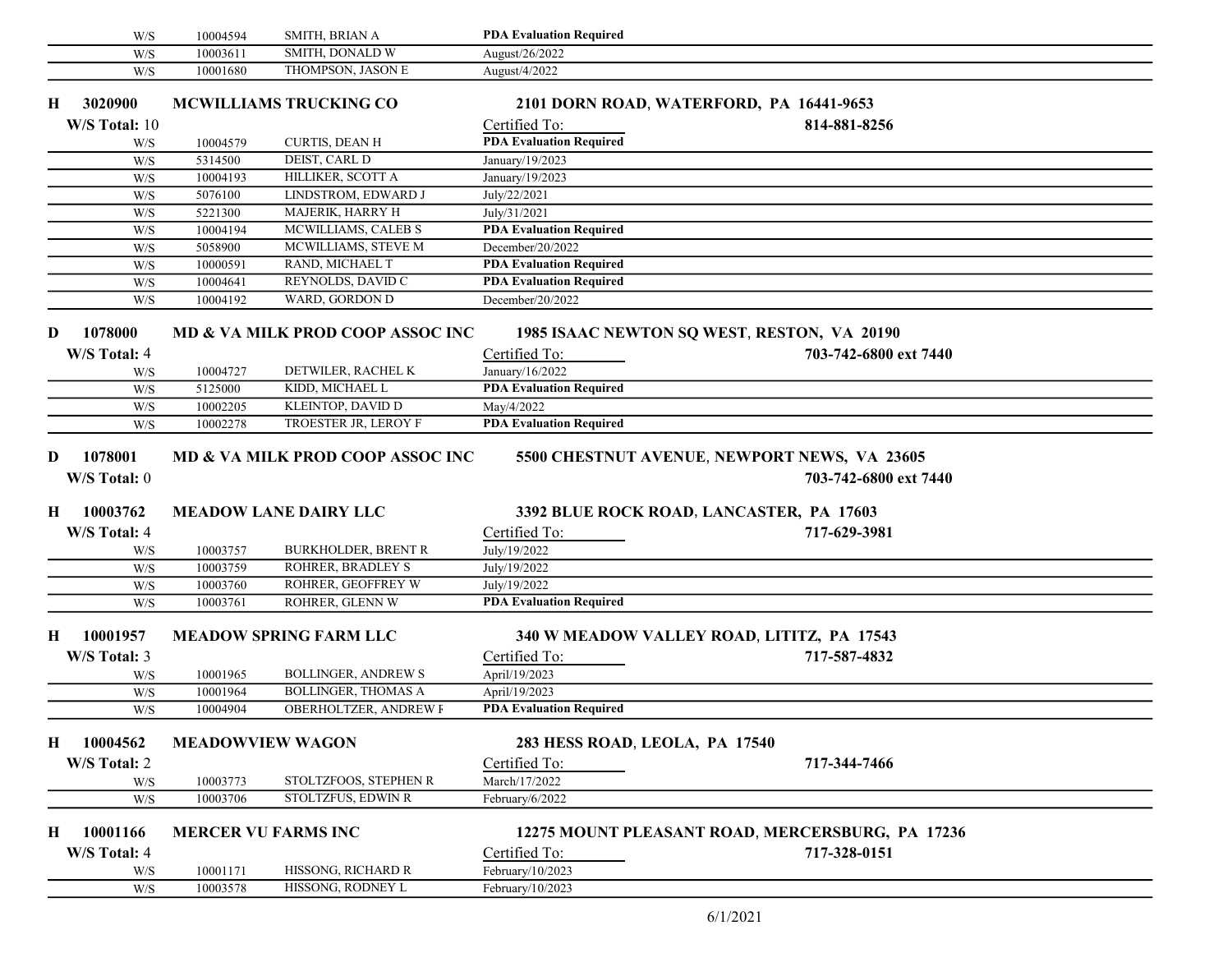| W/S           | 5177400  | LEASURE JR, JOHN J                   | February/10/2023                                                         |                                               |  |
|---------------|----------|--------------------------------------|--------------------------------------------------------------------------|-----------------------------------------------|--|
| W/S           | 10001155 | LEASURE, RYAN M                      | February/10/2023                                                         |                                               |  |
| 3037400<br>Н. |          | <b>METZLER BROS TRANSPORT INC</b>    | PO BOX 265, DUNCANSVILLE, PA 16635                                       |                                               |  |
| W/S Total: 11 |          |                                      | Certified To:                                                            | 814-693-2008                                  |  |
| W/S           | 10002740 | BRYSON, JEFFREY S                    | <b>PDA Evaluation Required</b>                                           |                                               |  |
| W/S           | 10003268 | <b>BURKET, RYAN E</b>                | <b>PDA Evaluation Required</b>                                           |                                               |  |
| W/S           | 10000524 | <b>BUSSARD SR, GENE F</b>            | <b>PDA Evaluation Required</b>                                           |                                               |  |
| W/S           | 10001276 | EBERSOLE, NORMAN D                   | <b>PDA Evaluation Required</b>                                           |                                               |  |
| W/S           | 5403100  | HARMAN, L HENRY                      | October/2/2021                                                           |                                               |  |
| W/S           | 10001932 | MAHON, LEE T                         | September/20/2022                                                        |                                               |  |
| W/S           | 10002176 | METZLER, LEE M                       | November/24/2022                                                         |                                               |  |
| W/S           | 5227800  | METZLER, RODNEY L                    | November/24/2022                                                         |                                               |  |
| W/S           | 10002175 | METZLER, RODNEY T                    | November/24/2022                                                         |                                               |  |
| W/S           | 10003119 | MICHAEL, BRANDON S                   | February/3/2022                                                          |                                               |  |
| W/S           | 5390400  | WAREHAM, THOMAS A                    | May/9/2023                                                               |                                               |  |
| 1075300<br>D  |          | MIDDLEBURY COOP MK PROD ASSN INC     | 301 E MAIN STREET, KNOXVILLE, PA 16928                                   |                                               |  |
|               |          |                                      |                                                                          |                                               |  |
| W/S Total: 2  |          |                                      | Certified To:                                                            | 814-326-4357                                  |  |
| W/S           | 5370600  | FISH, MICHAEL H<br>THOMAS JR. JACK R | <b>PDA Evaluation Required</b>                                           |                                               |  |
| W/S           | 10004731 |                                      | January/21/2022                                                          |                                               |  |
| 10003231<br>H |          | <b>MIDWEST DAIRY TRANSPORT</b>       |                                                                          | 411 NORTH 64TH AVENUE, COOPERSVILLE, MI 49404 |  |
| W/S Total: 0  |          |                                      |                                                                          | 616-997-6455                                  |  |
|               |          |                                      |                                                                          |                                               |  |
| 1062600<br>D  |          |                                      | MILK INDUSTRY MANAGEMENT CORPORA 4 MANHATTAN DRIVE, BURLINGTON, NJ 08016 |                                               |  |
| W/S Total: 0  |          |                                      |                                                                          | 609-699-2630 ex 157                           |  |
|               |          |                                      |                                                                          |                                               |  |
| 10004829<br>H |          | <b>MILKHOUSE CREAMERY LLC</b>        | 99 PECORA ROAD, DRUMS, PA 18603                                          |                                               |  |
| W/S Total: 2  |          |                                      | Certified To:                                                            | 570-336-0897                                  |  |
| W/S           | 10004779 | DAGOSTIN, PAUL J                     | <b>PDA Evaluation Required</b>                                           |                                               |  |
| W/S           | 10004781 |                                      |                                                                          |                                               |  |
|               |          |                                      |                                                                          |                                               |  |
| 3042500<br>Н. |          | <b>MASELKEVICH, ERIC R</b>           | <b>PDA Evaluation Required</b>                                           |                                               |  |
| W/S Total: 31 |          | <b>MILKY HAVEN FARMS LLC</b>         | PO BOX 321, QUARRYVILLE, PA 17566                                        |                                               |  |
|               |          |                                      | Certified To:                                                            | 717-786-2178                                  |  |
| W/S           | 10004127 | ABSHER, WILLIAM J                    | May/20/2023                                                              |                                               |  |
| W/S           | 10002143 | CARR JR, MICHAEL P                   | July/21/2022                                                             |                                               |  |
| W/S           | 10002859 | CHARLES, MICHAEL B                   | December/28/2022                                                         |                                               |  |
| W/S           | 5298600  | <b>CULLEY, RANDY D</b>               | <b>PDA Evaluation Required</b>                                           |                                               |  |
| W/S           | 10002059 | DOULIN, ZACHARY D                    | May/20/2023                                                              |                                               |  |
| W/S           | 10002258 | GIFFING, DUSTIN C                    | <b>PDA Evaluation Required</b>                                           |                                               |  |
| W/S           | 10004570 | HENSEL, WILLIAM J                    | November/1/2021                                                          |                                               |  |
| W/S           | 10004432 | HERR, CHRISTOPHER S                  | <b>PDA Evaluation Required</b>                                           |                                               |  |
| W/S           | 10003563 | HERR, MICHAEL D                      | <b>PDA Evaluation Required</b>                                           |                                               |  |
| W/S           | 10001691 | HERSHBERGER, JUSTIN D                | December/28/2022                                                         |                                               |  |
| W/S           | 5234300  | HOLZHAUER, DAVID M                   | December/28/2022                                                         |                                               |  |
| W/S           | 10001689 | HOLZHAUER, ERIC L                    | September/1/2022                                                         |                                               |  |
| W/S           | 10002259 | HOLZHAUER, JACOB A                   | December/28/2022                                                         |                                               |  |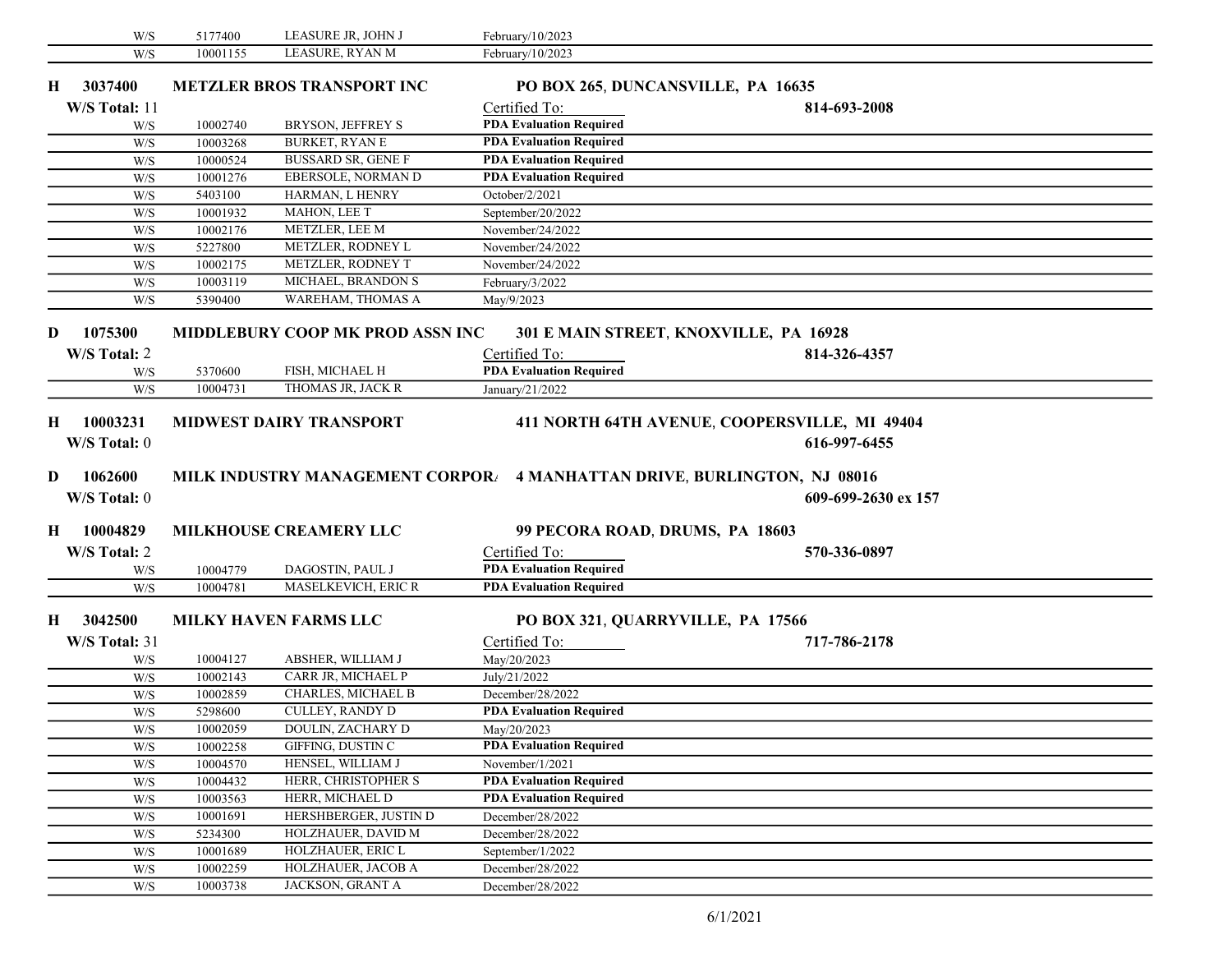| W/S           | 10004567              | KAUFFMAN, RICKY A                  | <b>PDA Evaluation Required</b>                                   |                              |  |
|---------------|-----------------------|------------------------------------|------------------------------------------------------------------|------------------------------|--|
| W/S           | 10003089              | KEEFER, DANIEL R                   | March/5/2023                                                     |                              |  |
| W/S           | 10004039              | KRANTZ, JARED J                    | December/28/2022                                                 |                              |  |
| W/S           | 10002858              | MAUGER, MICHAEL B                  | December/28/2022                                                 |                              |  |
| W/S           | 10002120              | MCGINNIS SR, KENNETH L             | December/28/2022                                                 |                              |  |
| W/S           | 5212200               | MELLOTT, ROBERT M                  | May/26/2022                                                      |                              |  |
| W/S           | 10004571              | NEWNAM, DYLAN S                    | November/30/2022                                                 |                              |  |
| W/S           | 10004572              | PEREZ, MARK A                      | December/28/2022                                                 |                              |  |
| W/S           | 5200200               | SCOTT, EDWARD L                    | December/28/2022                                                 |                              |  |
| W/S           | 10003393              | SINCLAIR, WILLIAM C                | May/20/2023                                                      |                              |  |
| W/S           | 10004719              | STONER, JESSE C                    | December/28/2022                                                 |                              |  |
| W/S           | 10004720              | THOMAS, MICHAEL D                  | May/20/2023                                                      |                              |  |
| W/S           | 10003925              | TODD, SCOTT A                      | September/1/2022                                                 |                              |  |
| W/S           | 10003375              | WAGNER, MICHAEL D                  | December/28/2022                                                 |                              |  |
| W/S           | 10004267              | WELK, JUSTIN D                     | December/28/2022                                                 |                              |  |
| W/S           | 5274200               | WORK, ROBERT J                     | December/28/2022                                                 |                              |  |
| W/S           | 10002626              | <b>WORK, ROBERT S</b>              | December/28/2022                                                 |                              |  |
|               |                       |                                    |                                                                  |                              |  |
| 10004638<br>D | <b>MILLER, AMOS G</b> |                                    | 43 W EBY RD, LEOLA, PA 17540                                     |                              |  |
| W/S Total: 0  |                       |                                    |                                                                  | 717-656-4628                 |  |
| 3009800<br>Н  |                       | <b>MITCHELL MILK HAULING LLC</b>   | 22791 MITCHELL ROAD, SAEGERTOWN, PA 16433-9802                   |                              |  |
| W/S Total: 6  |                       |                                    | Certified To:                                                    | 814-720-1288                 |  |
| W/S           | 5267600               | MEABON, DAVID E                    | <b>PDA Evaluation Required</b>                                   |                              |  |
| W/S           | 5068000               | MITCHELL SR, MICHAEL, A            | April/19/2023                                                    |                              |  |
| W/S           | 5067800               | MITCHELL, GREGORY S                | March/14/2023                                                    |                              |  |
| W/S           | 10002103              | MITCHELL, MICHAEL A                | <b>PDA Evaluation Required</b>                                   |                              |  |
| W/S           | 5291800               | MOULTON, DANIEL R                  | <b>PDA Evaluation Required</b>                                   |                              |  |
| W/S           | 10002656              | STEADMAN, BILLIE J                 | April/19/2023                                                    |                              |  |
|               |                       |                                    |                                                                  |                              |  |
| 3032200<br>H  |                       | <b>MOELLER TRUCKING INC</b>        | 8100 INDUSTRIAL DRIVE, MARIA STEIN, OH 45860                     |                              |  |
| W/S Total: 0  |                       |                                    |                                                                  | 419-925-4799                 |  |
|               |                       |                                    |                                                                  |                              |  |
| 1058800<br>D  |                       |                                    | MONROE COUNTY MILK PRODUCERS CO(PO BOX 1006, BLAKESLEE, PA 18610 |                              |  |
| W/S Total: 0  |                       |                                    |                                                                  | 570-643-9838 EXT 245         |  |
| 10004611<br>Н |                       | <b>MOO JUICE EXPRESS INC</b>       | 1080 W 500 S, BERNE, IN 46711                                    |                              |  |
|               |                       |                                    |                                                                  |                              |  |
| W/S Total: 1  |                       |                                    | Certified To:                                                    | 260-589-2671 or 260-251-2559 |  |
| W/S           | 10004612              | SMOOT, THOMAS                      | February/16/2023                                                 |                              |  |
| 10001776<br>H |                       | MOOCHO MILK TRANSPORTATION INC     | 1826 HOWELL MOORE ROAD, WEST GROVE, PA 19390                     |                              |  |
| W/S Total: 2  |                       |                                    | Certified To:                                                    | 610-869-3940                 |  |
| W/S           | 10001062              | HERSHEY, A DUANE                   | <b>PDA Evaluation Required</b>                                   |                              |  |
| W/S           | 10001059              | MOORE, WALTER T                    | <b>PDA Evaluation Required</b>                                   |                              |  |
|               |                       |                                    |                                                                  |                              |  |
| 3025600<br>H  |                       | <b>MOUNT JOY FARMERS COOP ASSN</b> | 1471 WEST MAIN STREET, MOUNT JOY, PA 17552                       |                              |  |
| W/S Total: 49 |                       |                                    | Certified To:                                                    | 717-653-5431                 |  |
| W/S           | 10003572              | <b>BALMER, BRENDA K</b>            | June/11/2022                                                     |                              |  |
| W/S           | 10003260              | <b>BALMER, R B</b>                 | June/9/2022                                                      |                              |  |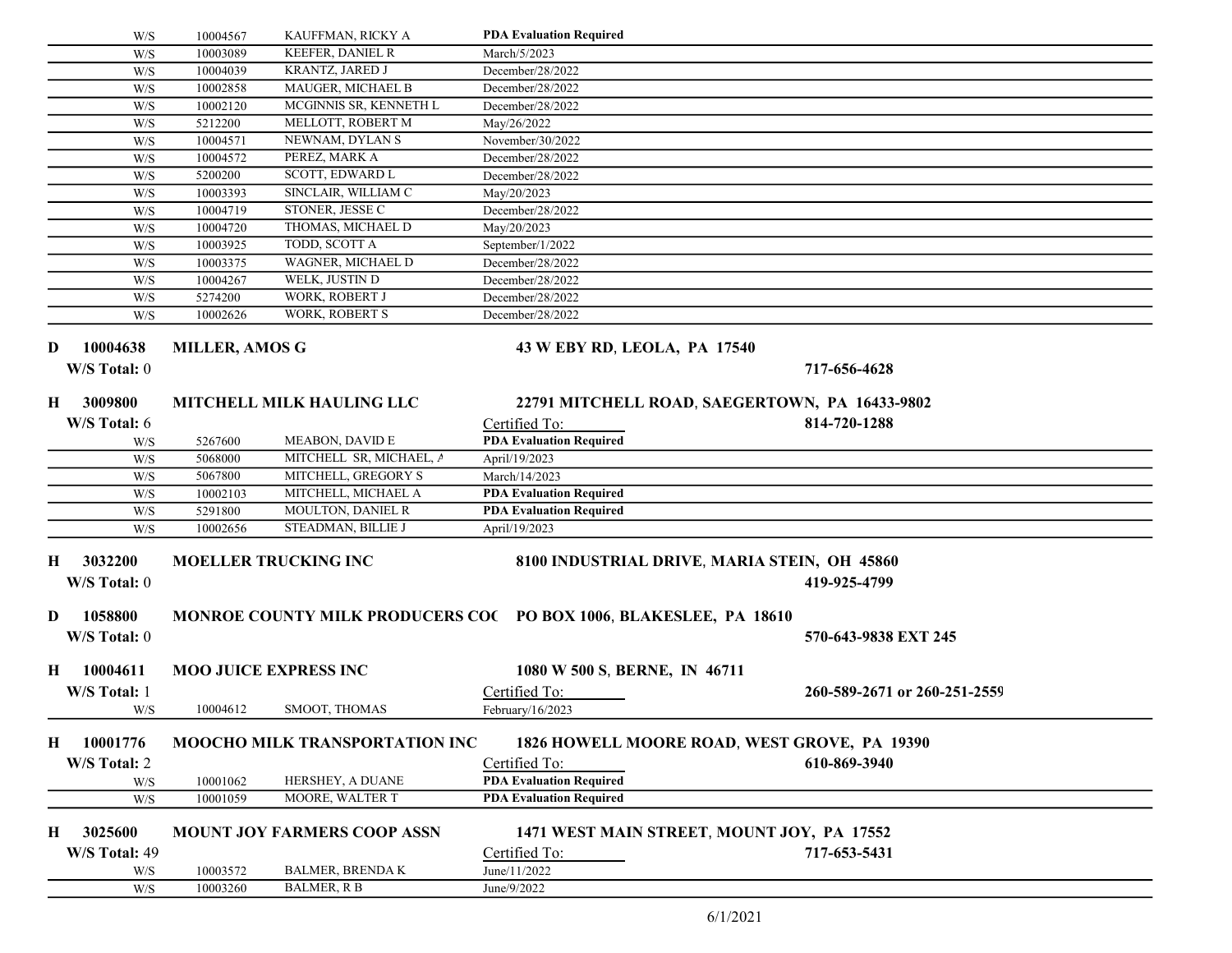| W/S                                                         | 10001518             | BRANDT, ROBERT N                            | July/30/2021                   |
|-------------------------------------------------------------|----------------------|---------------------------------------------|--------------------------------|
| W/S                                                         | 10003221             | <b>CLOUSER, CHRIS A</b>                     | <b>PDA Evaluation Required</b> |
| W/S                                                         | 10002722             | CRISTILLO, ANTHONY S                        | February/16/2023               |
| W/S                                                         | 10004128             | DEITER, MICHAEL C                           | February/24/2023               |
| W/S                                                         | 10002454             | DOHNER, JAMES D                             | July/31/2021                   |
| W/S                                                         | 5012800              | DOHNER, RAYMOND W                           | March/15/2023                  |
| W/S                                                         | 10001452             | ELLIS, CRAIG W                              | March/15/2023                  |
| W/S                                                         | 5176100              | <b>GRUBER, J MERLE</b>                      | August/25/2022                 |
| W/S                                                         | 10004736             | HALBLEIB, JASON E                           | <b>PDA Evaluation Required</b> |
| W/S                                                         | 5021500              | HALDEMAN, JOHN R                            | October/28/2021                |
| W/S                                                         | 10002641             | HALDEMAN, LUKE A                            | December/17/2022               |
| W/S                                                         | 5374000              | HARBOLD, RUSSELL E                          | November/20/2021               |
| W/S                                                         | 5182000              | HARNISH, KENNETH L                          | August/14/2021                 |
| W/S                                                         | 5203300              | HOLSTEIN, PHILIP K                          | <b>PDA Evaluation Required</b> |
| W/S                                                         | 10003885             | HOOVER, JUSTIN L                            | January/27/2022                |
| W/S                                                         | 10002892             | KREIDER, JOHN L                             | <b>PDA Evaluation Required</b> |
| W/S                                                         | 10002427             | LANGAN JR, JOHN F                           | August/16/2022                 |
| W/S                                                         | 5095300              | LIGHTNER JR, SAMUEL E                       | July/16/2021                   |
| W/S                                                         | 10004365             | LIGHTNER, JOSHUA D                          | December/4/2021                |
| W/S                                                         | 10000117             | MARTIN, GILBERT N                           | July/30/2021                   |
| W/S                                                         | 5026000              | MILLER, JAMES R                             | October/14/2021                |
| W/S                                                         | 10003646             | MILLER, RONALD E                            | January/19/2023                |
| W/S                                                         | 5026300              | MINNICH, MERVIN O                           | July/7/2021                    |
| W/S                                                         | 10001583             | MOHLER, MATTHEW A                           | August/6/2021                  |
| W/S                                                         | 10002173             | MULL, DONALD T                              | December/2/2021                |
| W/S                                                         | 5328300              | NAUMAN, GORDON K                            | April/6/2023                   |
| W/S                                                         | 10004480             | NISSLEY, DOUGLAS J                          | September/1/2022               |
| W/S                                                         | 10004508             | PARMER, RICHARD                             | February/24/2023               |
| W/S                                                         | 10000958             | RIDGEWAY, CHRISTINE A                       | August/19/2021                 |
| W/S                                                         | 10003898             | ROMAN, ROBERT A                             | December/16/2021               |
| W/S                                                         | 5367000              | ROSCHEL, MATTHEW B                          | March/10/2022                  |
| W/S                                                         | 5329600              | SAUDER, KEVIN L                             | February/22/2023               |
| W/S                                                         | 10004224             | SHANEBROOK, CHARLIE                         | <b>PDA Evaluation Required</b> |
| W/S                                                         | 10002142             | SHELDON III, GEORGE G                       | <b>PDA Evaluation Required</b> |
| W/S                                                         | 10004229             | SHRINER, SHAWN M                            | June/25/2021                   |
| W/S                                                         | 10002243             | SMEAL, DUANE R                              | September/24/2022              |
| W/S                                                         | 5140900              | STAUFFER, JOHN N<br><b>STAUFFER, LUKE T</b> | February/16/2023               |
| $\mathrm{W}/\mathrm{S}$                                     | 10003336             |                                             | July/30/2021                   |
| W/S                                                         | 5029900              | STAUFFER, RICHARD L<br>STRAUSS, BRIAN P     | <b>PDA Evaluation Required</b> |
| W/S                                                         | 10002757             |                                             | October/27/2022                |
| W/S<br>$\ensuremath{\text{W}}\xspace/\ensuremath{\text{S}}$ | 10003712<br>10004607 | SVENSSON, GREGORY L<br>WALKER, BRIAN C      | August/14/2021<br>March/4/2022 |
| W/S                                                         | 10002386             | WENGER, DELMAR H                            | February/22/2023               |
| W/S                                                         | 10003881             | WENGER, TROY S                              | December/2/2021                |
| W/S                                                         | 10001091             | WETZEL, EUGENE W                            | December/29/2021               |
| W/S                                                         | 5080100              | WISE, J ALVIN                               | August/6/2021                  |
| W/S                                                         | 5050100              | WITMER, JEFFREY G                           | October/22/2022                |
|                                                             |                      |                                             |                                |

H 10004182

### MOYER, LLEWELLYN J 650 CHRISTMAS VILLAGE ROAD, BERNVILLE, PA 19506

W/S Total: 5 Certified To: 610-488-7971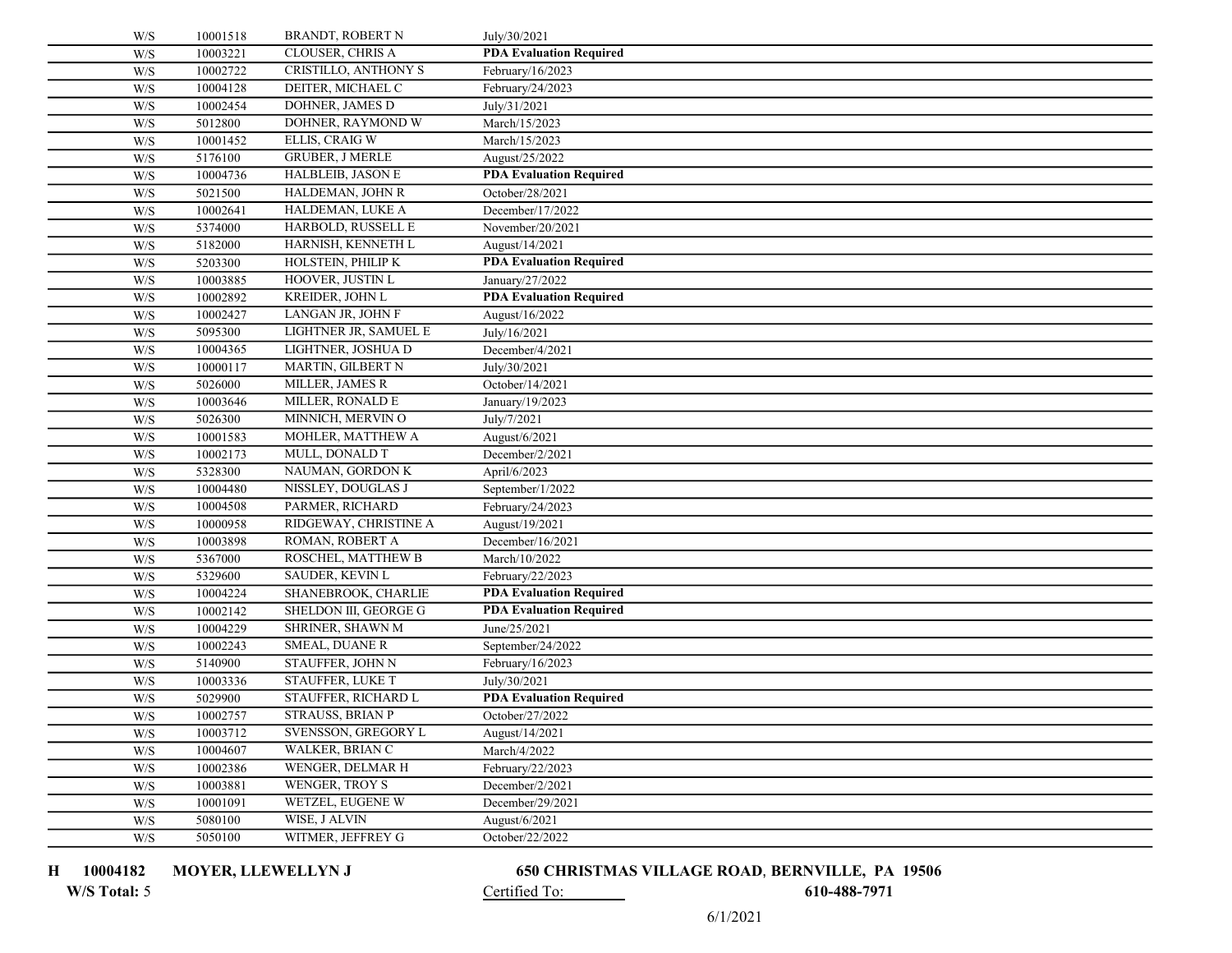|    | W/S                                                  | 10004884              | MOYER, DANIEL M                           | <b>PDA Evaluation Required</b>                                       |                                             |  |
|----|------------------------------------------------------|-----------------------|-------------------------------------------|----------------------------------------------------------------------|---------------------------------------------|--|
|    | W/S                                                  | 10004624              | MOYER, DEREK E                            | September/8/2021                                                     |                                             |  |
|    | W/S                                                  | 10004813              | MOYER, JERRELL E                          | <b>PDA Evaluation Required</b>                                       |                                             |  |
|    | W/S                                                  | 10004170              | MOYER, LLEWELLYN J                        | <b>PDA Evaluation Required</b>                                       |                                             |  |
|    | W/S                                                  | 10004171              | MOYER, WELDON C                           | <b>PDA Evaluation Required</b>                                       |                                             |  |
|    |                                                      |                       |                                           |                                                                      |                                             |  |
| D  | 1054500                                              |                       | <b>MT JOY FARMERS COOP ASSN</b>           | 1471 WEST MAIN STREET, MT JOY, PA 17552                              |                                             |  |
|    | W/S Total: 0                                         |                       |                                           |                                                                      | 717-653-5431                                |  |
| D  | 10001864                                             |                       |                                           | NATURAL DAIRY PRODUCTS CORPORATIC 316 MARKUS COURT, NEWARK, DE 19713 |                                             |  |
|    | W/S Total: 0                                         |                       |                                           |                                                                      |                                             |  |
|    |                                                      |                       |                                           |                                                                      | 302-455-1261 ext 223                        |  |
| D  | 10002347                                             | <b>NESTLE USA INC</b> |                                           | 445 STATE STREET, FREMONT, MI 49413                                  |                                             |  |
|    | W/S Total: 0                                         |                       |                                           |                                                                      | 231-286-1129                                |  |
|    |                                                      |                       |                                           |                                                                      |                                             |  |
| D  | 1055100                                              | <b>NFO INC</b>        |                                           | PO BOX 2508, AMES, IA 50010                                          |                                             |  |
|    | W/S Total: 0                                         |                       |                                           |                                                                      | 515-598-4646                                |  |
|    |                                                      |                       |                                           |                                                                      |                                             |  |
| D  | 1079100                                              | <b>NFO INC</b>        |                                           | 8490 ST RT 119, ANNA, OH 45302                                       |                                             |  |
|    | W/S Total: 0                                         |                       |                                           |                                                                      | 419-628-2371                                |  |
|    |                                                      |                       |                                           |                                                                      |                                             |  |
| D  | 10004740                                             |                       | <b>NORTH MOUNTAIN FARMS LLC</b>           |                                                                      | 2300 EDENVILLE ROAD, CHAMBERSBURG, PA 17202 |  |
|    | W/S Total: 0                                         |                       |                                           |                                                                      | 717-263-9577 or 717-262-5551                |  |
| H  | 3058700                                              |                       | NW WORKMAN TRUCKING INC                   |                                                                      | 48 CRAIGTOWN ROAD, PORT DEPOSIT, MD 21904   |  |
|    |                                                      |                       |                                           |                                                                      |                                             |  |
|    | W/S Total: 7                                         |                       |                                           | Certified To:<br><b>PDA Evaluation Required</b>                      | 410-378-3249                                |  |
|    | W/S                                                  | 5408400<br>10001984   | <b>BARTON, RONALD J</b><br>FRELAK, JOHN C |                                                                      |                                             |  |
|    | W/S<br>W/S                                           | 5368900               | HANSEN JR, CARL N                         | August/7/2021<br>August/7/2021                                       |                                             |  |
|    | W/S                                                  | 10002562              | LAWSON JR, STANLEY E                      | August/7/2021                                                        |                                             |  |
|    | W/S                                                  | 10001494              | WORKMAN, DAVID W                          | <b>PDA Evaluation Required</b>                                       |                                             |  |
|    | W/S                                                  | 10000340              | WORKMAN, LUKE C                           | <b>PDA Evaluation Required</b>                                       |                                             |  |
|    | W/S                                                  | 5225100               | WORKMAN, NATHAN W                         | August/7/2021                                                        |                                             |  |
|    |                                                      |                       |                                           |                                                                      |                                             |  |
| Н. | 10001941                                             |                       | O DONNELL BROS TRANSPORT INC              |                                                                      | 125 SHADY LANE, QUARRYVILLE, PA 17566-9103  |  |
|    | W/S Total: 20                                        |                       |                                           | Certified To:                                                        | 717-786-2501                                |  |
|    | W/S                                                  | 10004854              | DAVIS JR, THOMAS J                        | <b>PDA Evaluation Required</b>                                       |                                             |  |
|    | W/S                                                  | 10001403              | FINDLEY, MICHAEL A                        | November/21/2021                                                     |                                             |  |
|    | W/S                                                  | 10004386              | FRACKMAN, CURTIS L                        | May/11/2023                                                          |                                             |  |
|    | W/S                                                  | 5395500               | GEHMAN, RANDALL N                         | May/11/2023                                                          |                                             |  |
|    | W/S                                                  | 10004706              | GOCKLEY, JESSICA R                        | November/30/2022                                                     |                                             |  |
|    | W/S                                                  | 5244200               | <b>GRIMM, EUGENE N</b>                    | November/21/2021                                                     |                                             |  |
|    | W/S                                                  | 10004399              | <b>GRIMM, JOHN A</b>                      | May/11/2023                                                          |                                             |  |
|    | W/S                                                  | 10004906              | <b>GRIMM, MAGDALENA R</b>                 | <b>PDA Evaluation Required</b>                                       |                                             |  |
|    | $\ensuremath{\text{W}}\xspace/\ensuremath{\text{S}}$ | 10004461              | HANSON JR, ROBERT W                       | May/11/2023                                                          |                                             |  |
|    | W/S                                                  | 10004917              | <b>HASSEL, GERALD S</b>                   | <b>PDA Evaluation Required</b>                                       |                                             |  |
|    | W/S                                                  | 10004778              | HAVENSTRITE, CHERI N                      | <b>PDA Evaluation Required</b>                                       |                                             |  |
|    | W/S                                                  | 10003701              | HEIDINGER, CORDELL D                      | November/12/2021                                                     |                                             |  |
|    | $\ensuremath{\text{W}}\xspace/\ensuremath{\text{S}}$ | 10003552              | HEIDINGER, TRAVIS M                       | <b>PDA Evaluation Required</b>                                       |                                             |  |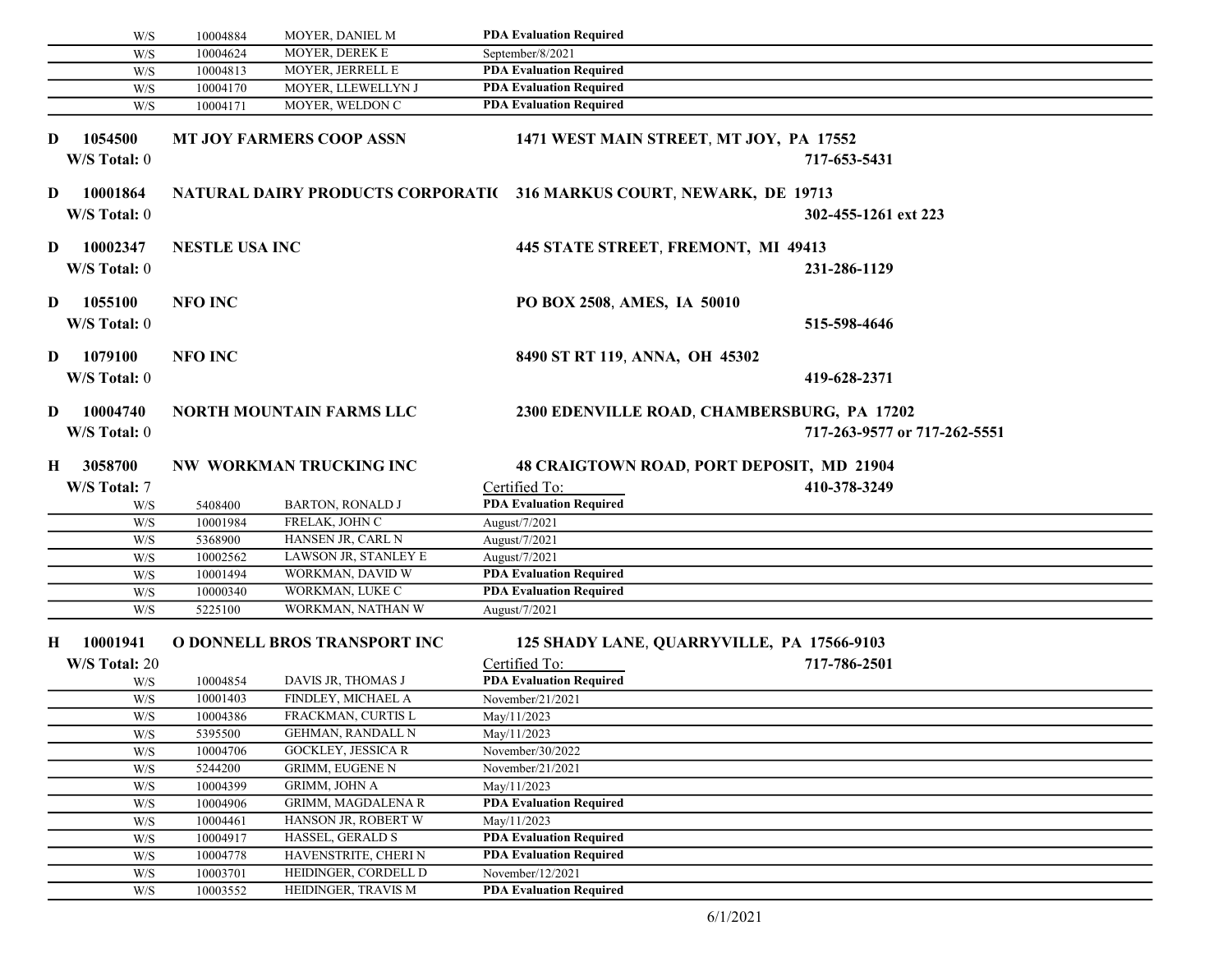|    | W/S           | 10004916                 | <b>MELLINGER, HUNTER M</b>                 | <b>PDA Evaluation Required</b>                                   |                                             |  |
|----|---------------|--------------------------|--------------------------------------------|------------------------------------------------------------------|---------------------------------------------|--|
|    | W/S           | 5385300                  | O DONNELL JR, JERRY P                      | May/11/2023                                                      |                                             |  |
|    | W/S           | 10003006                 | RINEER, TYLER W                            | <b>PDA Evaluation Required</b>                                   |                                             |  |
|    | W/S           | 10003946                 | SHEETZ, ERIC C                             | <b>PDA Evaluation Required</b>                                   |                                             |  |
|    | W/S           | 5191000                  | <b>SWISHER, LARRY J</b>                    | <b>PDA Evaluation Required</b>                                   |                                             |  |
|    | W/S           | 10004387                 | TURAK, THOMAS C                            | August/18/2021                                                   |                                             |  |
|    | W/S           | 10004295                 | WISSLER, AARON H                           | August/21/2021                                                   |                                             |  |
|    |               |                          |                                            |                                                                  |                                             |  |
| D  | 10000186      |                          | OAK SHADE CHEESE LLC                       | 286 REATH ROAD, KIRKWOOD, PA 17536                               |                                             |  |
|    | W/S Total: 0  |                          |                                            |                                                                  | 717-207-2920                                |  |
|    |               |                          |                                            |                                                                  |                                             |  |
| Н. | 10003460      | <b>OASIS TRANSPORT</b>   |                                            | 60 NORTH RONKS ROAD, RONKS, PA 17572                             |                                             |  |
|    | W/S Total: 3  |                          |                                            | Certified To:                                                    | 717-288-2154                                |  |
|    | W/S           | 10004648                 | CARR, TMOTHY C                             | <b>PDA Evaluation Required</b>                                   |                                             |  |
|    | W/S           | 10004507                 | JONES, RASHEED K                           | <b>PDA Evaluation Required</b>                                   |                                             |  |
|    | W/S           | 10003222                 | MILLER, LEROY S                            | <b>PDA Evaluation Required</b>                                   |                                             |  |
|    |               |                          |                                            |                                                                  |                                             |  |
| Н  | 10003987      | <b>OBI TRUCKING LLC</b>  |                                            | PO BOX 734, DAVIDSVILLE, PA 15928                                |                                             |  |
|    | W/S Total: 5  |                          |                                            | Certified To:                                                    | 814-242-2530                                |  |
|    | W/S           | 10004415                 | <b>BUROW, DAVID E</b>                      | July/12/2022                                                     |                                             |  |
|    | W/S           | 10004412                 | FISHER, BENNIE A                           | February/13/2022                                                 |                                             |  |
|    | W/S           | 10001317                 | HORNING, CHARLES D                         | December/9/2022                                                  |                                             |  |
|    | W/S           | 10003988                 | SIMONSICK, ROBERT W                        | March/29/2022                                                    |                                             |  |
|    | W/S           | 10004409                 | YODER, MENNO J                             | February/13/2022                                                 |                                             |  |
|    | 10003230      |                          |                                            |                                                                  |                                             |  |
| Н. |               | <b>OLD GLORY EXPRESS</b> |                                            |                                                                  | 1414 MILLWOOD ROAD, WILLOW STREET, PA 17584 |  |
|    | W/S Total: 20 |                          |                                            | Certified To:                                                    | 717-629-9134                                |  |
|    | W/S           | 5093000                  | <b>BROOKS, LUTHER D</b>                    | <b>PDA Evaluation Required</b>                                   |                                             |  |
|    | W/S           | 10002116                 | <b>BURKHOLDER, LONNIE D</b>                | September/10/2022                                                |                                             |  |
|    | W/S           | 10004071                 | COALE, MATTHEW J                           | <b>PDA Evaluation Required</b>                                   |                                             |  |
|    | W/S           | 5019600                  | FISHER, JOSEPH C<br><b>GERLACH, TROY M</b> | <b>PDA Evaluation Required</b><br><b>PDA Evaluation Required</b> |                                             |  |
|    | W/S           | 10003422                 | JOHNS, JARROD A                            |                                                                  |                                             |  |
|    | W/S<br>W/S    | 10002769<br>10002924     | JOHNSON, SAMUEL L                          | September/10/2022<br><b>PDA Evaluation Required</b>              |                                             |  |
|    | W/S           | 10001918                 | <b>KREIDER, JASON M</b>                    | <b>PDA Evaluation Required</b>                                   |                                             |  |
|    | W/S           | 5327200                  | LANDIS, DEAN A                             | <b>PDA Evaluation Required</b>                                   |                                             |  |
|    | W/S           | 5439100                  | LEVAN, DALE A                              | <b>PDA Evaluation Required</b>                                   |                                             |  |
|    | W/S           | 10004741                 | MARTIN, CODY L                             | <b>PDA Evaluation Required</b>                                   |                                             |  |
|    | W/S           | 10003733                 | MECK, COLLIN J                             | <b>PDA Evaluation Required</b>                                   |                                             |  |
|    | W/S           | 5426800                  | MELLOTT, BRIAN D                           | <b>PDA Evaluation Required</b>                                   |                                             |  |
|    | W/S           | 10004551                 | MUSSER, CHAD D                             | <b>PDA Evaluation Required</b>                                   |                                             |  |
|    | W/S           | 10000756                 | NOLT, BRENT D                              | <b>PDA Evaluation Required</b>                                   |                                             |  |
|    | W/S           | 10001985                 | ROSS, JEREMIE C                            | <b>PDA Evaluation Required</b>                                   |                                             |  |
|    | W/S           | 5239600                  | SHEPARD, DALE E                            | <b>PDA Evaluation Required</b>                                   |                                             |  |
|    | W/S           | 10004158                 | SHEPARD, MICHAEL S                         | <b>PDA Evaluation Required</b>                                   |                                             |  |
|    | W/S           | 10002735                 | TALUBA, ANDREW V                           | <b>PDA Evaluation Required</b>                                   |                                             |  |
|    | W/S           | 10004307                 | VANBROCKLIN, DAVID J                       | <b>PDA Evaluation Required</b>                                   |                                             |  |
|    |               |                          |                                            |                                                                  |                                             |  |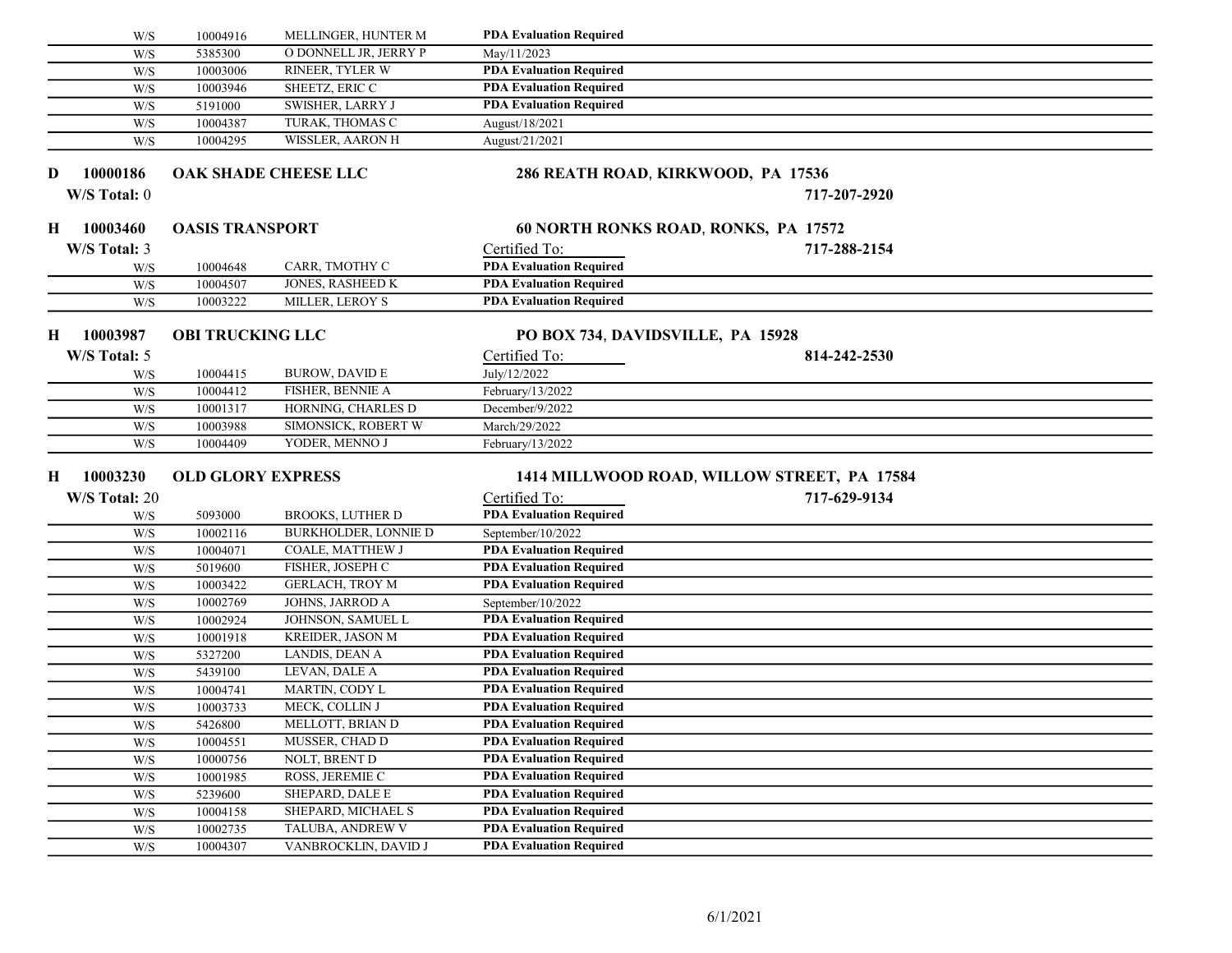| Н  | 3045200                                              | <b>OPIES TRANSPORT INC</b> |                                | PO BOX 89, ELDON, MO 65026     |                                                                      |
|----|------------------------------------------------------|----------------------------|--------------------------------|--------------------------------|----------------------------------------------------------------------|
|    | W/S Total: 0                                         |                            |                                |                                | 573-392-6525                                                         |
| Н. | 10000385<br>W/S Total: 0                             |                            | <b>OVERLY MILK CARTAGE</b>     |                                | 4191 PHALANX MILL HERNER ROAD, SOUTHINGTON, OH 44470<br>330-898-6168 |
| Н  | 3050900                                              |                            | P L GAETANO TRANSPORTATION INC |                                | PO BOX 8036, WATERTOWN, NY 13601                                     |
|    | W/S Total: 0                                         |                            |                                |                                | 315-788-4985                                                         |
| Н. | 10001657                                             |                            | P L WEAVER AND COMPANY         |                                | 5085 OLD PHILADELPHIA PIKE, KINZERS, PA 17535                        |
|    | W/S Total: 27                                        |                            |                                | Certified To:                  | 717-768-0688                                                         |
|    | W/S                                                  | 10004874                   | <b>BEILER, ANDREW S</b>        | <b>PDA Evaluation Required</b> |                                                                      |
|    | W/S                                                  | 10004510                   | BEILER, STEPHEN K              | <b>PDA Evaluation Required</b> |                                                                      |
|    | W/S                                                  | 10000505                   | <b>BLANK, CLIFFORD R</b>       | <b>PDA Evaluation Required</b> |                                                                      |
|    | W/S                                                  | 10004162                   | BRICKER, NELSON W              | August/25/2022                 |                                                                      |
|    | W/S                                                  | 10004883                   | BURKHOLDER, TERRENCE           | <b>PDA Evaluation Required</b> |                                                                      |
|    | W/S                                                  | 10004831                   | <b>CUSTER, DON L</b>           | <b>PDA Evaluation Required</b> |                                                                      |
|    | W/S                                                  | 10004799                   | FLEISCHER, JAY W               | <b>PDA Evaluation Required</b> |                                                                      |
|    | W/S                                                  | 10000046                   | FREDD, ROBERT S                | December/15/2022               |                                                                      |
|    | W/S                                                  | 10004704                   | HETRICK, JR, JAMES F           | March/22/2022                  |                                                                      |
|    | W/S                                                  | 10002805                   | HORNING, JOHN D                | December/14/2022               |                                                                      |
|    | W/S                                                  | 10002505                   | KORNBAU, KEVIN L               | May/9/2023                     |                                                                      |
|    | W/S                                                  | 10002816                   | LAPE, BENJAMIN L               | May/6/2023                     |                                                                      |
|    | W/S                                                  | 10004921                   | LAWRENCE, VIRGINIA A           | <b>PDA Evaluation Required</b> |                                                                      |
|    | W/S                                                  | 10002806                   | LEFEVER, NEAL C                | September/24/2022              |                                                                      |
|    | W/S                                                  | 10004384                   | LEHMAN, VERNON R               | <b>PDA Evaluation Required</b> |                                                                      |
|    | W/S                                                  | 10003520                   | LICHTENBERGER, JESSE L         | June/23/2022                   |                                                                      |
|    | W/S                                                  | 10002375                   | NESBITT, DOUGLAS R             | <b>PDA Evaluation Required</b> |                                                                      |
|    | W/S                                                  | 10002319                   | REBER, TOMMY G                 | March/22/2022                  |                                                                      |
|    | W/S                                                  | 10003494                   | SHEAFFER, MARJORIE Y           | <b>PDA Evaluation Required</b> |                                                                      |
|    | W/S                                                  | 10002270                   | SMUCKER, MERVIN B              | November/18/2022               |                                                                      |
|    | W/S                                                  | 10000816                   | SMUCKER, RODNEY A              | September/26/2021              |                                                                      |
|    | W/S                                                  | 10004217                   | ST CLAIR, ANTHONY L            | July/16/2021                   |                                                                      |
|    | W/S                                                  | 10004902                   | SWOPE, WILLIAM A               | <b>PDA Evaluation Required</b> |                                                                      |
|    | W/S                                                  | 5442100                    | TODD III, LESTER C             | July/20/2022                   |                                                                      |
|    | W/S                                                  | 5395300                    | WEAVER, ANDREW H               | May/10/2023                    |                                                                      |
|    | W/S                                                  | 10000252                   | WEAVER, PHILIP L               | May/10/2023                    |                                                                      |
|    | W/S                                                  | 10004701                   | ZARTMAN, PAUL D                | <b>PDA Evaluation Required</b> |                                                                      |
|    | H 10004058                                           |                            | PELTON TRUCKING CO INC         |                                | 10534 RT 514 - SUITE 1, MONROETON, PA 18832                          |
|    | W/S Total: 24                                        |                            |                                | Certified To:                  | 570-364-5763                                                         |
|    | W/S                                                  | 10001045                   | ALEXANDER, DARIN               | <b>PDA Evaluation Required</b> |                                                                      |
|    | W/S                                                  | 10004046                   | <b>BUCK, KEITH F</b>           | <b>PDA Evaluation Required</b> |                                                                      |
|    | W/S                                                  | 10004817                   | CONOVER, DON J                 | <b>PDA Evaluation Required</b> |                                                                      |
|    | W/S                                                  | 5269600                    | CRAYTON, DENNIS L              | March/10/2022                  |                                                                      |
|    | W/S                                                  | 10004596                   | HAMILTON, TYLER A              | <b>PDA Evaluation Required</b> |                                                                      |
|    | $\ensuremath{\text{W}}\xspace/\ensuremath{\text{S}}$ | 5041600                    | HARRIS, TRACY L                | August/16/2022                 |                                                                      |
|    | W/S                                                  | 10004632                   | HITE, JOHN E                   | February/19/2022               |                                                                      |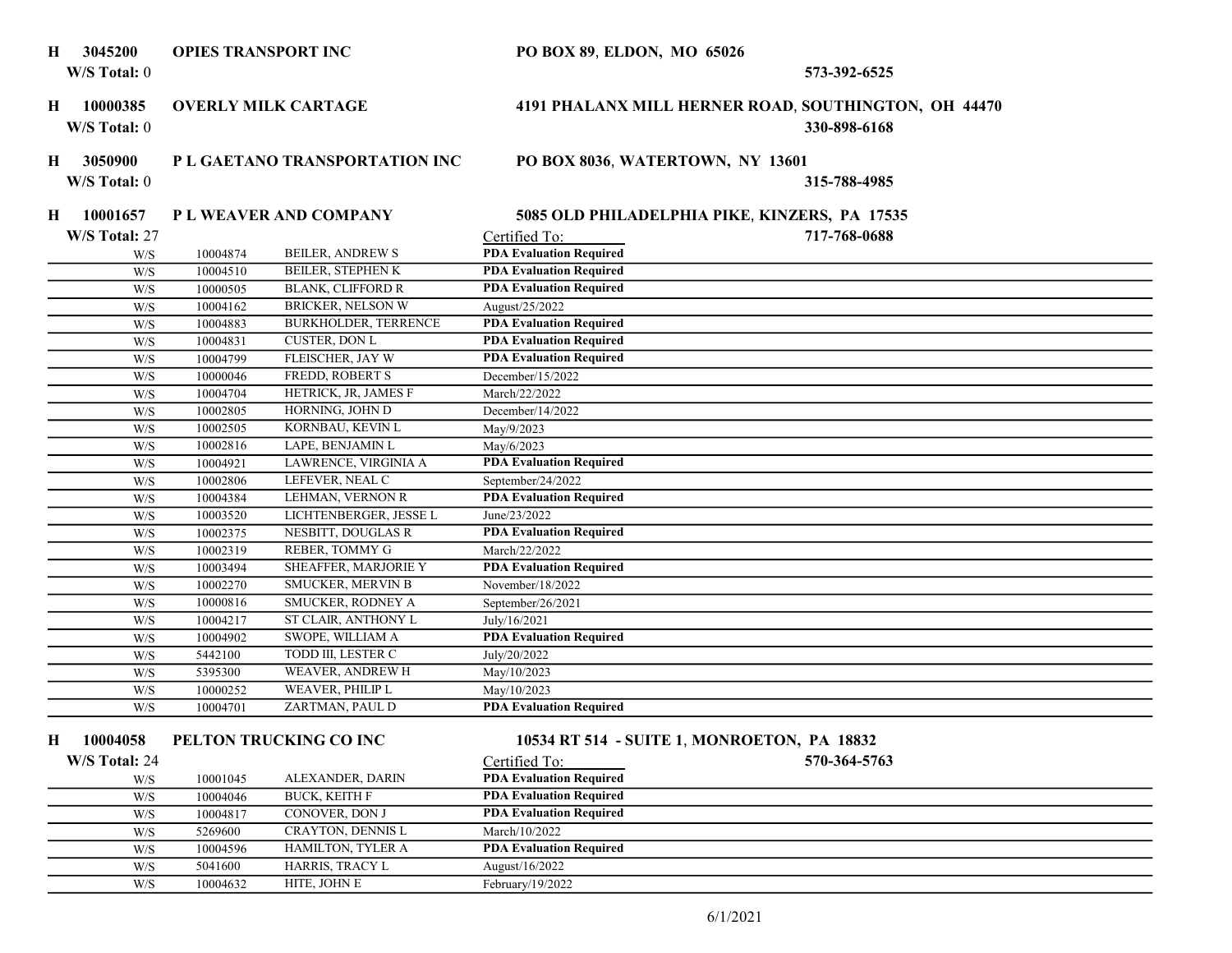|          | W/S          | 5408200              | KAUFMANN, MATTHEW S           | August/17/2022                        |                                                |
|----------|--------------|----------------------|-------------------------------|---------------------------------------|------------------------------------------------|
|          | W/S          | 10004634             | <b>KNELLER, ERIC R</b>        | February/19/2022                      |                                                |
|          | W/S          | 10004654             | LAVENDER, JOSEPH J            | February/19/2022                      |                                                |
|          | W/S          | 10001848             | MCMURRAY, GENE L              | August/16/2022                        |                                                |
|          | W/S          | 10001623             | PELTON, ANTHONY M             | March/10/2022                         |                                                |
|          | W/S          | 5009000              | PELTON, STEPHEN J             | March/3/2022                          |                                                |
|          | W/S          | 5321900              | PETERS, ALMON L               | <b>PDA Evaluation Required</b>        |                                                |
|          | W/S          | 5450000              | RANDALL, JAY L                | August/16/2022                        |                                                |
|          | W/S          | 10004473             | REPSHER, SHEA-LEIGH R         | March/3/2022                          |                                                |
|          | W/S          | 10001921             | ROLOSON, CHARLES D            | <b>PDA Evaluation Required</b>        |                                                |
|          | W/S          | 5098700              | ROOT, JEFFREY L               | <b>PDA Evaluation Required</b>        |                                                |
|          | W/S          | 5312500              | SCHOONOVER, TERRY D           | September/28/2022                     |                                                |
|          | W/S          | 10004475             | <b>SCHREY, NOAH S</b>         | August/16/2022                        |                                                |
|          | W/S          | 5010000              | <b>SHANKS, STEVEN B</b>       | August/16/2022                        |                                                |
|          | W/S          | 10004237             | SWAIN JR, CHARLES W           | <b>PDA Evaluation Required</b>        |                                                |
|          | W/S          | 10004878             | SWAIN, MICHAEL D              | <b>PDA Evaluation Required</b>        |                                                |
|          | W/S          | 5325100              | WRISLEY, JACOB H              | <b>PDA Evaluation Required</b>        |                                                |
| D        | 10003818     |                      | PEQUEA VALLEY FARM LLC        | 116-D SOUTH RONKS RD, RONKS, PA 17572 |                                                |
|          | W/S Total: 0 |                      |                               |                                       | 717-687-6592                                   |
| D        | 1063200      |                      | PERRYDELL FARM DAIRY INC      |                                       | 90 INDIAN ROCK DAM RD, YORK, PA 17403-5201     |
|          | W/S Total: 0 |                      |                               |                                       | 717-741-3485                                   |
| $\bf{H}$ | 3013700      |                      | PHILLIP STUTZMAN INC          | 161 STATUS LANE, SOMERSET, PA 15501   |                                                |
|          | W/S Total: 3 |                      |                               | Certified To:                         | 814-443-1298                                   |
|          | W/S          | 5289800              | BEABES, TIMOTHY L             | <b>PDA Evaluation Required</b>        |                                                |
|          | W/S          | 10000445             | LEYDIG, ROBERT D              | July/31/2021                          |                                                |
|          | W/S          | 5115200              | STUTZMAN, PHILLIP M           | February/2/2022                       |                                                |
| H        | 10003931     |                      | <b>POPULARDRIVE FARMS LLC</b> | 31 HALLS RD, KUTZTOWN, PA 19530-8331  |                                                |
|          | W/S Total: 2 |                      |                               | Certified To:                         | 610-216-5974                                   |
|          | W/S          | 5368600              | LATSHAW, BRUCE B              | <b>PDA Evaluation Required</b>        |                                                |
|          | W/S          | 5316700              | PENCE, RANDALL J              | <b>PDA Evaluation Required</b>        |                                                |
|          |              |                      |                               |                                       |                                                |
| D        | 10004734     |                      | <b>POT-O-GOLD DAIRY LLC</b>   |                                       | 24074 WILKIE RD, CAMBRIDGE SPRINGS, PA 16403   |
|          | W/S Total: 1 |                      |                               | Certified To:                         | 814-282-9356                                   |
|          | W/S          | 10004758             | STEINER, DELMAR L             | <b>PDA Evaluation Required</b>        |                                                |
| н.       | - 3036000    | <b>RATHBURN BROS</b> |                               |                                       | 7181 LOVE WARNER ROAD, CORTLAND, OH 44410-9752 |
|          | W/S Total: 0 |                      |                               |                                       | 330-720-7303                                   |
|          | H 10004504   |                      | RAVENNA TRANSPORT LLC         | P.O. BOX 368, RAVENNA, OH 44266       |                                                |
|          | W/S Total: 0 |                      |                               |                                       | 330-577-0441                                   |
| D        | 1070500      |                      | <b>READINGTON FARMS INC</b>   |                                       | 12 MILL ROAD, WHITEHOUSE STATION, NJ 08889     |
|          | W/S Total: 2 |                      |                               | Certified To:                         | 908-534-2121 EXT 2204                          |
|          | W/S          | 10001163             | MCKENNAS, ANTHONY J           | November/24/2021                      |                                                |
|          | W/S          | 5049000              | VANHORN, FRANK C              | <b>PDA Evaluation Required</b>        |                                                |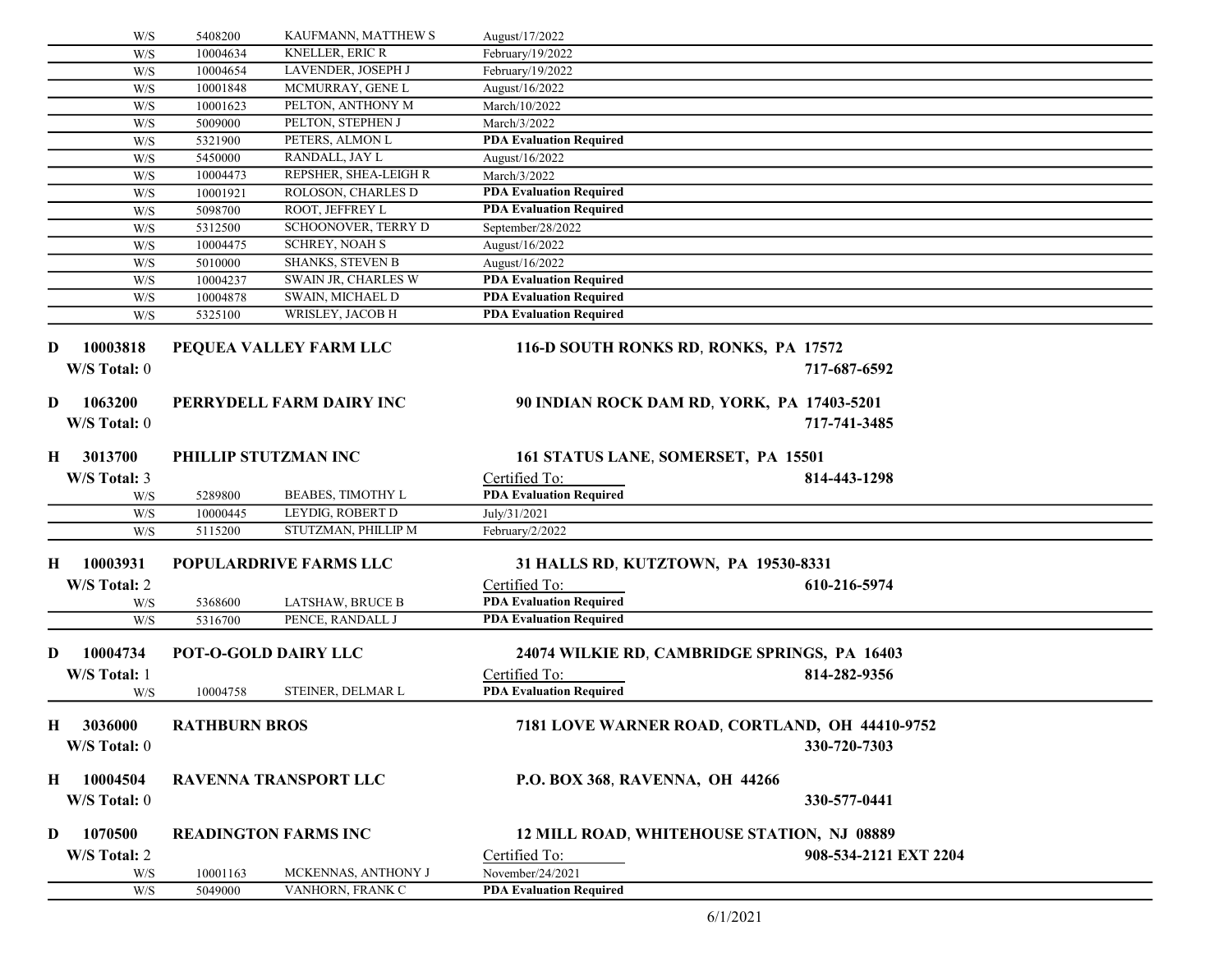| H  | 3060100      |                            | <b>RISING MILK TRANSPORT</b>        | 1827 HOOD SCHOOL ROAD, INDIANA, PA 15701 |                                                  |  |
|----|--------------|----------------------------|-------------------------------------|------------------------------------------|--------------------------------------------------|--|
|    | W/S Total: 3 |                            |                                     | Certified To:                            | 724-349-0235                                     |  |
|    | W/S          | 5059500                    | MATTHEWS, DOUGLAS A                 | September/23/2021                        |                                                  |  |
|    | W/S          | 5361400                    | RISING, EDWARD G                    | February/1/2023                          |                                                  |  |
|    | W/S          | 10003852                   | RISING, JOHN E                      | August/27/2021                           |                                                  |  |
| Н. | 3021800      |                            | <b>RITCHEYS DAIRY INC (HAULING)</b> |                                          | 2130 CROSS COVE ROAD, MARTINSBURG, PA 16662      |  |
|    | W/S Total: 2 |                            |                                     | Certified To:                            | 814-793-2157 X203                                |  |
|    | W/S          | 10000533                   | <b>GREENLEAF, THOMAS A</b>          | November/1/2022                          |                                                  |  |
|    | W/S          | 10001351                   | <b>SUMMERS, BRIAN M</b>             | November/9/2022                          |                                                  |  |
|    |              |                            |                                     |                                          |                                                  |  |
| D  | 1066000      | <b>RITCHEYS DAIRY INC</b>  |                                     |                                          | 2130 CROSS COVE ROAD, MARTINSBURG, PA 16662-9801 |  |
|    | W/S Total: 0 |                            |                                     |                                          | 814-793-2157 EXT 203                             |  |
| Н  | 10003840     | <b>RIVER RD AG SERVICE</b> |                                     | 676 RIVER ROAD, SALISBURY, PA 15558      |                                                  |  |
|    | W/S Total: 1 |                            |                                     | Certified To:                            | 301-697-3442                                     |  |
|    | W/S          | 10002133                   | <b>SCHROCK, GLENN H</b>             | <b>PDA Evaluation Required</b>           |                                                  |  |
| Н. | 10001307     |                            | <b>ROBERT G. BARRON HAULING</b>     | 611 JEFFERSON ROAD, SOMERSET, PA 15501   |                                                  |  |
|    | W/S Total: 1 |                            |                                     |                                          |                                                  |  |
|    |              | 5078000                    | <b>BARRON, ROBERT G</b>             | Certified To:<br>January/27/2022         | 814-233-6745                                     |  |
|    | W/S          |                            |                                     |                                          |                                                  |  |
| Н  | 3005000      |                            | <b>ROD FRY TRUCKING INC</b>         |                                          | 607 BRUCKLACHER ROAD, COGAN STATION, PA 17728    |  |
|    | W/S Total: 4 |                            |                                     | Certified To:                            | 570-435-4533                                     |  |
|    | W/S          | 5081100                    | FRY, RODERICK D                     | <b>PDA Evaluation Required</b>           |                                                  |  |
|    | W/S          | 5412000                    | FRY, THEODORE A                     | <b>PDA Evaluation Required</b>           |                                                  |  |
|    | W/S          | 10000480                   | JOHNSON, JUSTIN R                   | <b>PDA Evaluation Required</b>           |                                                  |  |
|    | W/S          | 10002708                   | KLEPPER, KURTIS J                   | <b>PDA Evaluation Required</b>           |                                                  |  |
| H  | 10003954     | <b>ROOT FARMS</b>          |                                     | 179 YANKEE RIDGE ROAD, MERCER, PA 16137  |                                                  |  |
|    | W/S Total: 3 |                            |                                     | Certified To:                            | 724-347-0975                                     |  |
|    | W/S          | 10004755                   | ROOT JR, DAVID E                    | October/22/2022                          |                                                  |  |
|    | W/S          | 10003666                   | ROOT, DAVID E                       | October/22/2022                          |                                                  |  |
|    | W/S          | 10004754                   | ROOT, LAURA J                       | <b>PDA Evaluation Required</b>           |                                                  |  |
|    |              |                            |                                     |                                          |                                                  |  |
| D  | 10004060     | <b>ROY S KOLB SONS LLC</b> |                                     | 151 KOLB ROAD, SPRING CITY, PA 19475     |                                                  |  |
|    | W/S Total: 0 |                            |                                     |                                          | 610-495-7841                                     |  |
|    |              |                            |                                     |                                          |                                                  |  |
| D  | 1066100      |                            | <b>RUTTER BROS DAIRY INC</b>        | 2100 N GEORGE ST, YORK, PA 17404-1898    |                                                  |  |
|    | W/S Total: 0 |                            |                                     |                                          | 717-771-5921                                     |  |
| H  | 3011700      |                            | <b>RUTTER BROS DAIRY INC</b>        |                                          | 2100 NORTH GEORGE STREET, YORK, PA 17404-1898    |  |
|    | W/S Total: 0 |                            |                                     |                                          | 717-848-9827                                     |  |
|    |              |                            |                                     |                                          |                                                  |  |
| H  | 10002121     |                            | <b>SAM SAYLOR TRUCKING</b>          | 1026 MIDDLECREEK RD, ROCKWOOD, PA 15557  |                                                  |  |
|    | W/S Total: 1 |                            |                                     | Certified To:                            | 814-521-1168                                     |  |
|    | W/S          | 10002111                   | SAYLOR, SAMUEL D                    | July/20/2022                             |                                                  |  |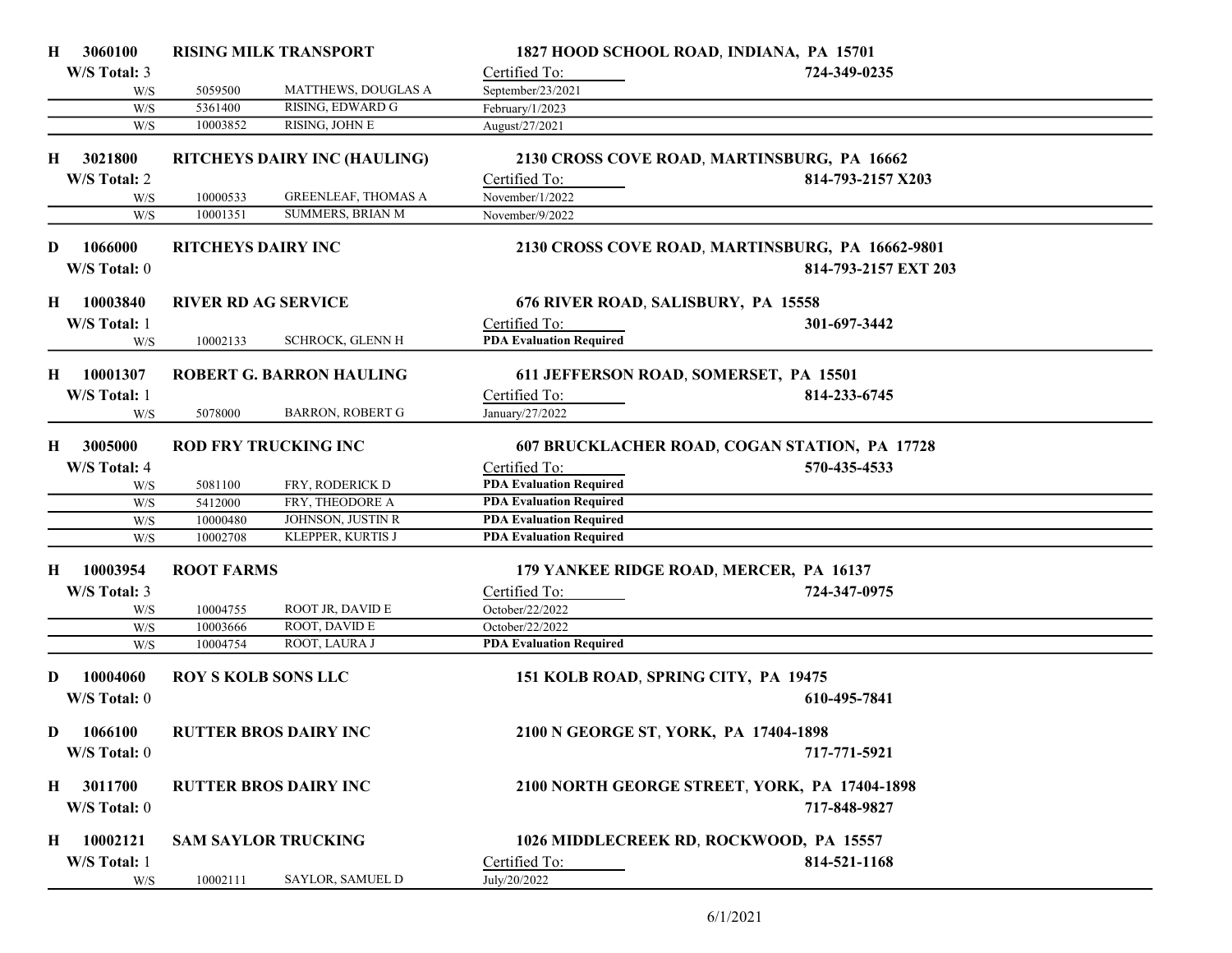| D            | 1061600<br>W/S Total: 0  |                          |                                       |                                 | SAPUTO DAIRY FOODS USA LLC - FRIENDS 6701 COUNTY ROUTE 20, FRIENDSHIP, NY 14739<br>585-973-0786 |  |
|--------------|--------------------------|--------------------------|---------------------------------------|---------------------------------|-------------------------------------------------------------------------------------------------|--|
| D            | 10001322<br>W/S Total: 0 |                          | SAPUTO DAIRY FOODS USA LLC (NY)       |                                 | 40236 STATE HIGHWAY 10, DELHI, NY 13753<br>607-278-3338                                         |  |
| D            | 1052900<br>W/S Total: 0  |                          | SAPUTO DAIRY FOODS USA, LLC (KY)      |                                 | 100 E CHESTNUT STREET, MURRAY, KY 42071-1175<br>270-753-3012 EXT 1640                           |  |
| D            | 1060100                  |                          | <b>SCHNEIDERS DAIRY INC</b>           |                                 | 726 FRANK ST, PITTSBURGH, PA 15227-1299                                                         |  |
|              | W/S Total: 3             |                          |                                       | Certified To:                   | 412-881-3525                                                                                    |  |
|              | W/S                      | 10004907                 | <b>BLUM, CARRIE A</b>                 | <b>PDA Evaluation Required</b>  |                                                                                                 |  |
|              | W/S                      | 10002585                 | <b>BOWSER, RONALD E</b>               | October/15/2022                 |                                                                                                 |  |
|              | W/S                      | 5288400                  | THOMPSON, DAVID B                     | <b>PDA Evaluation Required</b>  |                                                                                                 |  |
| Н            | 3052900                  |                          | <b>SCHRACK FARMS PARTNERSHIP</b>      |                                 | 860 WEST VALLEY ROAD, LOGANTON, PA 17747                                                        |  |
|              | W/S Total: 4             |                          |                                       | Certified To:                   | 570-725-3157                                                                                    |  |
|              | W/S                      | 5354100                  | BRUNGARD, WILLIAM L                   | September/30/2022               |                                                                                                 |  |
|              | W/S                      | 5354000                  | HARBACH, JAMES D                      | September/30/2022               |                                                                                                 |  |
|              | W/S                      | 10003343                 | HOUGH, RONALD W                       | September/30/2022               |                                                                                                 |  |
|              | W/S                      | 5353900                  | <b>SCHRACK, KEVIN D</b>               | September/30/2022               |                                                                                                 |  |
| D.           | 1079300<br>W/S Total: 0  |                          | <b>SCHREIBER FOODS INC</b>            |                                 | 208 E DYKEMAN ROAD, SHIPPENSBURG, PA 17257<br>920-437-7601 EXT 6418                             |  |
| Н.           | 10003676                 | <b>SENFT JR, TERRY L</b> |                                       |                                 | 359 SOUTH BRANT ROAD, FRIEDENS, PA 15541                                                        |  |
|              | W/S Total: 1             |                          |                                       | Certified To:                   | 724-433-3017                                                                                    |  |
|              | W/S                      | 10001084                 | SENFT JR, TERRY L                     | September/16/2022               |                                                                                                 |  |
| D.           | 10004434                 |                          | <b>SEPTEMBER FARM LLC</b>             |                                 | P.O. BOX 127, HONEY BROOK, PA 19344                                                             |  |
|              | W/S Total: 1             |                          |                                       | Certified To:                   | 610-273-3552                                                                                    |  |
|              | W/S                      | 10004443                 | <b>BRUBACHER, VERNON S</b>            | September/29/2022               |                                                                                                 |  |
| Н.           | 3056500                  |                          | <b>SERVICE TRUCKING INC</b>           |                                 | 201 EAST PARK PLACE, NEWARK, DE 19711                                                           |  |
|              | W/S Total: 0             |                          |                                       |                                 | 302-368-0765                                                                                    |  |
| $\mathbf{H}$ | 3052100                  |                          | <b>SEVEN STARS FARM INC (HAULING)</b> | PO BOX 954, KIMBERTON, PA 19442 |                                                                                                 |  |
|              | W/S Total: 2             |                          |                                       | Certified To:                   | 610-935-1949                                                                                    |  |
|              | W/S                      | 10002587                 | <b>DUNPHY, MARK F</b>                 | <b>PDA Evaluation Required</b>  |                                                                                                 |  |
|              | W/S                      | 10003183                 | DUNPHY, RYAN F                        | <b>PDA Evaluation Required</b>  |                                                                                                 |  |
| D            | 1083100<br>W/S Total: 0  |                          | <b>SEVEN STARS FARM INC</b>           |                                 | 501 W SEVEN STARS RD, PHOENIXVILLE, PA 19460<br>610-935-1949                                    |  |
| D            | 10002731<br>W/S Total: 0 |                          |                                       |                                 | SHAMROCK FOODS COMPANY - DAIRY DIV 2228 N BLACK CANYON HWY, PHOENIX, AZ 85009<br>480-564-6078   |  |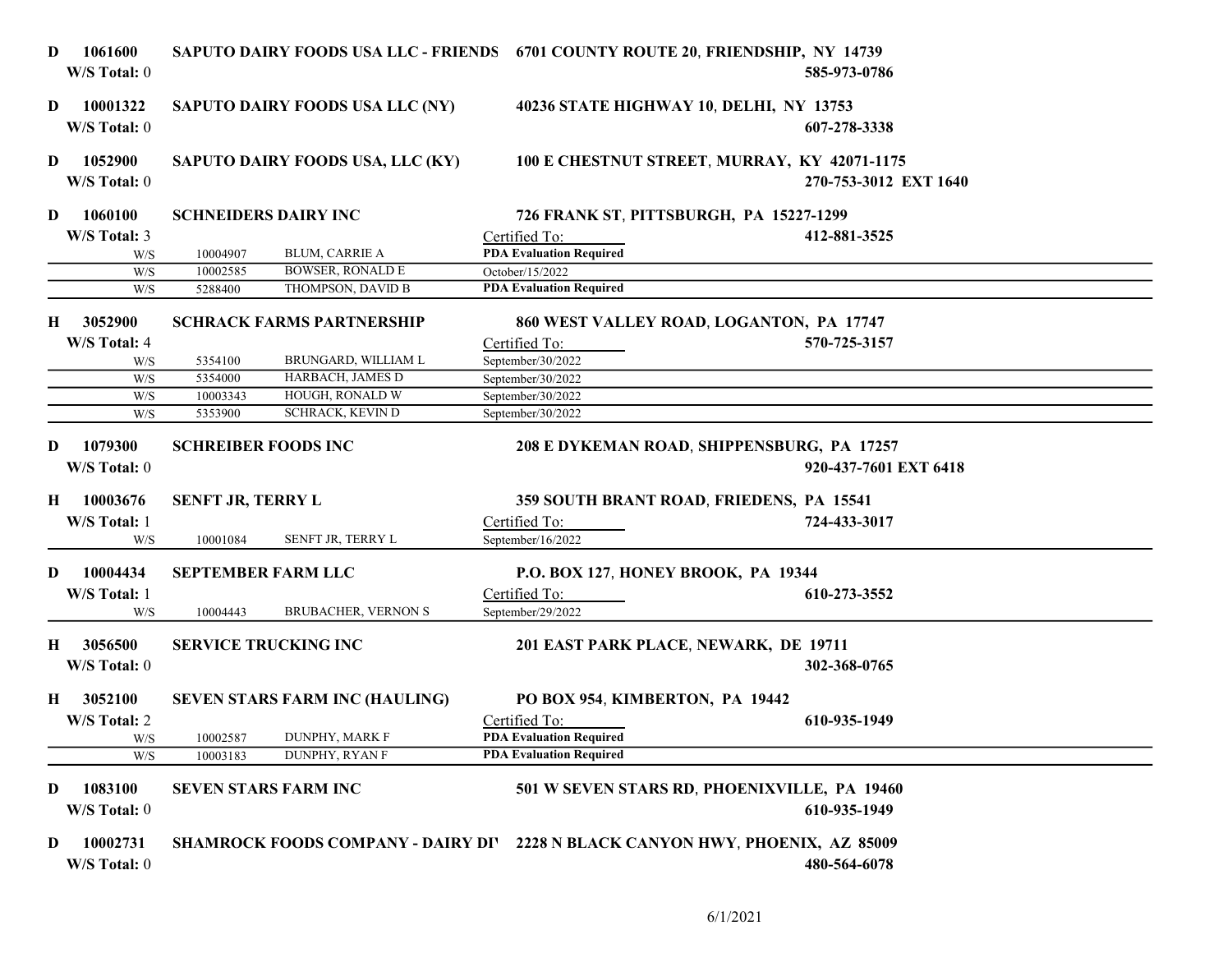| 10003751<br>D<br>W/S Total: 0                        |                          |                                                                    |                                  | SHAMROCK FOODS COMPANY DAIRY DIV. 318 MILL PLACE PARKWAY, VERONA, VA 24482<br>480-564-6078 |  |
|------------------------------------------------------|--------------------------|--------------------------------------------------------------------|----------------------------------|--------------------------------------------------------------------------------------------|--|
| 10002953<br>H                                        |                          | <b>SHERMANS VALLEY TRUCKING LLC</b>                                |                                  | 2675 CONOCOCHEAGUE ROAD, BLAIN, PA 17006                                                   |  |
| W/S Total: 3                                         |                          |                                                                    | Certified To:                    | 717-816-0183                                                                               |  |
| W/S                                                  | 10002954                 | <b>BOWER, LOGAN M</b>                                              | June/11/2021                     |                                                                                            |  |
| W/S                                                  | 10004356                 | HERNANDEZ, SANTIAGO                                                | June/11/2021                     |                                                                                            |  |
| W/S                                                  | 10002067                 | NAILOR, JOSHUA L                                                   | <b>PDA Evaluation Required</b>   |                                                                                            |  |
| 10004299<br>Н.                                       |                          | <b>SHETTERS MILK HAULING</b>                                       |                                  | 29 COLUMBIA AVENUE, GREENVILLE, PA 16125                                                   |  |
| W/S Total: 4                                         |                          |                                                                    | Certified To:                    | 724-456-2793                                                                               |  |
| W/S                                                  | 5135900                  | <b>CLAYTON II, ROBERT W</b>                                        | January/14/2023                  |                                                                                            |  |
| W/S                                                  | 5203800                  | MINOR, ROBERT D                                                    | August/4/2022                    |                                                                                            |  |
| W/S                                                  | 10003836                 | SHETTER, JAMES E                                                   | <b>PDA Evaluation Required</b>   |                                                                                            |  |
| W/S                                                  | 5049600                  | WATSON, WILBUR G                                                   | <b>PDA Evaluation Required</b>   |                                                                                            |  |
| 10003116<br>H                                        | <b>SHIELDS, DENNIS R</b> |                                                                    |                                  | 964 SANDY HILL ROAD, MAYPORT, PA 16240                                                     |  |
| W/S Total: 1                                         |                          |                                                                    | Certified To:                    | 814-365-2289                                                                               |  |
| W/S                                                  | 10003140                 | <b>SHIELDS, DENNIS R</b>                                           | <b>PDA Evaluation Required</b>   |                                                                                            |  |
| 3035600<br>Н.<br>W/S Total: 0                        |                          | <b>SIDLE TRANSIT SERVICE INC</b>                                   |                                  | 5454 NORTH CROWN HILL ROAD, ORRVILLE, OH 44667<br>330-683-2807                             |  |
| 10003866<br>H                                        |                          | <b>SINAN BROTHERS LLC</b>                                          | 570 MINICH ROAD, HOME, PA 15747  |                                                                                            |  |
| W/S Total: 5                                         |                          |                                                                    | Certified To:                    | 412-289-1976                                                                               |  |
| W/S                                                  | 10004086                 | HAYES, RAYMOND C                                                   | <b>PDA Evaluation Required</b>   |                                                                                            |  |
| W/S                                                  | 10004363                 | KUHNS, EDWARD E                                                    | <b>PDA Evaluation Required</b>   |                                                                                            |  |
| W/S                                                  | 10003340                 | LAVAN, JOSEPH W                                                    | August/19/2021                   |                                                                                            |  |
| W/S                                                  | 5183000                  | SINAN JR, MILOS M<br>SINAN, MEVLAN P                               | January/12/2023                  |                                                                                            |  |
| W/S                                                  | 5125200                  |                                                                    | September/25/2021                |                                                                                            |  |
| 3021900<br>H                                         |                          | SINAN MILK HAULING & DAIRY FARM                                    |                                  | 906 JOHNSON ROAD, HOME, PA 15747                                                           |  |
| W/S Total: 3                                         |                          | <b>BLACK, JAMES W</b>                                              | Certified To:                    | 724-397-2876                                                                               |  |
| W/S                                                  | 5230300                  | LEASURE, MILDRED                                                   | November/16/2022                 |                                                                                            |  |
| W/S<br>W/S                                           | 5367700                  | SINAN, RAYMES                                                      | December/6/2022                  |                                                                                            |  |
|                                                      | 5029600                  |                                                                    | December/6/2022                  |                                                                                            |  |
| 3027400<br>H                                         |                          | SINAN MILK TRANSPORTATION (MILOS M 570 MINICH ROAD, HOME, PA 15747 |                                  |                                                                                            |  |
| W/S Total: 3<br>W/S                                  | 5183000                  | SINAN JR, MILOS M                                                  | Certified To:<br>January/12/2023 | 724-397-4044                                                                               |  |
| W/S                                                  | 5125200                  | SINAN, MEVLAN P                                                    | September/25/2021                |                                                                                            |  |
| $\ensuremath{\text{W}}\xspace/\ensuremath{\text{S}}$ | 5125300                  | SINAN, MILOS M                                                     | <b>PDA Evaluation Required</b>   |                                                                                            |  |
| 10004027<br>D<br>W/S Total: 0                        |                          | <b>SORRENTO LACTALIS INC</b>                                       |                                  | 2376 SOUTH PARK AVENUE, BUFFALO, NY 14220<br>716-823-6262 ext 1398                         |  |
| 10004802<br>D<br>W/S Total: 0                        |                          | SOUTH MOUNTAIN CREAMERY LLC                                        |                                  | 2330 MOLLY PITCHER HWY, CHAMBERSBURG, PA 17202<br>301-371-8565<br>6/1/2021                 |  |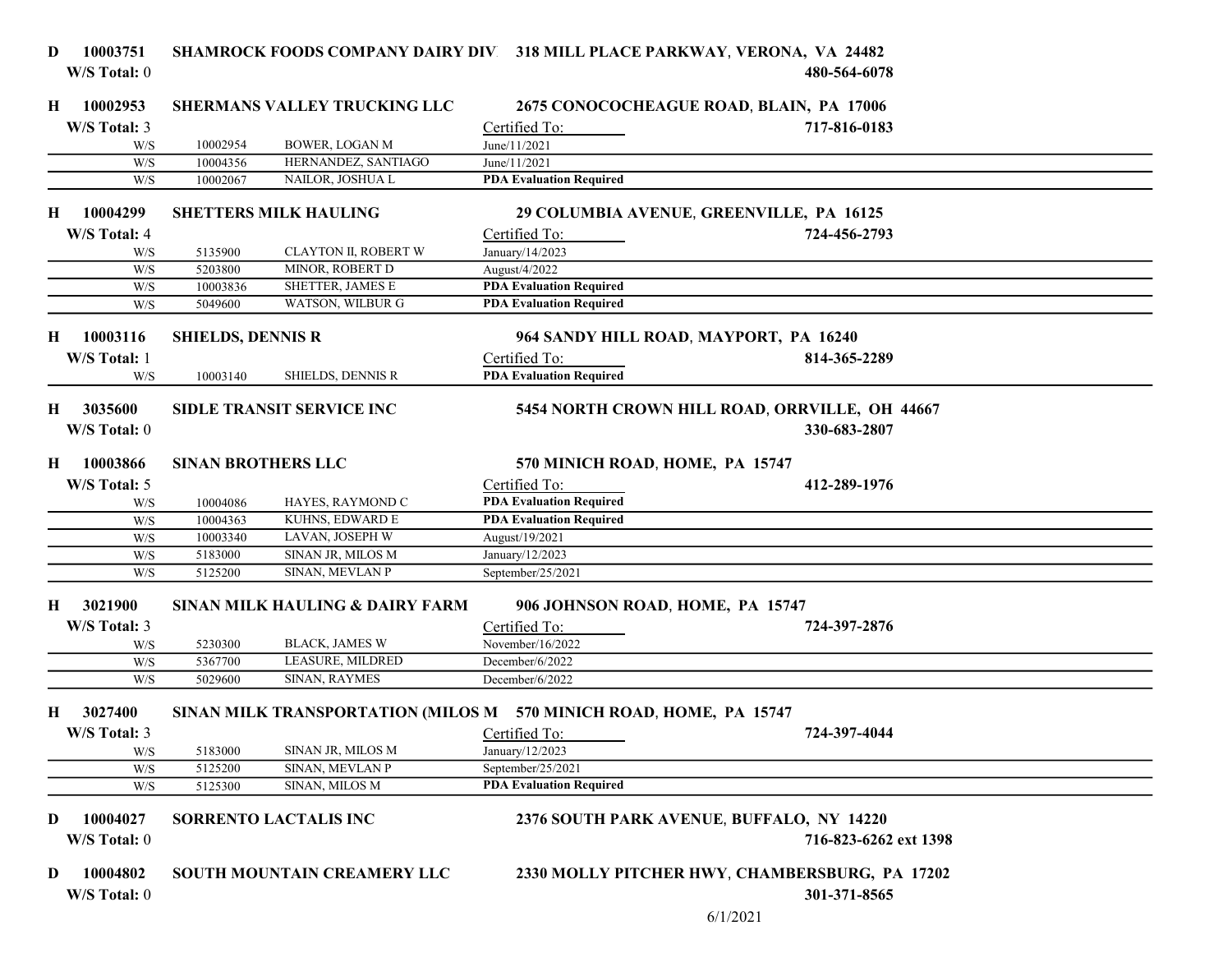| D | 10000807      |                           |                            | STEAMBURG MILK PRODUCERS COOP INC 11279 PRATHAM ROAD, EAST CONCORD, NY 14055 |              |  |
|---|---------------|---------------------------|----------------------------|------------------------------------------------------------------------------|--------------|--|
|   | W/S Total: 1  |                           |                            | Certified To:                                                                | 716-713-9044 |  |
|   | W/S           | 10004033                  | NICHOLS, EMILY J           | <b>PDA Evaluation Required</b>                                               |              |  |
| D | 10004821      | <b>STRUBHAR, MARCUS</b>   |                            | 601 KUHN FORDING RD, EAST BERLIN, PA 17316                                   |              |  |
|   | W/S Total: 0  |                           |                            |                                                                              | 717-675-8581 |  |
| H | 10004576      | <b>SUNSHINE DAIRY</b>     |                            | 9400 OLD 22, BETHEL, PA 19507                                                |              |  |
|   | W/S Total: 2  |                           |                            | Certified To:                                                                | 484-269-2051 |  |
|   | W/S           | 10004577                  | MARTIN, JESSE M            | June/2/2022                                                                  |              |  |
|   | W/S           | 10004578                  | MARTIN, LEONARD H          | June/2/2022                                                                  |              |  |
|   |               |                           |                            |                                                                              |              |  |
| D | 1069300       | <b>SUPERIOR DAIRY INC</b> |                            | 4719 NAVARRE RD SW, CANTON, OH 44706                                         |              |  |
|   | W/S Total: 0  |                           |                            |                                                                              | 330-478-7192 |  |
| H | 10003308      |                           | T & A FARMS - MOL MIX LLC  | 2050 BLAIRS HILL ROAD, NEEDMORE, PA 17238                                    |              |  |
|   | W/S Total: 5  |                           |                            | Certified To:                                                                | 717-573-4143 |  |
|   | W/S           | 10003298                  | MORTON, LARRY A            | January/21/2022                                                              |              |  |
|   | W/S           | 10003297                  | MORTON, ZACHARY A          | January/21/2022                                                              |              |  |
|   | W/S           | 10004425                  | POWELL, MATTHEW            | January/21/2022                                                              |              |  |
|   | W/S           | 10001104                  | STRAIT, ROBERT L           | January/21/2022                                                              |              |  |
|   | W/S           | 10004208                  | WETZEL JR, ROBERT E        | January/21/2022                                                              |              |  |
|   |               |                           |                            |                                                                              |              |  |
| Н | 3019700       | <b>T C DAUBERT LLC</b>    |                            | 35 RESERVE LANE, YEAGERTOWN, PA 17099-0364                                   |              |  |
|   | W/S Total: 38 |                           |                            | Certified To:                                                                | 717-248-7488 |  |
|   | W/S           | 5015400                   | BENDER, TITUS W            | <b>PDA Evaluation Required</b>                                               |              |  |
|   | W/S           | 10002475                  | BENFER, HAROLD D           | June/10/2022                                                                 |              |  |
|   | W/S           | 10002881                  | <b>BENFER, JASON P</b>     | January/18/2023                                                              |              |  |
|   | W/S           | 10004910                  | <b>BOGUSH, LOGAN D</b>     | <b>PDA Evaluation Required</b>                                               |              |  |
|   | W/S           | 10003756                  | <b>BUMBAUGH, SAMUEL R</b>  | <b>PDA Evaluation Required</b>                                               |              |  |
|   | W/S           | 10003816                  | CARTER, THOMAS L           | <b>PDA Evaluation Required</b>                                               |              |  |
|   | W/S           | 10001630                  | <b>CULBERTSON, STEVE C</b> | April/28/2023                                                                |              |  |
|   | W/S           | 5097500                   | DAUBERT II, THOMAS C       | January/18/2023                                                              |              |  |
|   | W/S           | 5097600                   | DAUBERT, MARK H            | November/24/2021                                                             |              |  |
|   | W/S           | 10001671                  | DAUBERT, STEPHEN           | November/24/2021                                                             |              |  |
|   | W/S           | 10004191                  | DRAYTON, DAVID R           | <b>PDA Evaluation Required</b>                                               |              |  |
|   | W/S           | 10004017                  | FULTZ, KENNETH W           | <b>PDA Evaluation Required</b>                                               |              |  |
|   | W/S           | 10003354                  | HORTING, BROOKS D          | <b>PDA Evaluation Required</b>                                               |              |  |
|   | W/S           | 10003732                  | KEISER, JOSHUA B           | <b>PDA Evaluation Required</b>                                               |              |  |
|   | W/S           | 10004905                  | LASH, MATTHEW C            | <b>PDA Evaluation Required</b>                                               |              |  |
|   | W/S           | 10002122                  | LONG, MARLIN L             | July/22/2021                                                                 |              |  |
|   | W/S           | 10001354                  | PEACHEY JR, CARL D         | May/2/2023                                                                   |              |  |
|   | W/S           | 10004018                  | PEACHEY, BRADLEY D         | August/5/2022                                                                |              |  |
|   | W/S           | 5198700                   | PEACHEY, DONALD J          | July/21/2021                                                                 |              |  |
|   | W/S           | 10003929                  | PEACHEY, MICAH J           | <b>PDA Evaluation Required</b>                                               |              |  |
|   | W/S           | 10002253                  | PEACHEY, NATHAN R          | June/10/2022                                                                 |              |  |
|   | W/S           | 10000539                  | PEACHEY, ROBERT L          | May/2/2023                                                                   |              |  |
|   | W/S           | 10004908                  | REICH, BROCK J             | <b>PDA Evaluation Required</b>                                               |              |  |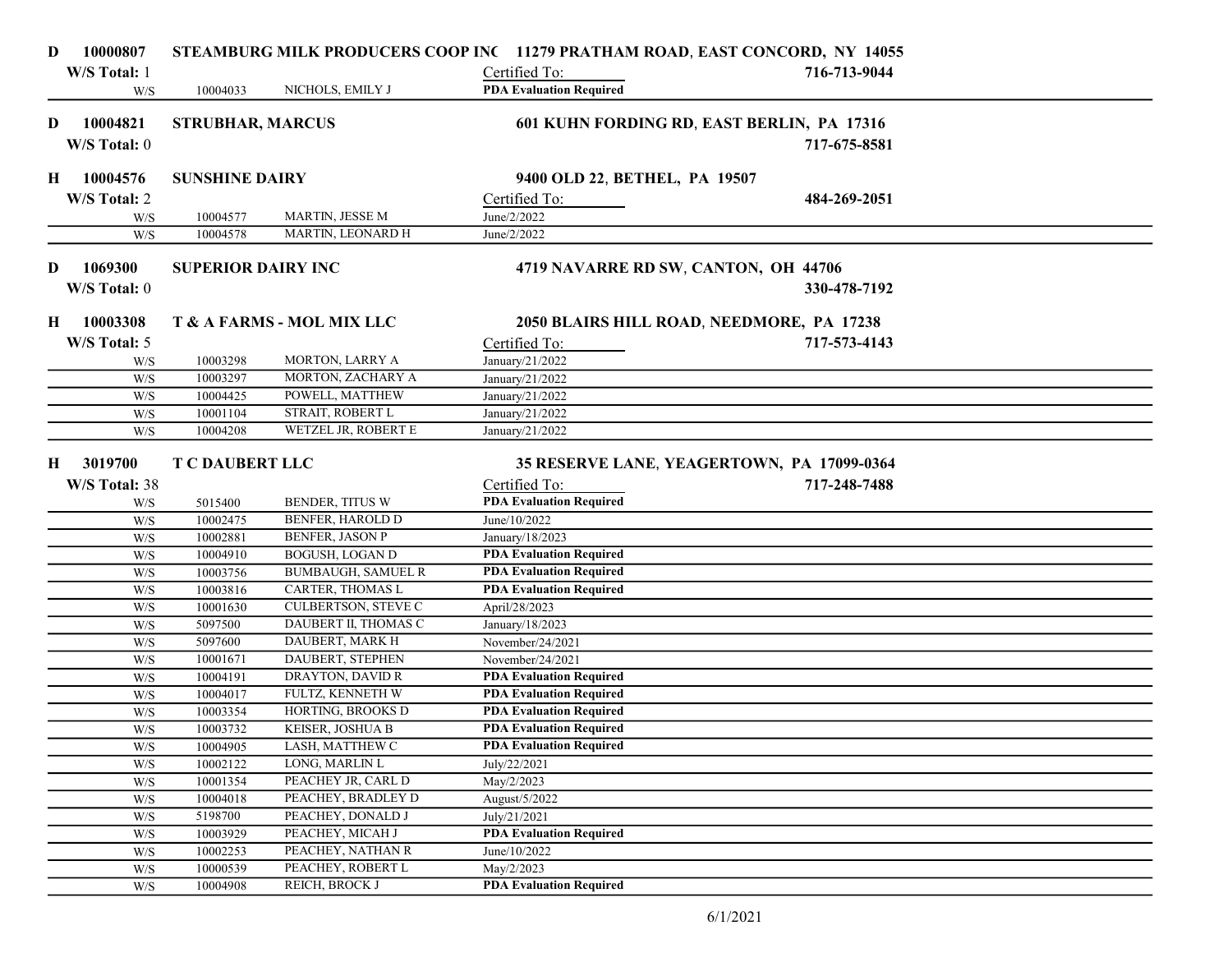|             | W/S                 | 10000016             | RENNO, PHILIP J                       | <b>PDA Evaluation Required</b>                                   |                                                      |  |
|-------------|---------------------|----------------------|---------------------------------------|------------------------------------------------------------------|------------------------------------------------------|--|
|             | W/S                 | 5439500              | <b>SEARER, NATHAN A</b>               | May/12/2023                                                      |                                                      |  |
|             | W/S                 | 10004261             | SNYDER, JEREMY S                      | <b>PDA Evaluation Required</b>                                   |                                                      |  |
|             | W/S                 | 5224800              | <b>SOLT, FRED W</b>                   | January/18/2023                                                  |                                                      |  |
|             | W/S                 | 10000490             | SPICHER, LEE M                        | August/5/2022                                                    |                                                      |  |
|             | W/S                 | 10001102             | WAGNER, MICHAEL E                     | <b>PDA Evaluation Required</b>                                   |                                                      |  |
|             | W/S                 | 10003587             | WARD, DARRELL D                       | September/14/2022                                                |                                                      |  |
|             | W/S                 | 10004909             | WELCH III, WILLIAM L                  | <b>PDA Evaluation Required</b>                                   |                                                      |  |
|             | W/S                 | 10001699             | WELLS, STANLEY C                      | <b>PDA Evaluation Required</b>                                   |                                                      |  |
|             | W/S                 | 10000823             | <b>WISER, DANIEL K</b>                | October/12/2022                                                  |                                                      |  |
|             | W/S                 | 10001675             | WRAY JR, GLEN E                       | November/24/2021                                                 |                                                      |  |
|             | W/S                 | 10001237             | WRAY, MICHAEL D                       | November/24/2021                                                 |                                                      |  |
|             | W/S                 | 10001873             | YODER, HAROLD A                       | June/25/2021                                                     |                                                      |  |
|             | W/S                 | 10003415             | YODER, LEE D                          | <b>PDA Evaluation Required</b>                                   |                                                      |  |
|             | W/S                 | 10002853             | ZOOK, BYRON C                         | <b>PDA Evaluation Required</b>                                   |                                                      |  |
| Н           | 3058600             | <b>T J ROLLINS</b>   |                                       | 4400 STATE ROUTE 248, CANISTEO, NY 14823                         |                                                      |  |
|             | W/S Total: 4        |                      |                                       | Certified To:                                                    | 607-698-2994                                         |  |
|             | W/S                 | 5345600              | MULLEN, JEFFREY R                     | <b>PDA Evaluation Required</b>                                   |                                                      |  |
|             | W/S                 | 10001334             | ROLLINS, SCOTT C                      | <b>PDA Evaluation Required</b>                                   |                                                      |  |
|             | W/S                 | 5218900              | ROLLINS, TIMOTHY J                    | June/4/2021                                                      |                                                      |  |
|             | W/S                 | 10003074             | ZURLICK, DALE R                       | <b>PDA Evaluation Required</b>                                   |                                                      |  |
|             |                     |                      |                                       |                                                                  |                                                      |  |
| Н           | 10004366            |                      | <b>T MORRIS TRUCKING INC</b>          | 7549 PLEASANT VIEW DR, LISBON, OH 44432                          |                                                      |  |
|             | W/S Total: 2        |                      |                                       | Certified To:                                                    | 330-219-5197                                         |  |
|             | W/S                 | 5095800              | <b>MORRIS, JAMES R</b>                | <b>PDA Evaluation Required</b>                                   |                                                      |  |
|             | W/S                 | 5230200              | WITMER, LARRY D                       | <b>PDA Evaluation Required</b>                                   |                                                      |  |
| $\bf H$     | 3058500             |                      | TED REMINGTON & SONS INC              |                                                                  | 7615 STATE ROUTE 19, GAINESVILLE, NY 14066           |  |
|             | W/S Total: 0        |                      |                                       |                                                                  | 585-259-5301                                         |  |
|             |                     |                      |                                       |                                                                  |                                                      |  |
| D           | 1068600             |                      | THE GIANT COMPANY LLC                 |                                                                  | 1149 HARRISBURG PIKE, CARLISLE, PA 17013-0249        |  |
|             | W/S Total: 0        |                      |                                       |                                                                  | 717-960-5675                                         |  |
|             |                     |                      |                                       |                                                                  |                                                      |  |
| D           | 1065500             |                      | THE HERSHEY COMPANY                   |                                                                  | 19 E CHOCOLATE AVE, HERSHEY, PA 17033-0810           |  |
|             | W/S Total: 0        |                      |                                       |                                                                  | 717-534-4689                                         |  |
|             |                     |                      |                                       |                                                                  |                                                      |  |
| D           | 1069700             |                      | THE PENNSYLVANIA STATE UNIVERSITY     |                                                                  | 119 FOOD SCIENCE BUILDING, UNIVERSITY PARK, PA 16802 |  |
|             |                     |                      |                                       |                                                                  |                                                      |  |
|             | W/S Total: 0        |                      |                                       |                                                                  | 814-865-7535                                         |  |
|             |                     |                      |                                       |                                                                  |                                                      |  |
| D           | 10004659            |                      | THE REEDSVILLE CREAMERY LLC           |                                                                  | 1146 HONEY CREEK RD, REEDSVILLE, PA 17084            |  |
|             |                     |                      |                                       |                                                                  |                                                      |  |
|             | W/S Total: 3        |                      |                                       | Certified To:                                                    | 717-437-5154                                         |  |
|             | W/S                 | 10004591<br>10004867 | KAUFFMAN, LOREN J                     | <b>PDA Evaluation Required</b><br><b>PDA Evaluation Required</b> |                                                      |  |
|             | W/S                 |                      | KAUFFMAN, ZACHARY S<br>ZOOK, JUSTIN H |                                                                  |                                                      |  |
|             | W/S                 | 10004868             |                                       | <b>PDA Evaluation Required</b>                                   |                                                      |  |
| $\mathbf H$ | 3054000             |                      | THOMPSON TRUCKING, DAVID B            | 127 RIHEL ROAD, HARRISVILLE, PA 16038                            |                                                      |  |
|             |                     |                      |                                       |                                                                  |                                                      |  |
|             | W/S Total: 3<br>W/S | 5203800              | MINOR, ROBERT D                       | Certified To:<br>August/4/2022                                   | 724-967-2065                                         |  |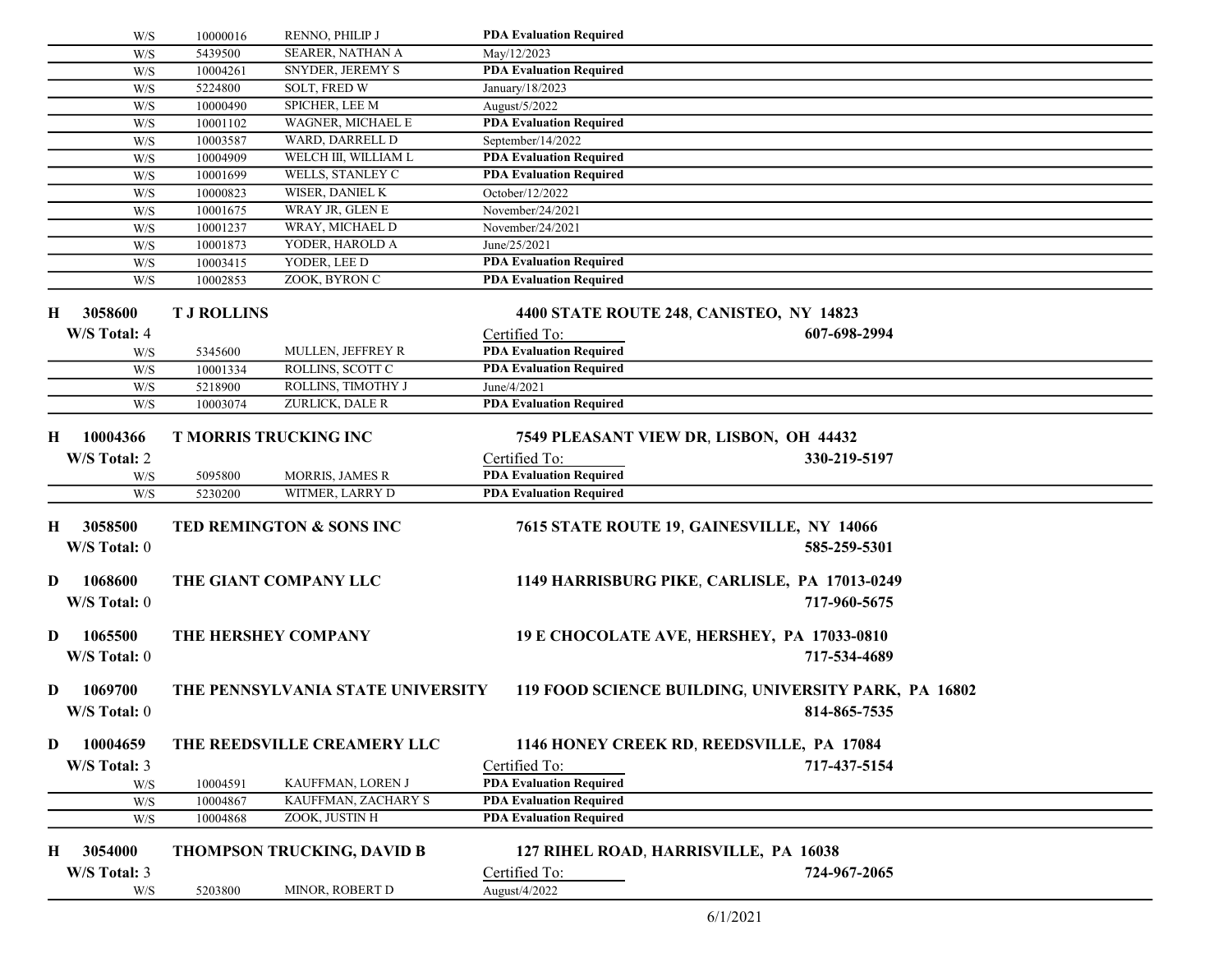| W/S                            | 5288400  | THOMPSON, DAVID B                    | <b>PDA Evaluation Required</b>                            |              |  |
|--------------------------------|----------|--------------------------------------|-----------------------------------------------------------|--------------|--|
| W/S                            | 10001716 | WILSON, MATTHEW P                    | <b>PDA Evaluation Required</b>                            |              |  |
| 10001387<br>Н.                 |          | TICES MILK TRANSPORT INC             | 234 WILLIAMSON AVENUE, GREENCASTLE, PA 17225              |              |  |
| W/S Total: 4                   |          |                                      | Certified To:                                             | 717-860-2377 |  |
| W/S                            | 10004619 | FOREMAN, BRUCE A                     | November/24/2021                                          |              |  |
| W/S                            | 10003697 | PICARD, GREGORY J                    | September/22/2022                                         |              |  |
| W/S                            | 10002627 | STONER, SHAWN M                      | October/27/2022                                           |              |  |
| W/S                            | 10004424 | TURNER, RANDY                        | August/27/2022                                            |              |  |
|                                |          |                                      |                                                           |              |  |
| 1063900<br>D                   |          | <b>TITUSVILLE DAIRY PROD COMPANY</b> | PO BOX 186, TITUSVILLE, PA 16354                          |              |  |
| W/S Total: 0                   |          |                                      |                                                           | 814-827-1833 |  |
| 10003727<br>Н.                 |          | TL POWELL TRANSPORT INC              | 3044 ROUTE 706, WYALUSING, PA 18853                       |              |  |
| W/S Total: 9                   |          |                                      | Certified To:                                             | 570-746-1989 |  |
| W/S                            | 10004903 | CORNELL, STEVEN                      | <b>PDA Evaluation Required</b>                            |              |  |
| W/S                            | 10000363 | EASTMAN, CALEB J                     | November/24/2021                                          |              |  |
| W/S                            | 10001922 | HALE, CURTIS J                       | January/21/2023                                           |              |  |
| W/S                            | 10001816 | MAYNARD, DAVID E                     | February/19/2022                                          |              |  |
| W/S                            | 10003810 | POWELL, LAVONNE L                    | November/24/2021                                          |              |  |
| W/S                            | 5414200  | POWELL, THOMAS S                     | $\overline{\text{November}}/24/2021$                      |              |  |
| W/S                            | 10004625 | RUTTY, ANTHONY D                     | November/24/2021                                          |              |  |
| W/S                            | 10002657 | <b>SHAFER, LARRY D</b>               | January/13/2023                                           |              |  |
| W/S                            | 5419300  | WARREN, KRISTOPHER G                 | February/20/2022                                          |              |  |
| 3014000<br>Н.<br>W/S Total: 27 |          | TRI COUNTY BULK MILK HAULERS INC     | 430 EAST SOUTH STREET, EVERETT, PA 15537<br>Certified To: | 814-652-5742 |  |
| W/S                            | 10004239 | BITTINGER, SETH G                    | March/9/2023                                              |              |  |
| W/S                            | 10003147 | <b>BROWN, KEITH B</b>                | February/23/2023                                          |              |  |
| W/S                            | 10004160 | <b>BROWN, RYANK</b>                  | September/7/2022                                          |              |  |
| W/S                            | 10004827 | <b>BURKHOLDER, BRANDON J</b>         | December/17/2022                                          |              |  |
| W/S                            | 10004633 | CHILDERS, CHRISTOPHER I              | June/9/2021                                               |              |  |
| W/S                            | 10003566 | CLARK, EDWARD A                      | January/22/2022                                           |              |  |
| W/S                            | 10003017 | DAVIS, EARL J                        | June/10/2022                                              |              |  |
| W/S                            | 5462800  | DEPUTY JR, EDWARD A                  | October/7/2022                                            |              |  |
| W/S                            | 10004688 | DETWILER, JERRY L                    | November/14/2021                                          |              |  |
| W/S                            | 10003272 | FIX, THANE E                         | <b>PDA Evaluation Required</b>                            |              |  |
| W/S                            | 10003370 | HARBAUGH, MICHAEL R                  | June/3/2022                                               |              |  |
| W/S                            | 5460600  | HARCLERODE, RAYMOND                  | October/8/2022                                            |              |  |
| $\mathrm{W}/\mathrm{S}$        | 10004603 | <b>IMLER, JOSEPH W</b>               | March/30/2023                                             |              |  |
| W/S                            | 5187500  | JOHNS, TERRY L                       | September/7/2022                                          |              |  |
| W/S                            | 10004435 | KOONTZ, ROBERT E                     | June/7/2022                                               |              |  |
| W/S                            | 10003438 | MEARKLE, GREGORY L                   | August/28/2021                                            |              |  |
| W/S                            | 5095900  | NAILOR, RODNEY L                     | June/30/2022                                              |              |  |
| W/S                            | 10001546 | REFFNER, JOHN E                      | September/3/2021                                          |              |  |
| W/S                            | 5182600  | RHODES, KENNETH A                    | June/27/2021                                              |              |  |
| W/S                            | 5086300  | RHODES, KEVIN L                      | July/28/2021                                              |              |  |
| W/S                            | 10001545 | RITCHEY, BRIAN K                     | October/1/2021                                            |              |  |
| W/S                            | 5071600  | RITCHEY, D LYNN                      | July/8/2021                                               |              |  |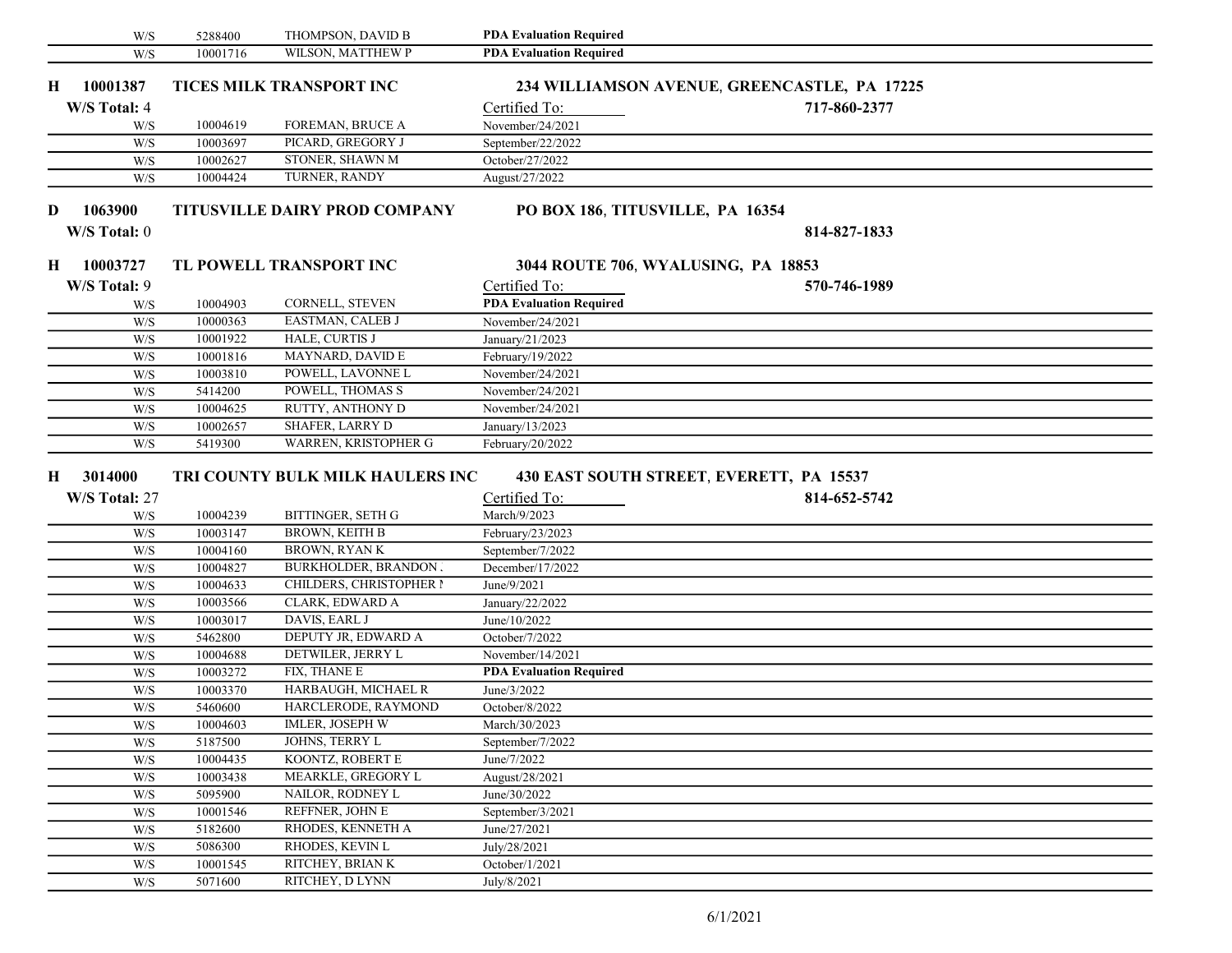|         | W/S                      | 10000974                    | RITCHEY, JASON A                  | December/30/2021                                                     |
|---------|--------------------------|-----------------------------|-----------------------------------|----------------------------------------------------------------------|
|         | W/S                      | 10000052                    | RITCHEY, JEREMY L                 | June/23/2021                                                         |
|         | W/S                      | 10000701                    | SMITH, JERRY A                    | December/9/2021                                                      |
|         | W/S                      | 10004246                    | WELLER, JEREMY M                  | December/28/2022                                                     |
|         | W/S                      | 5174500                     | WIDMANN, JOEL F                   | <b>PDA Evaluation Required</b>                                       |
| D       | 1064000<br>W/S Total: 0  | <b>TURKEY HILL LLC</b>      |                                   | 2601 RIVER ROAD, CONESTOGA, PA 17516<br>717-872-2383                 |
| D       | 1066200<br>W/S Total: 0  |                             | <b>TURNER DAIRY FARMS INC</b>     | 1049 JEFFERSON RD, PITTSBURGH, PA 15235-4700<br>412-372-2211 EXT 643 |
|         | H 3014200                |                             | <b>TURNER DAIRY FARMS INC</b>     | 1049 JEFFERSON ROAD, PITTSBURGH, PA 15235-4700                       |
|         | W/S Total: 1<br>W/S      | 5084700                     | KAGARISE, JEFFREY J               | 412-372-2211 EXT 642<br>Certified To:<br>October/21/2022             |
| D       | 1057401<br>W/S Total: 0  |                             | <b>TUSCAN/LEHIGH LANSDALE INC</b> | 14760 TRINITY BLVD, FT WORTH, TX 76155<br>817-684-3746               |
| D       | 1057402<br>W/S Total: 0  | <b>TUSCAN/LEHIGH SH</b>     |                                   | 14760 TRINITY BOULEVARD, FORT WORTH, TX 76155<br>817-684-3746        |
| D       | 10565001                 | <b>UNITED DAIRY - FIKES</b> |                                   | PO BOX 1247, UNIONTOWN, PA 15401                                     |
|         | W/S Total: 1             |                             |                                   | Certified To:<br>724-438-8581 EXT 126                                |
|         | W/S                      | 10003564                    | LIGGETT, DEBRA S                  | August/17/2022                                                       |
|         |                          |                             |                                   |                                                                      |
| D       | 1054700                  |                             | UNITED DAIRY COOP SERVICES INC    | 12 N PARK ST, SENECA FALLS, NY 13148-1437                            |
|         | W/S Total: 1             |                             |                                   |                                                                      |
|         |                          |                             | <b>SLAUNWHITE, PETER</b>          | Certified To:<br>315-568-2750<br><b>PDA Evaluation Required</b>      |
|         | W/S                      | 5158000                     |                                   |                                                                      |
| D       | 1056500                  | UNITED DAIRY INC            |                                   | 300 N FIFTH STREET, MARTINS FERRY, OH 43935-0280                     |
|         |                          |                             |                                   |                                                                      |
|         | W/S Total: 2             |                             |                                   | Certified To:<br>740-633-1451 EXT 2210                               |
|         | W/S                      | 10002585                    | <b>BOWSER, RONALD E</b>           | October/15/2022                                                      |
|         | W/S                      | 5251600                     | MCCOMBS, THOMAS E                 | September/12/2021                                                    |
| D       | 1053101                  |                             | UPSTATE NIAGARA COOPERATIVE INC   | 1730 DALE ROAD, BUFFALO, NY 14225                                    |
|         | W/S Total: 0             |                             |                                   | 716-892-3156 EXT 2360                                                |
| D       | 10003821                 |                             | <b>VALLEY FARMS DAIRY LLC</b>     | 1860 EAST THIRD STREET, WILLIAMSPORT, PA 17701                       |
|         |                          |                             |                                   |                                                                      |
|         | W/S Total: 0             |                             |                                   | 716-892-3156 ext 2360                                                |
| $\bf H$ | 10004791                 |                             | <b>VALLEY MILKHOUSE LLC</b>       | 92 COVERED BRIDGE RD, OLEY, PA 19547                                 |
|         | W/S Total: 1             |                             |                                   | Certified To:<br>610-816-9813                                        |
|         | W/S                      | 10004787                    | ANGSTADT, STEFANIE                | <b>PDA Evaluation Required</b>                                       |
| D       | 10002546<br>W/S Total: 0 |                             | <b>WAKEFIELD DAIRY LLC</b>        | 125 WARFEL ROAD, PEACH BOTTOM, PA 17563<br>717-548-2179 EXT 0        |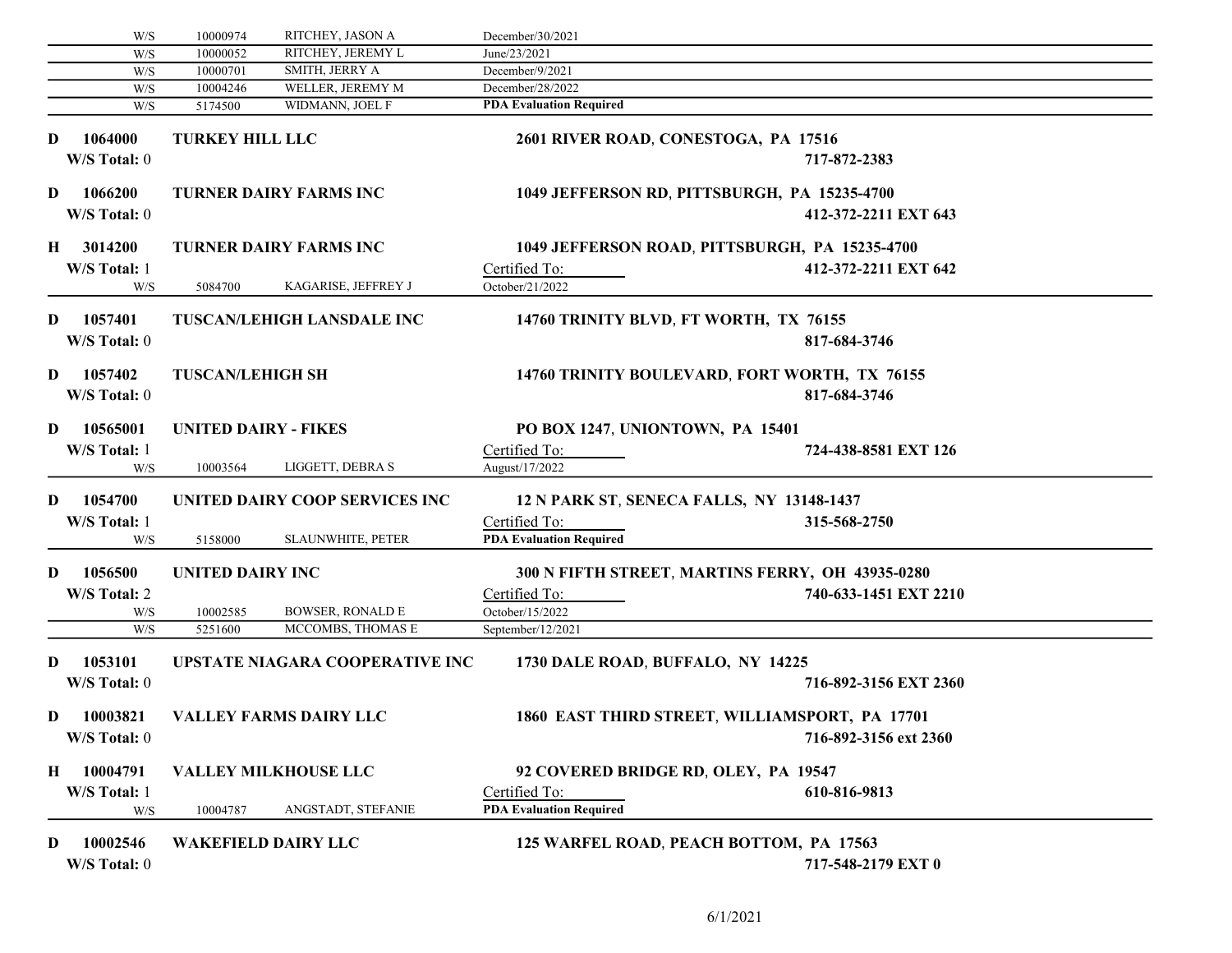| Н. | 3006300      |                         | <b>WALLS DAIRY TRANSPORT LLC</b> | 729 LAKEVIEW DRIVE, EMLENTON, PA 16373                                      |                                           |  |
|----|--------------|-------------------------|----------------------------------|-----------------------------------------------------------------------------|-------------------------------------------|--|
|    | W/S Total: 5 |                         |                                  | Certified To:                                                               | 814-797-5579                              |  |
|    | W/S          | 10002443                | <b>BLAUSER, CATHERINE E</b>      | <b>PDA Evaluation Required</b>                                              |                                           |  |
|    | W/S          | 10000092                | <b>BLAUSER, JAMES A</b>          | February/28/2023                                                            |                                           |  |
|    | W/S          | 10004149                | MYERS, MYRON C                   | October/6/2022                                                              |                                           |  |
|    | W/S          | 10003191                | <b>SCHREFFLER, ROY H</b>         | October/14/2022                                                             |                                           |  |
|    | W/S          | 5107600                 | WALLS, CHARLES A                 | October/30/2021                                                             |                                           |  |
|    |              |                         |                                  |                                                                             |                                           |  |
| D  | 100034584    |                         |                                  | WALMART STORES INC - SCHUYLKILL HA 702 SW 8TH STREET, BENTONVILLE, AR 72716 |                                           |  |
|    | W/S Total: 0 |                         |                                  |                                                                             | 479-277-0866                              |  |
|    | H 10004739   | <b>WALTON FARMS LLC</b> |                                  |                                                                             | 42 WALTON DRIVE, COCHRANVILLE, PA 19330   |  |
|    | W/S Total: 3 |                         |                                  | Certified To:                                                               | 484-576-9416                              |  |
|    | W/S          | 10004828                | COOK, THOMAS G                   | <b>PDA Evaluation Required</b>                                              |                                           |  |
|    | W/S          | 10004785                | MENDENHALL JR, KEITH W           | September/21/2022                                                           |                                           |  |
|    | W/S          | 10004783                | WALTON, MATTHEW M                | <b>PDA Evaluation Required</b>                                              |                                           |  |
|    |              |                         |                                  |                                                                             |                                           |  |
| Н. | 3059200      |                         | <b>WALTON MILK HAULING INC</b>   | PO BOX 88, ATTICA, NY 14011                                                 |                                           |  |
|    | W/S Total: 0 |                         |                                  |                                                                             | 585-591-1624                              |  |
|    |              |                         |                                  |                                                                             |                                           |  |
|    | H 10002754   |                         | WANNERS PRIDE N JOY FARM LLC     | 5800 WANNER ROAD, NARVON, PA 17555                                          |                                           |  |
|    | W/S Total: 4 |                         |                                  | Certified To:                                                               | 717-278-5196                              |  |
|    | W/S          | 10002897                | DIEM, BARRY E                    | <b>PDA Evaluation Required</b>                                              |                                           |  |
|    | W/S          | 10000314                | WANNER, ALFRED M                 | <b>PDA Evaluation Required</b>                                              |                                           |  |
|    | W/S          | 10000315                | WANNER, J MATTHEW                | <b>PDA Evaluation Required</b>                                              |                                           |  |
|    | W/S          | 10000313                | WANNER, JOHN A                   | <b>PDA Evaluation Required</b>                                              |                                           |  |
|    |              |                         |                                  | 1393 W BALTIMORE PIKE, MEDIA, PA 19063                                      |                                           |  |
| D  | 1066300      |                         | <b>WAWA BEVERAGE COMPANY</b>     |                                                                             |                                           |  |
|    | W/S Total: 0 |                         |                                  |                                                                             | 610-358-8072                              |  |
| D. | 1069500      |                         | WAY-HAR FARM MARKET LLC          | PO BOX 325, BERNVILLE, PA 19506                                             |                                           |  |
|    |              |                         |                                  |                                                                             |                                           |  |
|    | W/S Total: 0 |                         |                                  |                                                                             | 610-488-1281                              |  |
| H  | 3021300      |                         | <b>WAYNE HARMAN TRUCKING</b>     | 1447 ROUTE 711, STAHLSTOWN, PA 15687                                        |                                           |  |
|    | W/S Total: 2 |                         |                                  | Certified To:                                                               | 724-593-2725                              |  |
|    |              | 5078900                 | HARMAN, WAYNE A                  |                                                                             |                                           |  |
|    | W/S<br>W/S   | 10003442                | WILLEY, BRANDON M                | March/11/2023<br>March/4/2022                                               |                                           |  |
|    |              |                         |                                  |                                                                             |                                           |  |
| D. | 1060300      | <b>WEIS MARKETS INC</b> |                                  | PO BOX 471, SUNBURY, PA 17801-0471                                          |                                           |  |
|    | W/S Total: 0 |                         |                                  |                                                                             | 570-988-3782                              |  |
|    |              |                         |                                  |                                                                             |                                           |  |
| Н. | 10000587     |                         | <b>WEST BRANCH FARMS</b>         |                                                                             | 145 MINNER ROAD, WEST MIDDLESEX, PA 16159 |  |
|    | W/S Total: 2 |                         |                                  | Certified To:                                                               | 724-301-2031                              |  |
|    | W/S          | 5038000                 | AIKEN, WESLEY P                  | <b>PDA Evaluation Required</b>                                              |                                           |  |
|    | W/S          | 10000617                | MINNER, ROBERT A                 | <b>PDA Evaluation Required</b>                                              |                                           |  |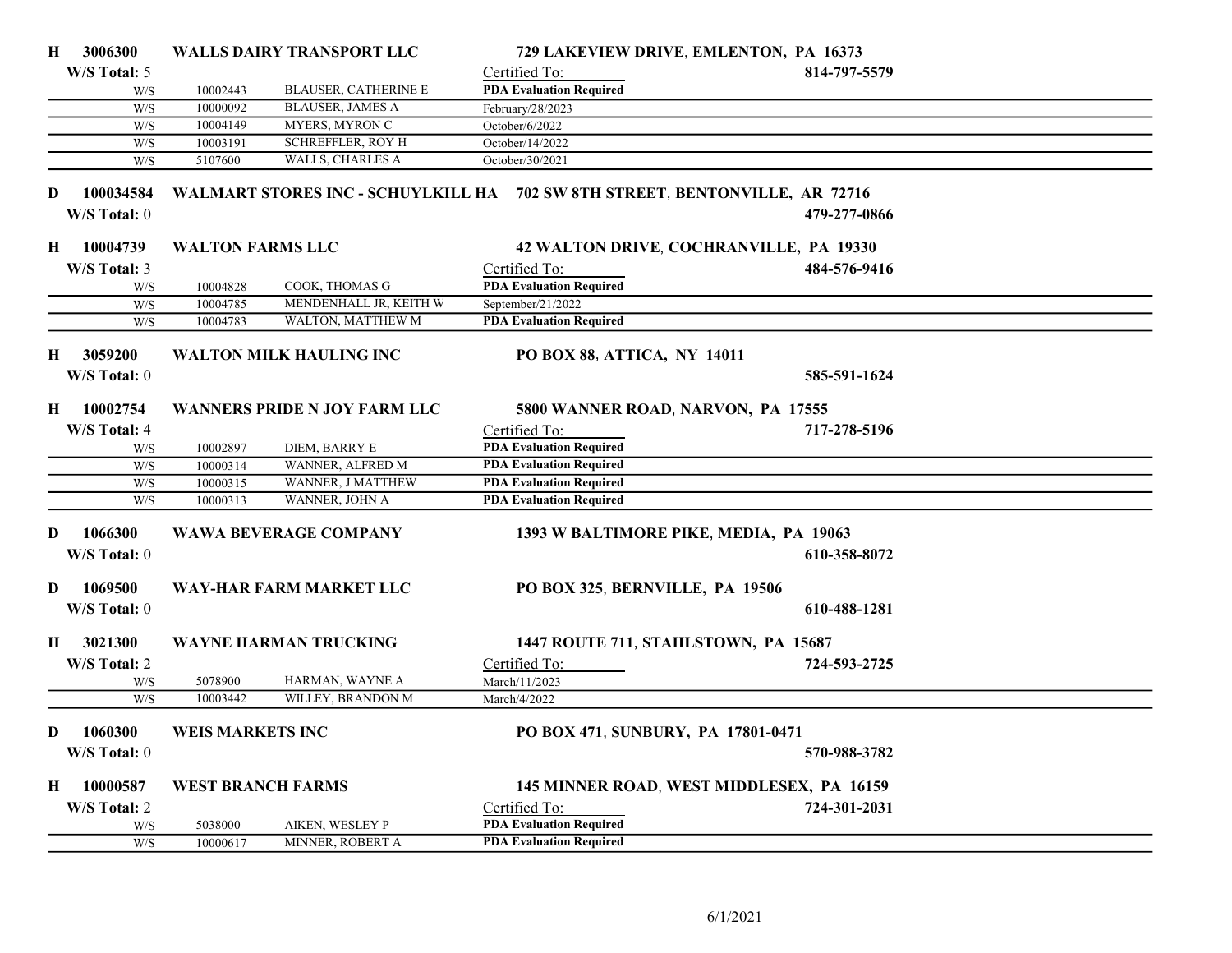| D | 10002994     |                         | <b>WHITE EAGLE COOPERATIVE</b>       | 1716 HIDDEN CREEK COURT, ST LOUIS, MO 63131 |                             |
|---|--------------|-------------------------|--------------------------------------|---------------------------------------------|-----------------------------|
|   | W/S Total: 0 |                         |                                      |                                             | 314-821-4456 ext 15         |
| H | 10003363     |                         | WHITE GOLD TRANSPORT LLC             | 2695 QUARRY ROAD, BEAVERTOWN, PA 17813      |                             |
|   | W/S Total: 6 |                         |                                      | Certified To:                               | 570-837-9479                |
|   | W/S          | 10004764                | DELONG, JAMES C                      | November/23/2022                            |                             |
|   | W/S          | 10002785                | RADEL, CHRISTOPHER S                 | <b>PDA Evaluation Required</b>              |                             |
|   | W/S          | 10003482                | RADEL, SAMUEL D                      | June/9/2021                                 |                             |
|   | W/S          | 5439400                 | RADEL, SCOTT A                       | <b>PDA Evaluation Required</b>              |                             |
|   | W/S          | 10002278                | TROESTER JR, LEROY F                 | <b>PDA Evaluation Required</b>              |                             |
|   | W/S          | 10003944                | WELLER, MICHAEL J                    | <b>PDA Evaluation Required</b>              |                             |
|   |              |                         |                                      |                                             |                             |
| D | 10000418     |                         | <b>WWF OPERATING COMPANY</b>         | 12002 AIRPORT WAY, BROOMFIELD, CO 80021     |                             |
|   | W/S Total: 0 |                         |                                      |                                             | 303-635-4000 OR 303-635-428 |
|   |              |                         |                                      |                                             |                             |
| D | 10004166     | YODER, RUDY             |                                      | 360 GOLF RD, LEBANON, PA 17046              |                             |
|   | W/S Total: 1 |                         |                                      | Certified To:                               | 717-450-8640                |
|   | W/S          | 10004448                | YODER, RUDY E                        | February/23/2023                            |                             |
|   |              |                         |                                      |                                             |                             |
| H | 10003747     |                         | <b>Z &amp; K BAUER TRANSPORT LLC</b> | 11806 MOUNT OLIVERT ROAD, FELTON, PA 17322  |                             |
|   | W/S Total: 8 |                         |                                      | Certified To:                               | 717-858-4800                |
|   | W/S          | 5163300                 | <b>BAUER, KEITH W</b>                | December/6/2022                             |                             |
|   | W/S          | 10001882                | <b>BAUER, ZACHARY K</b>              | December/6/2022                             |                             |
|   | W/S          | 10004862                | <b>BOSLEY, RAYMOND E</b>             | <b>PDA Evaluation Required</b>              |                             |
|   | W/S          | 10004863                | HAMILTON, MICHAEL E                  | <b>PDA Evaluation Required</b>              |                             |
|   | W/S          | 10004864                | JACKSON, RYAN A                      | <b>PDA Evaluation Required</b>              |                             |
|   | W/S          | 10004865                | MARTIN, EMORY L                      | <b>PDA Evaluation Required</b>              |                             |
|   | W/S          | 10004005                | MEULENBERG, GASTON N                 | <b>PDA Evaluation Required</b>              |                             |
|   | W/S          | 10004866                | MUMMERT, IAN T                       | <b>PDA Evaluation Required</b>              |                             |
|   |              |                         |                                      |                                             |                             |
| н | 10003602     | <b>ZITNEY, WALTER F</b> |                                      | 166 COTTON ROAD, VANDERBILT, PA 15486       |                             |
|   | W/S Total: 1 |                         |                                      | Certified To:                               | 724-880-2419                |
|   | W/S          | 5087300                 | ZITNEY, WALTER F                     | November/16/2022                            |                             |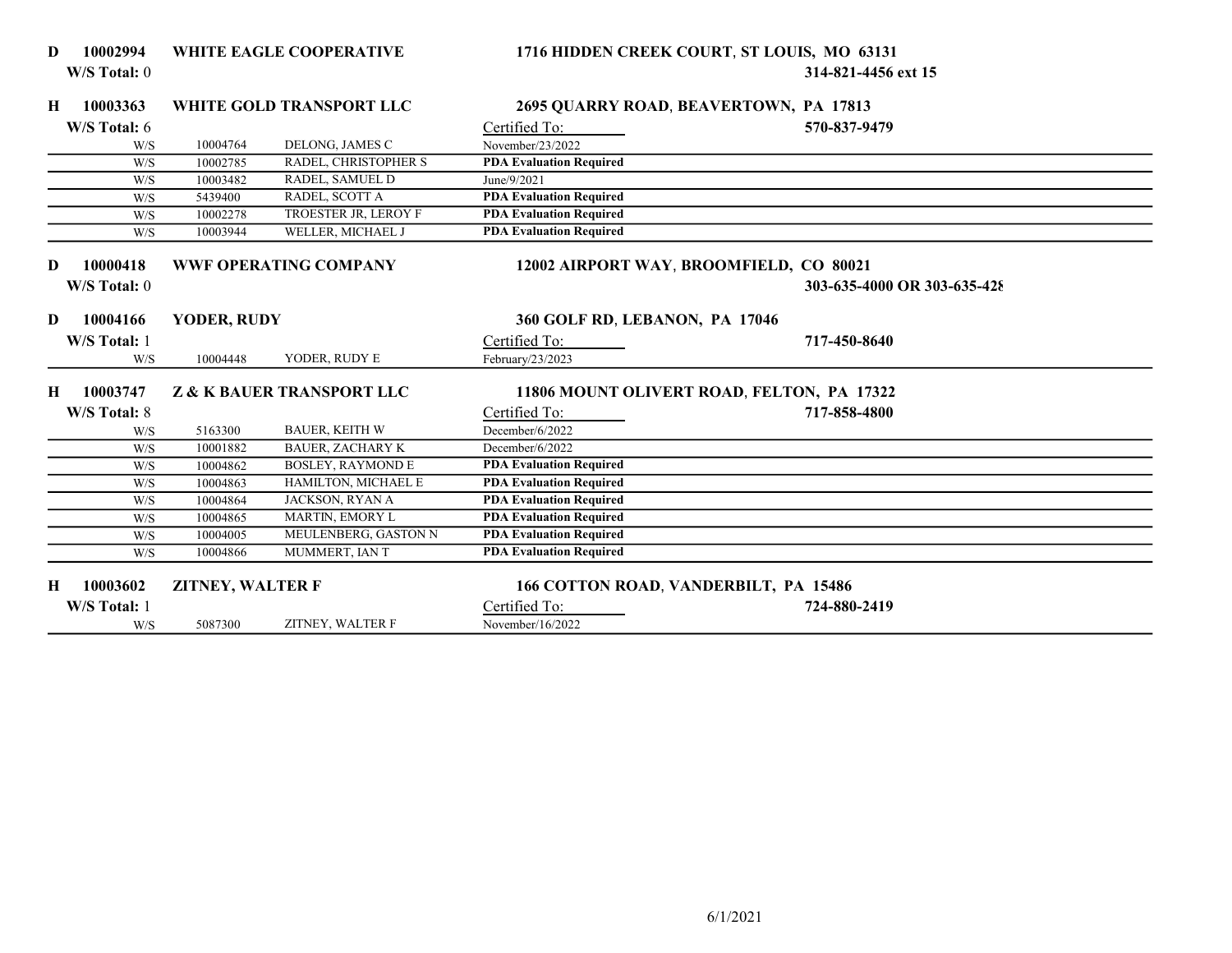### Weigher/Sampler Cross Reference Sheet

|                         |          |                                        | 243                            |
|-------------------------|----------|----------------------------------------|--------------------------------|
|                         |          | <b>NO DEALER OR HAULER ASSOCIATION</b> | Certified To:                  |
| W/S                     | 5143200  | ADEN, STEPHEN D                        | <b>PDA Evaluation Required</b> |
| W/S                     | 5348900  | ALBRIGHT, RODNEY E                     | <b>PDA Evaluation Required</b> |
| $\mathrm{W}/\mathrm{S}$ | 5073700  | ALDINGER, DANIEL L                     | <b>PDA Evaluation Required</b> |
| $\mathrm{W}/\mathrm{S}$ | 10004751 | ANSPACH, RYAN                          | <b>PDA Evaluation Required</b> |
| W/S                     | 10002579 | ARNOLD, DAVID A                        | <b>PDA Evaluation Required</b> |
| $\mathrm{W}/\mathrm{S}$ | 10002567 | <b>BAKER, MARVIN C</b>                 | <b>PDA Evaluation Required</b> |
| W/S                     | 10001512 | <b>BARRETT, KELLY S</b>                | <b>PDA Evaluation Required</b> |
| W/S                     | 5272400  | <b>BEABES, JEFFREY A</b>               | <b>PDA Evaluation Required</b> |
| W/S                     | 5015000  | <b>BEALS, CHUCK E</b>                  | January/19/2023                |
| W/S                     | 10004096 | <b>BENDER, JOEL E</b>                  | <b>PDA Evaluation Required</b> |
| W/S                     | 5003300  | <b>BENDER, LARRY D</b>                 | <b>PDA Evaluation Required</b> |
| W/S                     | 5015600  | BENNETT, JOHN R                        | <b>PDA Evaluation Required</b> |
| W/S                     | 10003603 | BERTOLLINI, MARK D                     | <b>PDA Evaluation Required</b> |
| W/S                     | 10004687 | BLATTENBERGER, DANIEL                  | November/17/2021               |
| $\mathrm{W}/\mathrm{S}$ | 5261300  | <b>BOMBERGER, JIM F</b>                | <b>PDA Evaluation Required</b> |
| $\mathrm{W}/\mathrm{S}$ | 5199400  | <b>BOOZER, EDDIE B</b>                 | <b>PDA Evaluation Required</b> |
| W/S                     | 10001645 | <b>BOWMAN, DARRELL T</b>               | <b>PDA Evaluation Required</b> |
| W/S                     | 10003109 | <b>BOWSER, ERIC G</b>                  | <b>PDA Evaluation Required</b> |
| W/S                     | 10003924 | BRECHBILL, MATTHEW P                   | <b>PDA Evaluation Required</b> |
| W/S                     | 10004097 | BRENNEMAN, ALVIN M                     | <b>PDA Evaluation Required</b> |
| W/S                     | 10004154 | <b>BROWER, BRADLY J</b>                | <b>PDA Evaluation Required</b> |
| $\mathrm{W}/\mathrm{S}$ | 10001496 | BROWN, GUY I                           | <b>PDA Evaluation Required</b> |
| $\mathrm{W}/\mathrm{S}$ | 10000582 | <b>BROWN, KEVIN B</b>                  | <b>PDA Evaluation Required</b> |
| W/S                     | 10003508 | <b>BROWN, KEVIN L</b>                  | <b>PDA Evaluation Required</b> |
| W/S                     | 5016500  | <b>BRUMBAUGH, BRETT</b>                | <b>PDA Evaluation Required</b> |
| W/S                     | 10002438 | BRUMWELL, JASON C                      | December/9/2022                |
| W/S                     | 10004735 | <b>BURDICK, ST EVEN E</b>              | <b>PDA Evaluation Required</b> |
| $\mathrm{W}/\mathrm{S}$ | 5460800  | <b>BURKHOLDER, ANTHONY I</b>           | <b>PDA Evaluation Required</b> |
| W/S                     | 10004437 | <b>BYRNE, JOSHUA F</b>                 | <b>PDA Evaluation Required</b> |
| W/S                     | 10001513 | CAMPBELL, JASON S                      | <b>PDA Evaluation Required</b> |
| W/S                     | 5017100  | CARBAUGH JR, CHARLES J                 | <b>PDA Evaluation Required</b> |
| W/S                     | 10002305 | CARBAUGH, TROY L                       | <b>PDA Evaluation Required</b> |
| W/S                     | 10002899 | CARROLL, GERALD P                      | <b>PDA Evaluation Required</b> |
| W/S                     | 5385900  | CAUFFMAN, MARK E                       | December/12/2021               |
| $\mathrm{W}/\mathrm{S}$ | 10004043 | CERNIK, MICHAEL M                      | <b>PDA Evaluation Required</b> |
| W/S                     | 10002720 | CHADWICK, OLIVER E                     | <b>PDA Evaluation Required</b> |
| W/S                     | 5032700  | CHESNUT, JAMES F                       | <b>PDA Evaluation Required</b> |
| W/S                     | 10004760 | CLARK, BART E                          | <b>PDA Evaluation Required</b> |
| W/S                     | 10004788 | CLARK, DONALD                          | <b>PDA Evaluation Required</b> |
| W/S                     | 5202600  | COCHENOUR, KEITH A                     | <b>PDA Evaluation Required</b> |
| W/S                     | 10004870 | COLYER, SHAWN M                        | <b>PDA Evaluation Required</b> |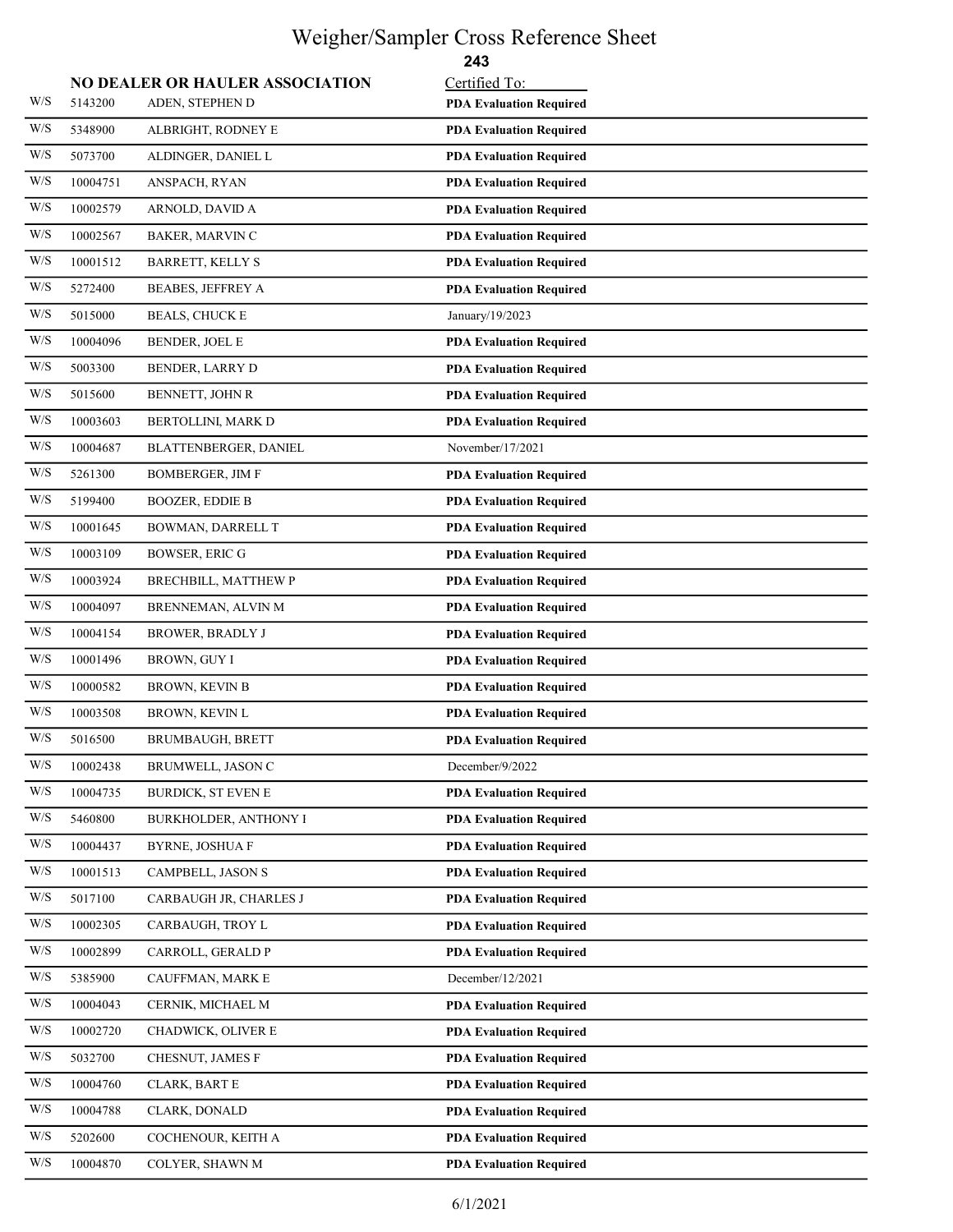|                         |          | NO DEALER OR HAULER ASSOCIATION | Certified To:                  |
|-------------------------|----------|---------------------------------|--------------------------------|
| W/S                     | 10003100 | CORLE, RYAN E                   | <b>PDA Evaluation Required</b> |
| W/S                     | 10004855 | CUEVAS, PACO                    | <b>PDA Evaluation Required</b> |
| W/S                     | 10003489 | DAVIS, BRYAN E                  | <b>PDA Evaluation Required</b> |
| W/S                     | 10003593 | DAVIS, JEFFREY L                | October/20/2022                |
| W/S                     | 10004686 | DAVIS, JOHN P                   | November/24/2021               |
| W/S                     | 5196700  | DAVIS, RONALD J                 | <b>PDA Evaluation Required</b> |
| W/S                     | 10001596 | DIEHL, ALAN M                   | <b>PDA Evaluation Required</b> |
| W/S                     | 10000770 | DORSEY JR., JAMES L             | <b>PDA Evaluation Required</b> |
| W/S                     | 10004421 | DOUGLAS, DONALD W               | <b>PDA Evaluation Required</b> |
| W/S                     | 5218700  | DOUGLAS, JOHN W                 | <b>PDA Evaluation Required</b> |
| W/S                     | 10003407 | DOWNOR, JAY F                   | <b>PDA Evaluation Required</b> |
| W/S                     | 5162400  | EBERLY, STEVEN N                | <b>PDA Evaluation Required</b> |
| W/S                     | 10002640 | <b>ECKELBERGER, RICHARD /</b>   | January/31/2023                |
| W/S                     | 5004300  | <b>ESHLEMAN, NELSON L</b>       | <b>PDA Evaluation Required</b> |
| W/S                     | 10004845 | <b>EVANS, PATRICK D</b>         | <b>PDA Evaluation Required</b> |
| W/S                     | 10002005 | FEHR, JASON A                   | October/12/2022                |
| W/S                     | 5133800  | FEISTER, JEFFREY A              | <b>PDA Evaluation Required</b> |
| W/S                     | 5398600  | FETTER, DEAN L                  | <b>PDA Evaluation Required</b> |
| $\mathrm{W}/\mathrm{S}$ | 5204800  | FINDLEY, KEVIN E                | <b>PDA Evaluation Required</b> |
| W/S                     | 10004626 | FISHER, JEFF S                  | <b>PDA Evaluation Required</b> |
| W/S                     | 10001180 | FORWOOD, JOHN P                 | <b>PDA Evaluation Required</b> |
| W/S                     | 10003621 | FOX, PAUL D                     | <b>PDA Evaluation Required</b> |
| W/S                     | 10000413 | FOX, RANDALL D                  | <b>PDA Evaluation Required</b> |
| W/S                     | 10004020 | FREDERICK, ERIC R               | <b>PDA Evaluation Required</b> |
| W/S                     | 10002721 | GALBREATH, JARED J              | <b>PDA Evaluation Required</b> |
| W/S                     | 10002172 | GALLINA, JOSEPH M               | <b>PDA Evaluation Required</b> |
| W/S                     | 5430700  | <b>GARDNER, JOHN E</b>          | <b>PDA Evaluation Required</b> |
| W/S                     | 10004718 | <b>GLICK, AARON K</b>           | October/19/2022                |
| W/S                     | 5138400  | GOSS, LESTER A                  | <b>PDA Evaluation Required</b> |
| W/S                     | 10004844 | GOUGER, DAKOTA                  | <b>PDA Evaluation Required</b> |
| W/S                     | 10002637 | <b>GRAHAM, PATRICK C</b>        | <b>PDA Evaluation Required</b> |
| W/S                     | 10001346 | <b>GRAYBEAL, BYRON W</b>        | <b>PDA Evaluation Required</b> |
| W/S                     | 10001344 | GRAYBEAL, LISA A                | <b>PDA Evaluation Required</b> |
| W/S                     | 10000829 | <b>GROUP, RYLAND R</b>          | <b>PDA Evaluation Required</b> |
| W/S                     | 10004316 | HALLMON III, GERALD F           | October/16/2021                |
| W/S                     | 10002943 | HALLOWELL, JOSEPH W             | <b>PDA Evaluation Required</b> |
| W/S                     | 10003339 | HANBY, JEFFERY L                | <b>PDA Evaluation Required</b> |
| W/S                     | 10002976 | HARMAN, TRAVIS L                | August/26/2022                 |
| W/S                     | 10000778 | HARSHBARGER, SHELLY L           | <b>PDA Evaluation Required</b> |
| W/S                     | 10002026 | HARTKORN JR, CHARLES J          | <b>PDA Evaluation Required</b> |
| W/S                     | 5041700  | HAUSER, JOSEPH R                | <b>PDA Evaluation Required</b> |
| W/S                     | 10003175 | HEALIS, WILLIAM                 | <b>PDA Evaluation Required</b> |
| W/S                     | 10002970 | HEETER, MARK A                  | <b>PDA Evaluation Required</b> |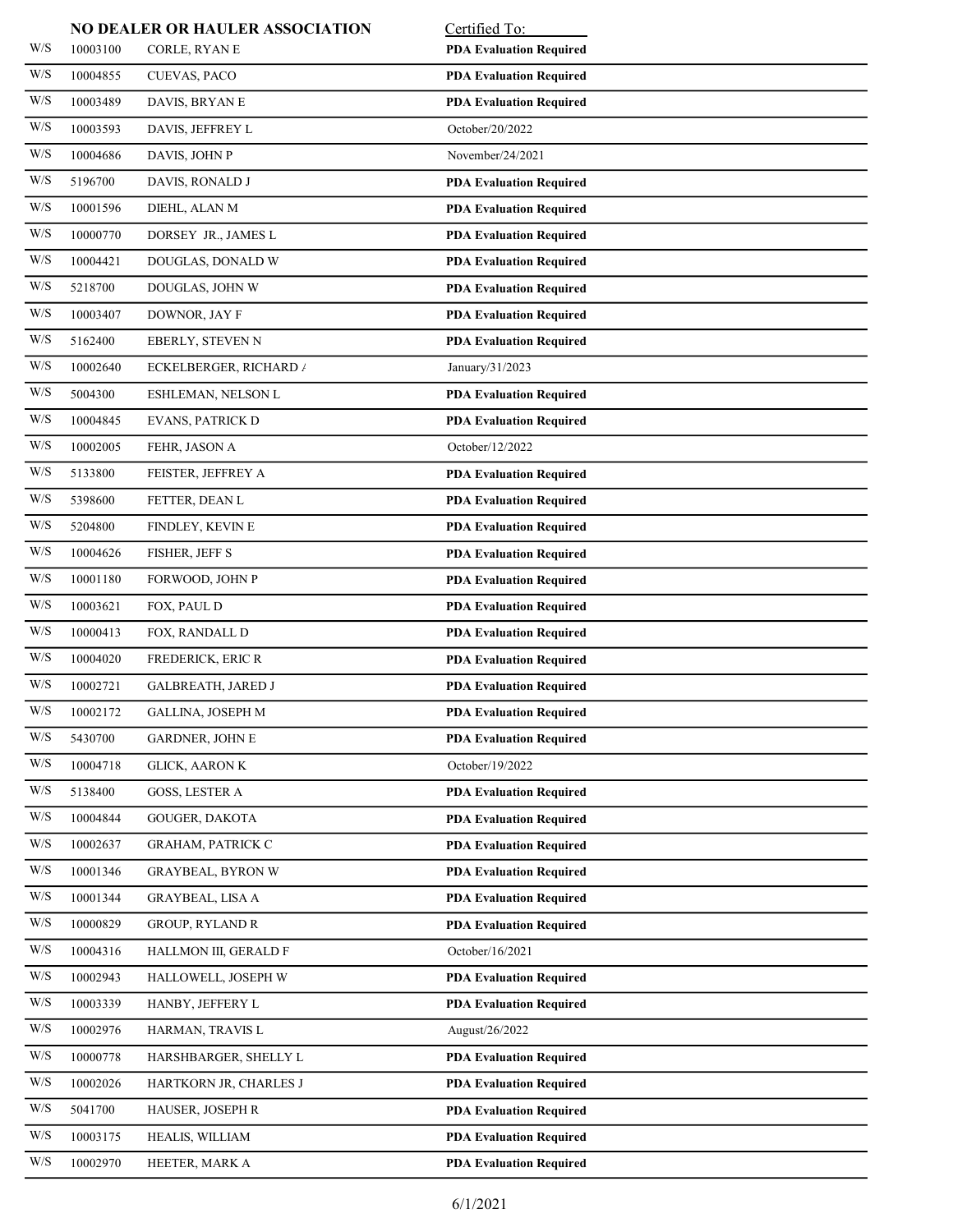|                         |          | NO DEALER OR HAULER ASSOCIATION | Certified To:                  |
|-------------------------|----------|---------------------------------|--------------------------------|
| W/S                     | 5268600  | HERR, DAVID L                   | <b>PDA Evaluation Required</b> |
| W/S                     | 10004761 | HINDMAN, MICHAEL W              | <b>PDA Evaluation Required</b> |
| W/S                     | 10003049 | HODGSON IV, GEORGE D            | <b>PDA Evaluation Required</b> |
| W/S                     | 10004891 | HOFFMAN, COLTON B               | <b>PDA Evaluation Required</b> |
| W/S                     | 10004892 | HOFFMAN, KEITH D                | <b>PDA Evaluation Required</b> |
| W/S                     | 10004300 | HOHMANN, WILLIAM T              | August/4/2022                  |
| W/S                     | 5371200  | HOLTRY, RAY E                   | <b>PDA Evaluation Required</b> |
| W/S                     | 10002729 | HORN, RICHARD D                 | November/13/2021               |
| W/S                     | 5390900  | HULSE, LEO V                    | <b>PDA Evaluation Required</b> |
| W/S                     | 10004277 | HUNSBERGER JR, RONALD           | <b>PDA Evaluation Required</b> |
| W/S                     | 5084600  | HUNSBERGER, JOSEPH A            | <b>PDA Evaluation Required</b> |
| W/S                     | 10002170 | <b>ISENBERG, RICHARD A</b>      | <b>PDA Evaluation Required</b> |
| W/S                     | 10000347 | JAREMA, LISA M                  | <b>PDA Evaluation Required</b> |
| W/S                     | 10004815 | JENKINS, MARK W                 | September/17/2022              |
| W/S                     | 5022700  | JENNINGS, TIMOTHY L             | August/9/2022                  |
| W/S                     | 10000570 | JOHNS, JAMES M                  | <b>PDA Evaluation Required</b> |
| W/S                     | 10003492 | JOLLEY, DARRELL L               | <b>PDA Evaluation Required</b> |
| W/S                     | 5159500  | KARPAUITZ, GARY L               | <b>PDA Evaluation Required</b> |
| W/S                     | 10004660 | KEEFER, JESSE T                 | August/20/2021                 |
| W/S                     | 10004278 | KELLEY SR, ROBERT L             | <b>PDA Evaluation Required</b> |
| W/S                     | 10000763 | KING, DONALD E                  | <b>PDA Evaluation Required</b> |
| W/S                     | 5129300  | KINLEY, BARRY E                 | <b>PDA Evaluation Required</b> |
| W/S                     | 10002615 | KIPE, RICKY L                   | <b>PDA Evaluation Required</b> |
| W/S                     | 5085000  | KOSTY, JOHN A                   | <b>PDA Evaluation Required</b> |
| W/S                     | 10000915 | KROPF, DELVIN L                 | <b>PDA Evaluation Required</b> |
| W/S                     | 10002971 | KULP, PHILIP L                  | April/27/2023                  |
| W/S                     | 10004273 | KUNTZMANN, BRIAN M              | <b>PDA Evaluation Required</b> |
| W/S                     | 10004382 | KURTZ, WESLEY N                 | <b>PDA Evaluation Required</b> |
| W/S                     | 10004841 | LANDIS SR, KENNETH E            | <b>PDA Evaluation Required</b> |
| W/S                     | 10001114 | LANE, STEVEN P                  | <b>PDA Evaluation Required</b> |
| W/S                     | 10004838 | LAPP, JUSTIN D                  | February/9/2023                |
| W/S                     | 10004034 | LAUER, ROBERT E                 | <b>PDA Evaluation Required</b> |
| W/S                     | 10003553 | LEAMAN, KYLE D                  | <b>PDA Evaluation Required</b> |
| W/S                     | 10001938 | LEFEVER, JOHN R                 | <b>PDA Evaluation Required</b> |
| $\mathrm{W}/\mathrm{S}$ | 10001734 | LEIBY, ERIC M                   | <b>PDA Evaluation Required</b> |
| W/S                     | 10004186 | LENTZ, MICHAEL J                | <b>PDA Evaluation Required</b> |
| W/S                     | 10003134 | LESNEY, STEPHEN M               | <b>PDA Evaluation Required</b> |
| W/S                     | 5122900  | LETHAM, LEE J                   | <b>PDA Evaluation Required</b> |
| W/S                     | 10001020 | LING, MARK E                    | <b>PDA Evaluation Required</b> |
| W/S                     | 5396300  | LOVE, GEORGE D                  | <b>PDA Evaluation Required</b> |
| W/S                     | 10004563 | LUCAS, RICHARD A                | <b>PDA Evaluation Required</b> |
| W/S                     | 10004888 | LYNCH, LAURENCE C               | <b>PDA Evaluation Required</b> |
| W/S                     | 10004732 | LYTLE, SHAWN R                  | June/19/2022                   |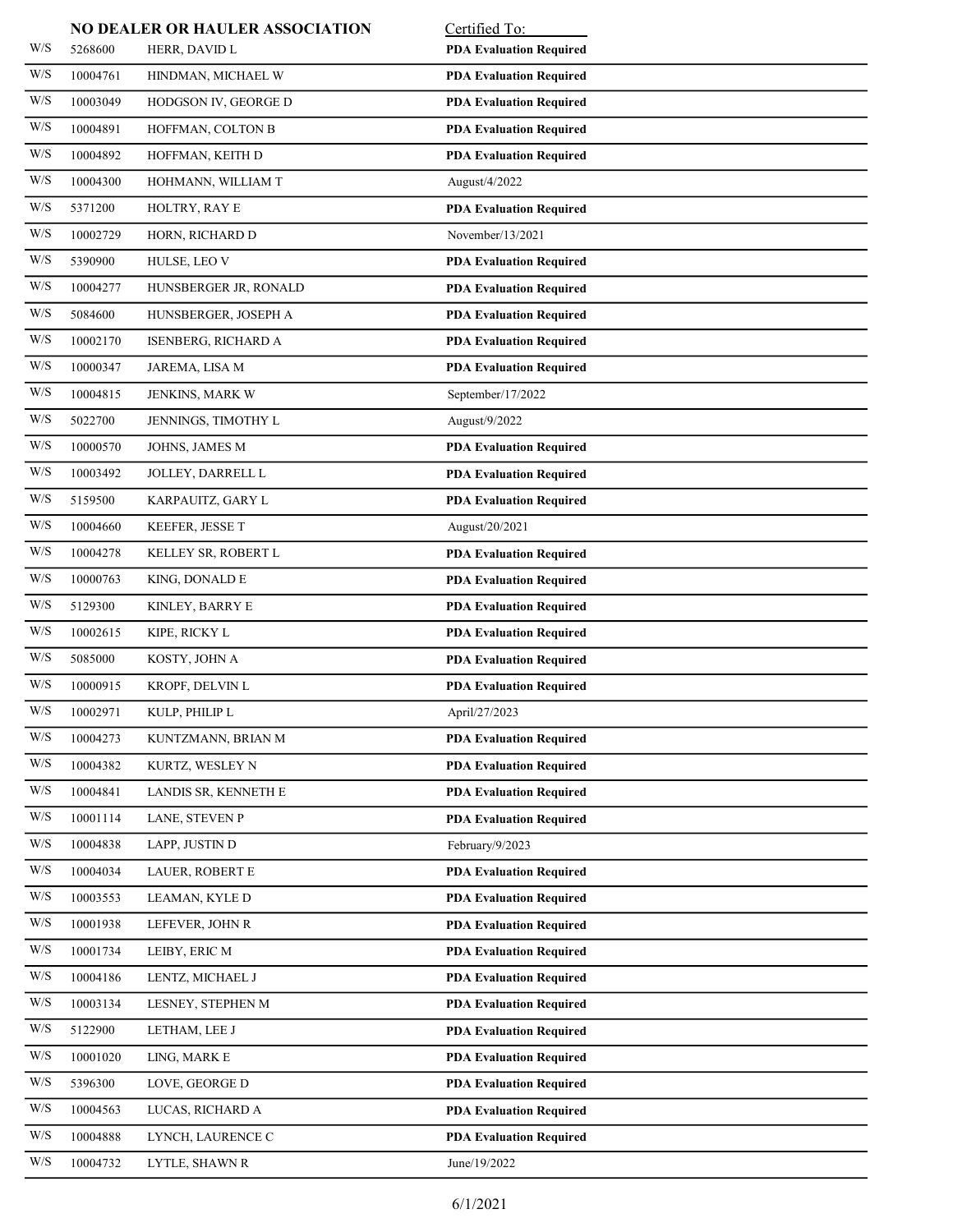|                         |          | NO DEALER OR HAULER ASSOCIATION | Certified To:                  |
|-------------------------|----------|---------------------------------|--------------------------------|
| W/S                     | 5008000  | MADIGAN, STEPHEN C              | March/14/2023                  |
| W/S                     | 10004856 | MARCHEZAK, JOHN E               | <b>PDA Evaluation Required</b> |
| W/S                     | 5377300  | MARTIN, CHARLES J               | <b>PDA Evaluation Required</b> |
| W/S                     | 10001740 | MARTIN, SCOTT A                 | <b>PDA Evaluation Required</b> |
| W/S                     | 10004284 | MASON, JOHN                     | <b>PDA Evaluation Required</b> |
| W/S                     | 10002793 | MAULE, BENJAMIN L               | <b>PDA Evaluation Required</b> |
| W/S                     | 10003820 | MAUST, JAY A                    | <b>PDA Evaluation Required</b> |
| W/S                     | 10003551 | MCCONNELL, CHAD A               | <b>PDA Evaluation Required</b> |
| W/S                     | 5341600  | MCFADDEN, KENNETH P             | <b>PDA Evaluation Required</b> |
| W/S                     | 10000667 | MCFARLAND, BRAD A               | <b>PDA Evaluation Required</b> |
| W/S                     | 10004721 | MCGHEE, ZACHARY M               | September/1/2022               |
| W/S                     | 5417000  | MCINTYRE, PATRICK A             | January/20/2023                |
| W/S                     | 10004857 | MCMURRAY, JOHN F                | <b>PDA Evaluation Required</b> |
| W/S                     | 10003990 | MCNAIR, BRENDEN J               | <b>PDA Evaluation Required</b> |
| W/S                     | 10003419 | MEANS, DAVID M                  | <b>PDA Evaluation Required</b> |
| W/S                     | 5278000  | MELLOTT, DENNIS S               | <b>PDA Evaluation Required</b> |
| W/S                     | 5302100  | METZGER, ELDON L                | <b>PDA Evaluation Required</b> |
| W/S                     | 10002439 | MILLER, CHRISTOPHER E           | <b>PDA Evaluation Required</b> |
| W/S                     | 10000632 | MILLER, KENNETH E               | <b>PDA Evaluation Required</b> |
| W/S                     | 10004544 | MOERSCHBACHER, ZACH J           | <b>PDA Evaluation Required</b> |
| W/S                     | 10002570 | MORGAN, APRIL                   | <b>PDA Evaluation Required</b> |
| W/S                     | 10004328 | MORGAN, DANIEL G                | <b>PDA Evaluation Required</b> |
| W/S                     | 10001433 | MORSE, JEFFERY L                | <b>PDA Evaluation Required</b> |
| W/S                     | 10002968 | MOSBEY, SHAWN D                 | February/21/2023               |
| W/S                     | 10003972 | MOSHER JR, EVERETT N            | <b>PDA Evaluation Required</b> |
| W/S                     | 10002449 | MUNDIS, JAY E                   | <b>PDA Evaluation Required</b> |
| W/S                     | 5350800  | MYERS, PAUL C                   | <b>PDA Evaluation Required</b> |
| W/S                     | 5197300  | NELSON, DOUGLAS I               | July/22/2022                   |
| W/S                     | 10001576 | NEUFELD, TIMOTHY S              | <b>PDA Evaluation Required</b> |
| W/S                     | 10003505 | NICHOLAS, NICHOLAS              | <b>PDA Evaluation Required</b> |
| W/S                     | 5045100  | NICKEL, RON W                   | <b>PDA Evaluation Required</b> |
| W/S                     | 10002216 | NICKLE JR, PAUL E               | <b>PDA Evaluation Required</b> |
| W/S                     | 10002989 | NORTHROP, JOEL R                | <b>PDA Evaluation Required</b> |
| W/S                     | 10004467 | OBIED, ISSA C                   | June/3/2021                    |
| W/S                     | 5111700  | PALMER, WAYNE D                 | <b>PDA Evaluation Required</b> |
| $\mathrm{W}/\mathrm{S}$ | 10004796 | PARNELL, PATRICK                | December/7/2022                |
| W/S                     | 10001856 | PATTON, DANIEL L                | <b>PDA Evaluation Required</b> |
| W/S                     | 10001869 | PAXTON, J STEVEN                | <b>PDA Evaluation Required</b> |
| W/S                     | 10004629 | PIDCOE, PHILIP E                | June/17/2021                   |
| W/S                     | 10001491 | PLACE, FARLEY B                 | <b>PDA Evaluation Required</b> |
| W/S                     | 10002422 | POOK, BENNIE D                  | <b>PDA Evaluation Required</b> |
| W/S                     | 5446700  | PORACZKY, NICHOLAS M            | <b>PDA Evaluation Required</b> |
| W/S                     | 10004093 | QUIGLEY, ED H                   | <b>PDA Evaluation Required</b> |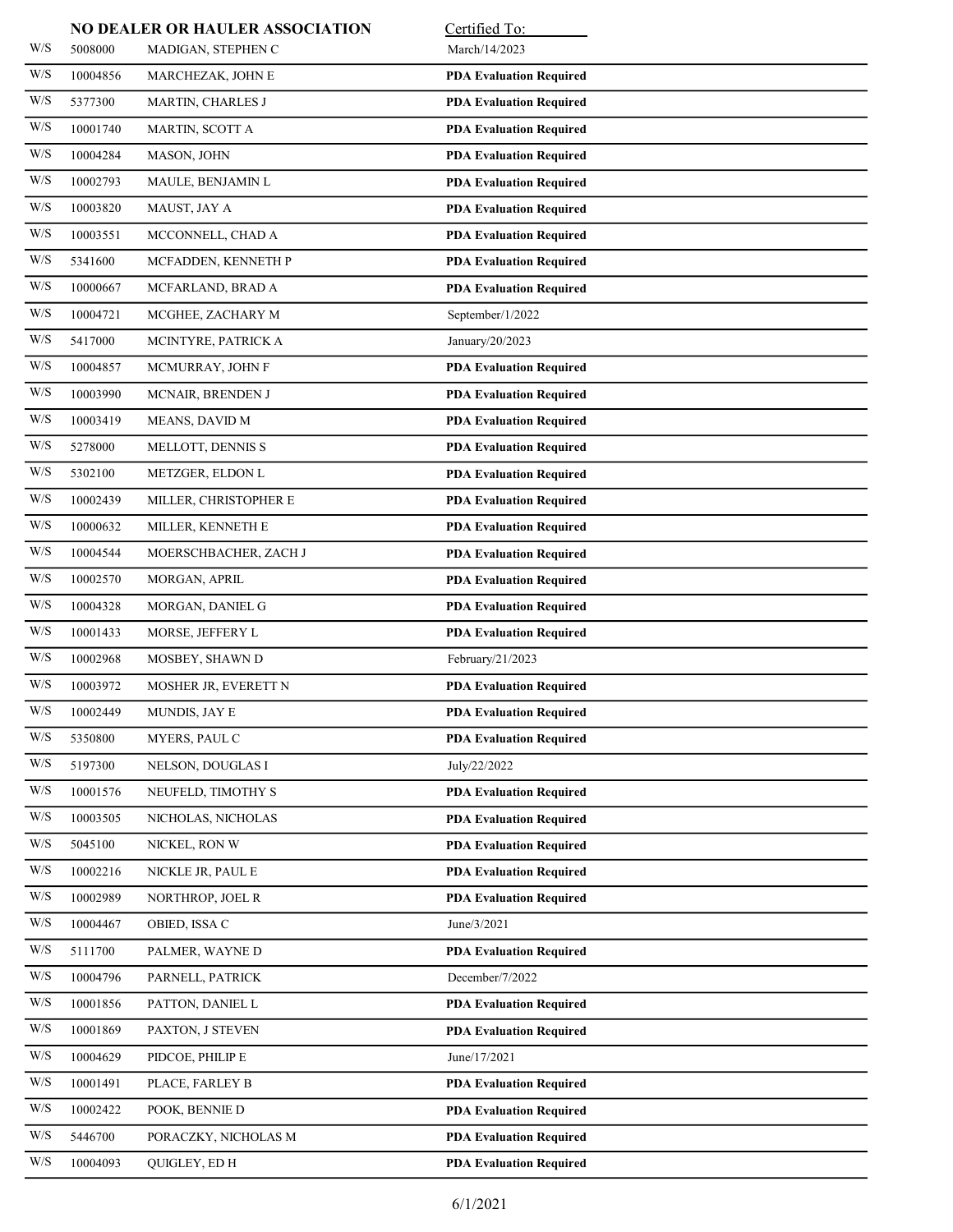|                         |          | NO DEALER OR HAULER ASSOCIATION | Certified To:                  |
|-------------------------|----------|---------------------------------|--------------------------------|
| W/S                     | 5321600  | RHOADES, STEVEN M               | <b>PDA Evaluation Required</b> |
| W/S                     | 10003012 | RINEER, MATTHEW D               | <b>PDA Evaluation Required</b> |
| W/S                     | 10004645 | RITZ, BRADLEY D                 | <b>PDA Evaluation Required</b> |
| W/S                     | 10004180 | ROLAND, BENJAMIN T              | <b>PDA Evaluation Required</b> |
| W/S                     | 10003219 | ROLAND, DERRICK C               | <b>PDA Evaluation Required</b> |
| W/S                     | 10004573 | RUSSELL, JOHN K                 | December/28/2022               |
| W/S                     | 5414500  | SAUDER, G DUANE                 | <b>PDA Evaluation Required</b> |
| W/S                     | 10002112 | SAYLOR, RICHARD D               | <b>PDA Evaluation Required</b> |
| W/S                     | 10004218 | SCHALL, MICHAEL R               | <b>PDA Evaluation Required</b> |
| W/S                     | 10004885 | SCHERER, ROBERT                 | <b>PDA Evaluation Required</b> |
| W/S                     | 10002385 | SCHMUCK, JOSEPH W               | <b>PDA Evaluation Required</b> |
| W/S                     | 10003908 | SCHOONOVER, CODY T              | <b>PDA Evaluation Required</b> |
| W/S                     | 5261600  | SCHOONOVER, RANDY P             | <b>PDA Evaluation Required</b> |
| W/S                     | 10003996 | SCHULTZ II, JOHN P              | <b>PDA Evaluation Required</b> |
| W/S                     | 10002510 | SCHWANGER, JEFFREY R            | <b>PDA Evaluation Required</b> |
| W/S                     | 5323900  | <b>SCOTT, CLARENCE E</b>        | <b>PDA Evaluation Required</b> |
| W/S                     | 10003481 | SHAFFER JR, DAVID L             | <b>PDA Evaluation Required</b> |
| W/S                     | 10002012 | SHARER, BRIAN E                 | <b>PDA Evaluation Required</b> |
| W/S                     | 10002374 | SHERMAN, LYLE R                 | <b>PDA Evaluation Required</b> |
| W/S                     | 10003488 | SHILLING, ROBERT J              | <b>PDA Evaluation Required</b> |
| W/S                     | 5107200  | SHOCKEY, BLAIR L                | <b>PDA Evaluation Required</b> |
| W/S                     | 5303600  | SHOEMAKER JR, ALLAN R           | <b>PDA Evaluation Required</b> |
| W/S                     | 5086800  | SHOPE, THOMAS L                 | <b>PDA Evaluation Required</b> |
| W/S                     | 10002609 | <b>SHRIVER, MARK E</b>          | <b>PDA Evaluation Required</b> |
| W/S                     | 5194900  | <b>SLAGLE, MARTIN A</b>         | <b>PDA Evaluation Required</b> |
| W/S                     | 10003291 | SNYDER, MICHAEL A               | <b>PDA Evaluation Required</b> |
| W/S                     | 10002921 | SOLLENBERGER, DALE W            | May/27/2022                    |
| W/S                     | 10002625 | SOLLENBERGER, JOHN A            | <b>PDA Evaluation Required</b> |
| W/S                     | 10001755 | STAUDT, SCOTT W                 | <b>PDA Evaluation Required</b> |
| W/S                     | 5326600  | STEAR SR, TIMOTHY C             | <b>PDA Evaluation Required</b> |
| W/S                     | 5398000  | STOLTZFUS, CLIFFORD E           | <b>PDA Evaluation Required</b> |
| W/S                     | 10004784 | STOLTZFUS, JERRY A              | September/21/2022              |
| W/S                     | 10004350 | STOUFFER, STEVE A               | <b>PDA Evaluation Required</b> |
| W/S                     | 10004270 | STOVER, LINDSAY M               | <b>PDA Evaluation Required</b> |
| W/S                     | 10003299 | STRAIT, GREG L                  | <b>PDA Evaluation Required</b> |
| W/S                     | 5306500  | STUTZMAN, JOSEPH P              | <b>PDA Evaluation Required</b> |
| W/S                     | 10004105 | SUPPLEE, DARYL W                | <b>PDA Evaluation Required</b> |
| W/S                     | 5251700  | <b>SWANSON, LAWRENCE R</b>      | <b>PDA Evaluation Required</b> |
| W/S                     | 10002426 | TEETER, S JESSE                 | <b>PDA Evaluation Required</b> |
| W/S                     | 5159600  | THOMAS, LEWIS K                 | <b>PDA Evaluation Required</b> |
| W/S                     | 10004900 | THOMPSON, CHAAS W               | <b>PDA Evaluation Required</b> |
| $\mathrm{W}/\mathrm{S}$ | 10001876 | TICE, AARON                     | <b>PDA Evaluation Required</b> |
| W/S                     | 10004835 | TILLER, BRUCE                   | December/20/2022               |